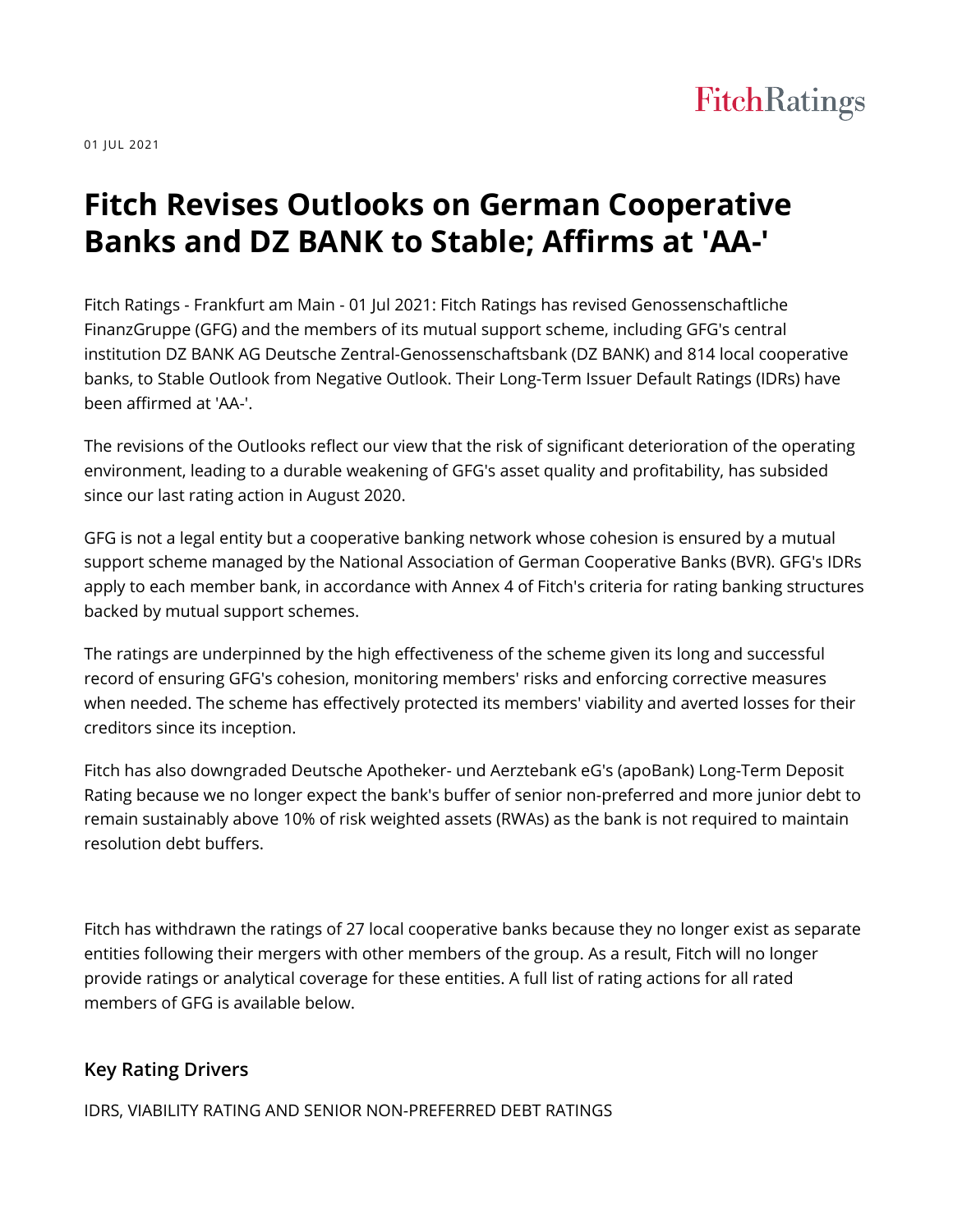GFG's strong company profile, underpinned by a leading and very diversified domestic franchise in retail and small SME banking, has a high influence on the group's 'aa-' Viability Rating (VR), which drives the IDRs and debt ratings of the group and its members. The ratings also reflect GFG's strong riskadjusted capitalisation and low leverage, sound asset quality, above-German average profitability and an outstanding funding profile by international standards.

The group's conservative risk appetite reflects the local banks' sound underwriting standards; DZ BANK's sound risk profile following de-risking, including the ongoing wind-down of its ship-financing business; modest capital-market activities; and low traded market risk. A stronger strategic alignment of DZ BANK, BVR and the local banks and intensified internal cooperation and cross-selling have also strengthened GFG's business model over the past decade.

Capitalisation is strong, and GFG's leverage ratio is high by international standards. We adjust positively our assessment of GFG's risk-weighted capital ratios for the use of the standardised approach by GFG's local banks to measure credit risk for all asset classes, resulting in a higher riskweight density than international peers'. We expect GFG's common equity Tier 1 (CET1) ratio to remain close to its current level in the medium term, as strong earnings retention is offset by loan growth that we anticipate will exceed the German-sector average, albeit slower than in previous years.

The stability of GFG's profitability has been higher than the overall German banking sector, and we expect pre-impairment profits to remain sound over the next two years. The banking books of GFG's local banks are exposed to high structural interest-rate risk, which is predominantly unhedged. The local banks' large portion of price-inelastic retail deposits would mitigate the negative impact of rising interest rates. However, interest rates are likely to remain low for longer which, combined with the German banking sector's stiff competition, will further erode the local banks' net interest margins. So far, the strong growth of GFG's loan book and net commission income has offset this erosion, but further fee increases could be increasingly challenging to impose on clients. At the same time, we expect the local banks to reduce their cost base by increasingly closing their branches.

The historical cyclicality of GFG's asset quality has been rather modest and strongly correlates with the number of corporate insolvencies in Germany, which has further decreased since the start of the pandemic due to large-scale state-support measures. We expect insolvencies to rise after the legal suspension of the obligation to file for bankruptcy ended in 1Q21 and as support measures are progressively phased out, but the four-year average impaired loans ratio should comfortably remain within the implied 'a' category.

GFG's very stable funding and liquidity remains a rating strength. The local banks are predominantly funded by granular domestic retail deposits, and their structurally large excess liquidity covers most of DZ BANK's short-term funding needs. As a frequent issuer of unsecured debt and the largest German covered bond issuer to an established and geographically diversified investor base, DZ BANK provides GFG with reliable access to wholesale markets. The group's Short-Term IDR of 'F1+' maps to the Long-Term IDR of 'AA-'.

The IDRs of DZ BANK and its subsidiaries are group ratings and, as such, driven by the group's VR.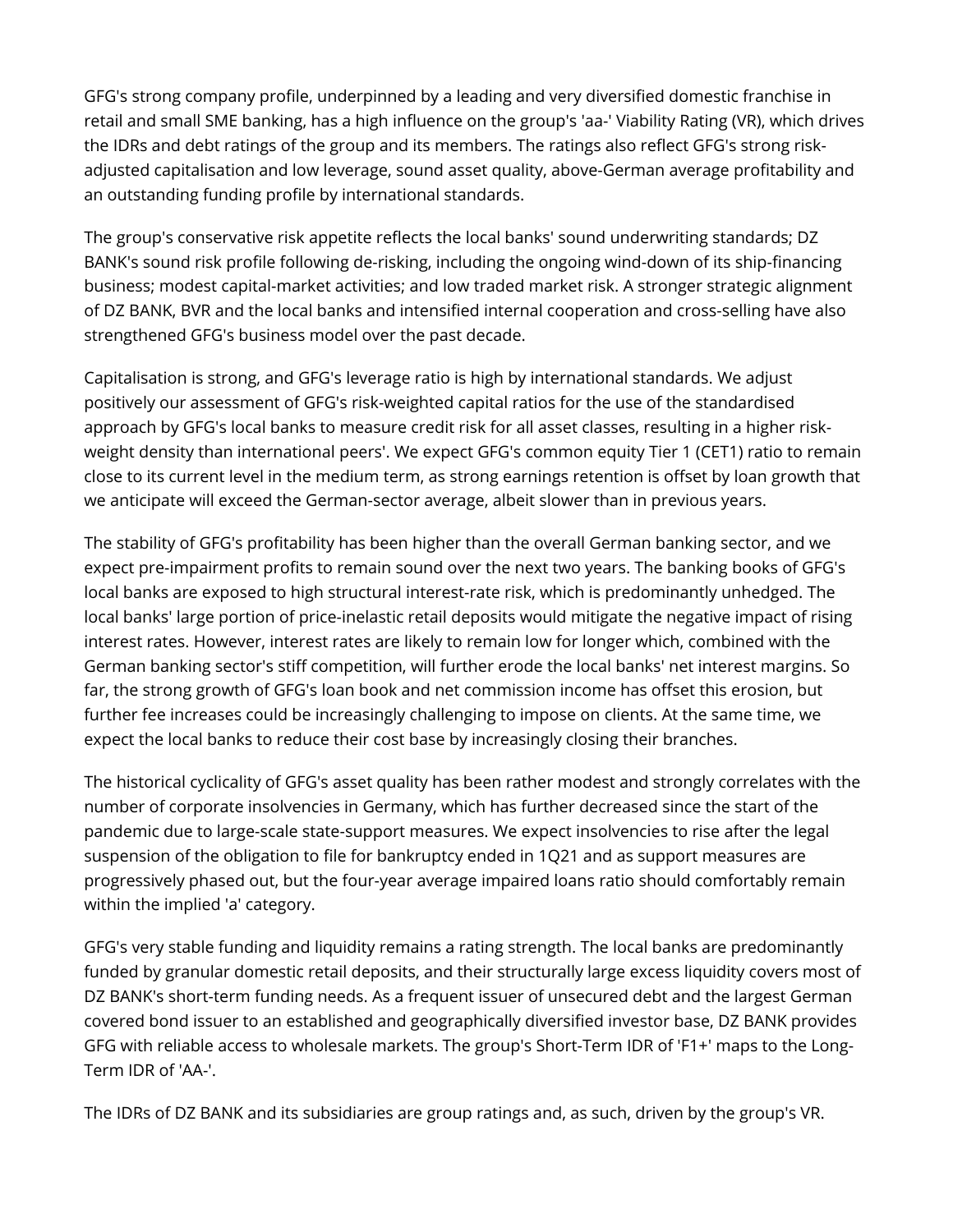Their senior non-preferred debt ratings are aligned with the Long-Term IDRs.

### DERIVATIVE COUNTERPARTY (DCR), SENIOR PREFERRED DEBT AND DEPOSIT RATINGS

The Long-Term Deposit Ratings and long-term senior preferred debt ratings of DZ BANK and its banking subsidiaries, the Long-Term Deposit Rating of Muenchener Hypothekenbank eG as well as DZ BANK's DCR are one notch above their respective Long-Term IDRs because of the protection provided by resolution buffers to preferred creditors. In our view, resolution would only occur in the extremely unlikely event that GFG's mutual support scheme fails to protect group members' viability.

The Deposit Ratings of apoBank and of the 814 local cooperative banks are aligned with GFG's IDRs due to the absence of sustainable significant resolution debt buffers at these entities. Each local bank is regulated individually as a less significant institution. Consequently, the German regulator's preferred resolution strategy for these banks consists of standard insolvency procedures, versus the preferred resolution strategy of bail-in for the DZ BANK group as well as for Muenchener Hyp, each of which is directly supervised by the European Single Resolution Board (SRB) and follows a single-pointof-entry approach. Therefore, the predominantly deposit-funded local banks have no incentive to build up resolution buffers. This is also valid for apoBank, which is directly supervised by the SRB, but is not required to maintain resolution buffers in excess of its capital requirements.

### SUPPORT RATING (SR) AND SUPPORT RATING FLOOR (SRF)

GFG's SR and SRF reflect our view that extraordinary sovereign support for EU banks is possible but cannot be relied upon due to the Bank Recovery and Resolution Directive and the Single Resolution Mechanism's resolution tools and mechanisms. It is likely that senior creditors will be required to participate in losses, if necessary, instead of, or ahead of, the group receiving sovereign support.

### SUBORDINATED TIER 2 DEBT

The ratings of the subordinated Tier 2 notes issued by DZ BANK and its subsidiaries are two notches below GFG's VR, which is the standard notching for this type of debt under Fitch's criteria. We use the VR as anchor rating as we believe that GFG, by protecting the viability of DZ BANK and its subsidiaries, increases the likelihood that all due payments on these notes will continue to be met.

## **Rating Sensitivities**

Factors that could, individually or collectively, lead to positive rating action/upgrade:

An upgrade of the VR of GFG and the Long-Term IDRs and instrument ratings of GFG and its members is unlikely given the already high ratings and in light of the adverse interest-rate environment that is likely to prevail over the long term. An upgrade would require greater cost efficiency, which is likely to necessitate a protracted streamlining of the group's structure, especially at the local banks.

We would upgrade GFG's SR and revise the group's SRF upward only if we believe in a rising propensity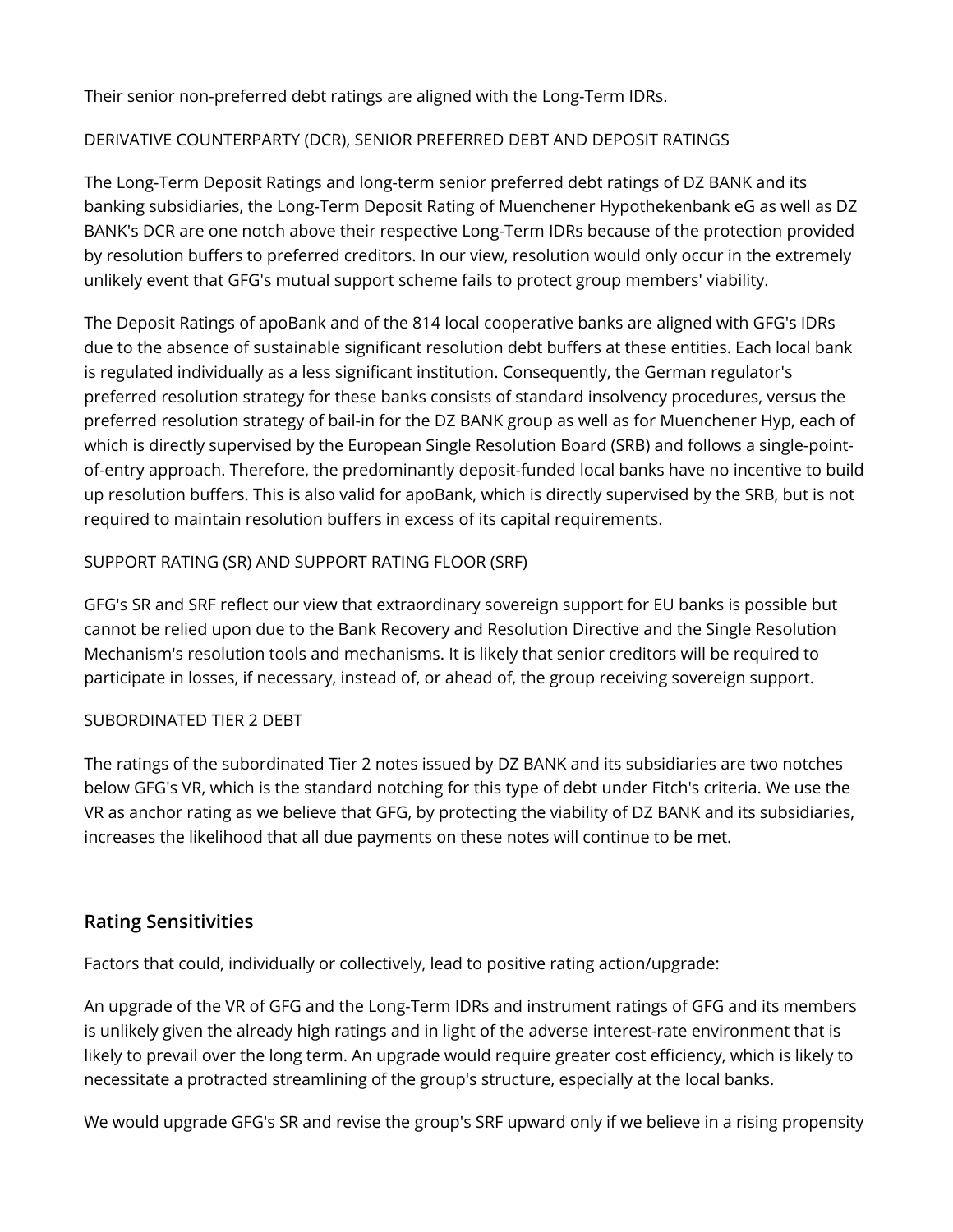from the sovereign to support systemically important banks, which is highly unlikely in the current regulatory environment.

Factors that could, individually or collectively, lead to negative rating action/downgrade:

The likely persistence of very low interest rates could eventually trigger a downgrade of GFG's ratings, in particular if GFG's operating profits/RWAs fall durably below 1%. In addition, the VR remains sensitive to deteriorating capital ratios, which could result from the combination of erosion of net interest margins and continued strong balance-sheet growth. In particular, a regulatory CET 1 ratio durably below 13% could trigger a downgrade. An impaired loans ratio durably above 3% or a downgrade of our operating environment score for GFG (currently 'aa-'/Stable) would also put pressure on its ratings.

We could also downgrade the long-term preferred ratings if we believe that the sum of senior nonpreferred and more junior debt buffers at DZ BANK or Muenchener Hyp would no longer be sustained at above 10% of the banks' respective RWAs.

A downgrade of the Long-Term IDR would trigger a downgrade of the group's Short-Term IDR and short-term instrument ratings only if our assessment of GFG's funding and liquidity profile also weakens. This is because our current assessment of the group's funding and liquidity of 'aa' would still allow the group to achieve a Short-Term IDR of 'F1+' under our criteria.

## **Subsidiaries: Key Rating Drivers**

Not applicable.

## **Other Debt And Issuer Ratings: Key Rating Drivers**

Not applicable.

## **ESG Considerations**

Unless otherwise disclosed in this section, the highest level of ESG credit relevance is a score of '3'. This means ESG issues are credit-neutral or have only a minimal credit impact on the entity, either due to their nature or the way in which they are being managed by the entity. For more information on Fitch's ESG Relevance Scores, visit www.fitchratings.com/esg

## **Best/Worst Case Rating Scenario**

International scale credit ratings of Financial Institutions and Covered Bond issuers have a best-case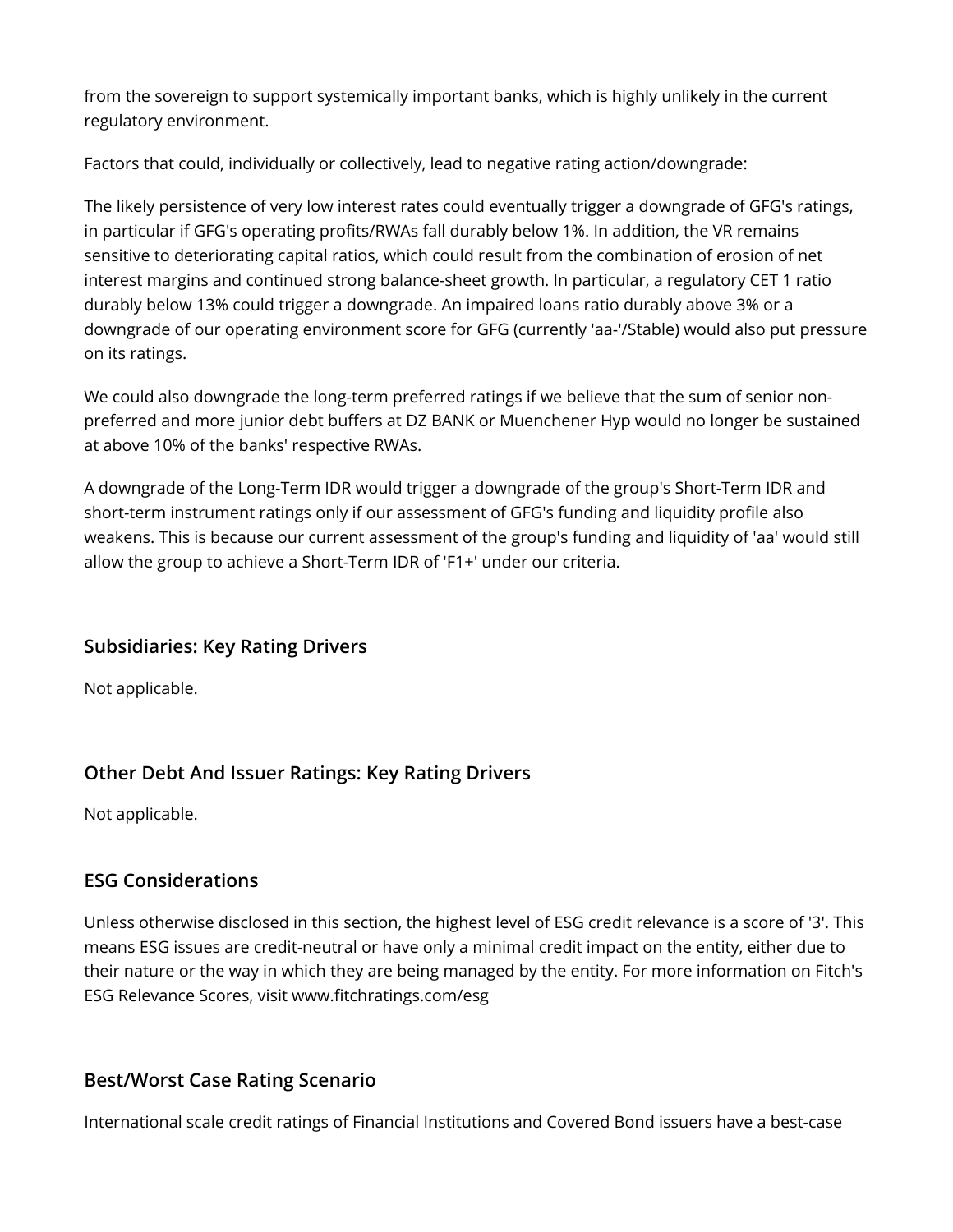rating upgrade scenario (defined as the 99th percentile of rating transitions, measured in a positive direction) of three notches over a three-year rating horizon; and a worst-case rating downgrade scenario (defined as the 99th percentile of rating transitions, measured in a negative direction) of four notches over three years. The complete span of best- and worst-case scenario credit ratings for all rating categories ranges from 'AAA' to 'D'. Best- and worst-case scenario credit ratings are based on historical performance. For more information about the methodology used to determine sectorspecific best- and worst-case scenario credit ratings, visit https://www.fitchratings.com/site/re/ 10111579

## **REFERENCES FOR SUBSTANTIALLY MATERIAL SOURCE CITED AS KEY DRIVER OF RATING**

The principal sources of information used in the analysis are described in the Applicable Criteria.

## **Fitch Ratings Analysts**

## **Patrick Rioual**

Senior Director Primary Rating Analyst +49 69 768076 123 Fitch Ratings – a branch of Fitch Ratings Ireland Limited Neue Mainzer Strasse 46 - 50 Frankfurt am Main D-60311

### **Marco Diamantini**

Associate Director Secondary Rating Analyst +49 69 768076 114

### **Olivia Perney**

Managing Director Committee Chairperson +33 1 44 29 91 74

## **Media Contacts**

**Adrian Simpson** London +44 20 3530 1010 adrian.simpson@thefitchgroup.com

## **Louisa Williams**

London +44 20 3530 2452 louisa.williams@thefitchgroup.com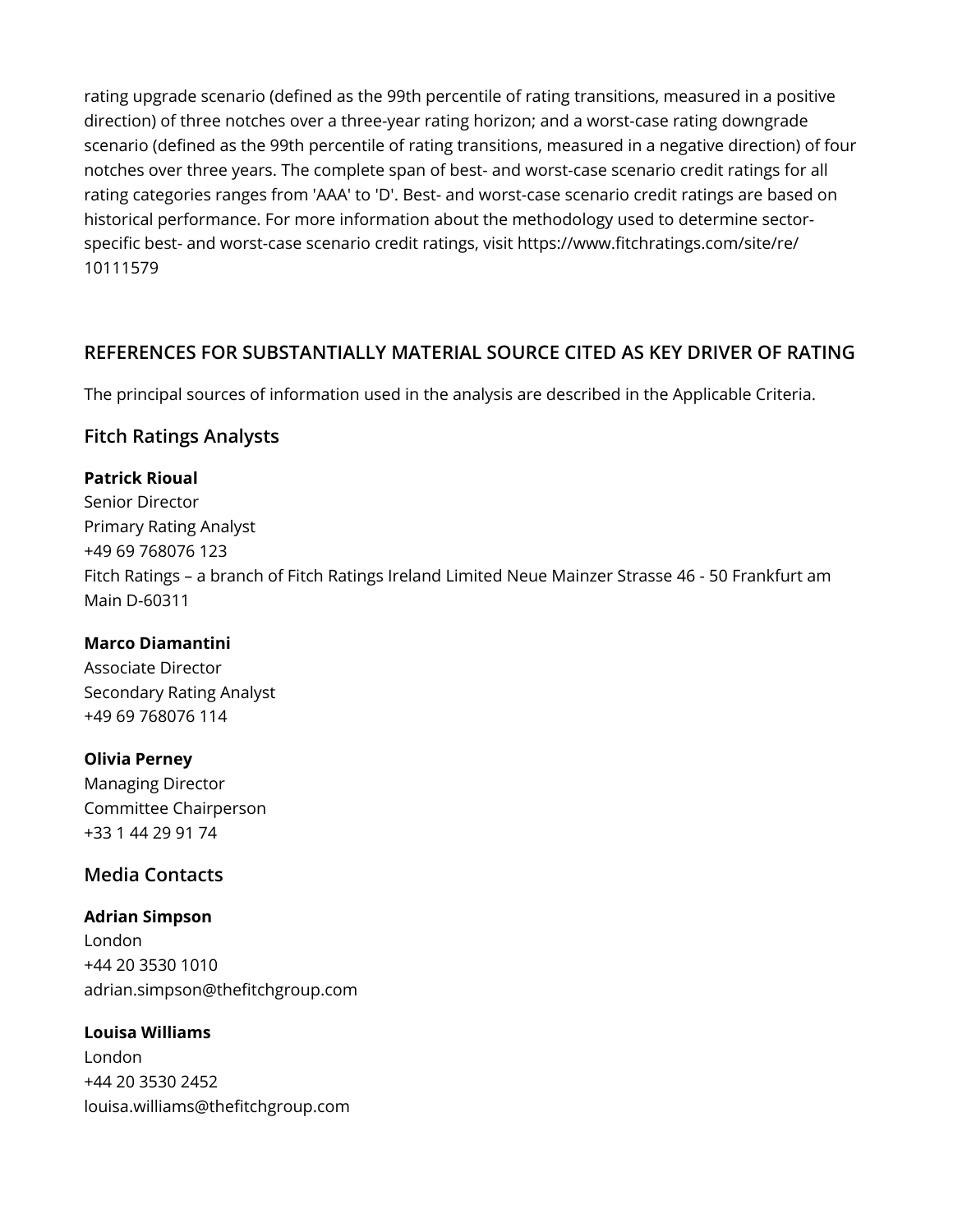## **Applicable Criteria**

[Bank Rating Criteria \(pub.28 Feb 2020\) \(including rating assumption sensitivity\)](https://app.fitchconnect.com/search/research/article/RPT_10110041)

## **Additional Disclosures**

[Solicitation Status](https://www.fitchratings.com/research/non-bank-financial-institutions/fitch-revises-outlooks-on-german-cooperative-banks-dz-bank-to-stable-affirms-at-aa-01-07-2021#solicitation-status)

## **Endorsement Status**

| Aachener Bank eG                           | EU Issued, UK<br>Endorsed |
|--------------------------------------------|---------------------------|
| Abtsgmuender Bank - Raiffeisen- eG         | EU Issued, UK<br>Endorsed |
| Aktivbank AG                               | EU Issued, UK<br>Endorsed |
| Allgaeuer Volksbank eG Kempten-Sonthofen   | EU Issued, UK<br>Endorsed |
| Alxing-Brucker Genossenschaftsbank eG      | EU Issued, UK<br>Endorsed |
| <b>BAG Bankaktiengesellschaft</b>          | EU Issued, UK<br>Endorsed |
| Bank 1 Saar eG                             | EU Issued, UK<br>Endorsed |
| Bank fuer Kirche und Caritas eG            | EU Issued, UK<br>Endorsed |
| Bank fuer Kirche und Diakonie eG - KD-Bank | EU Issued, UK<br>Endorsed |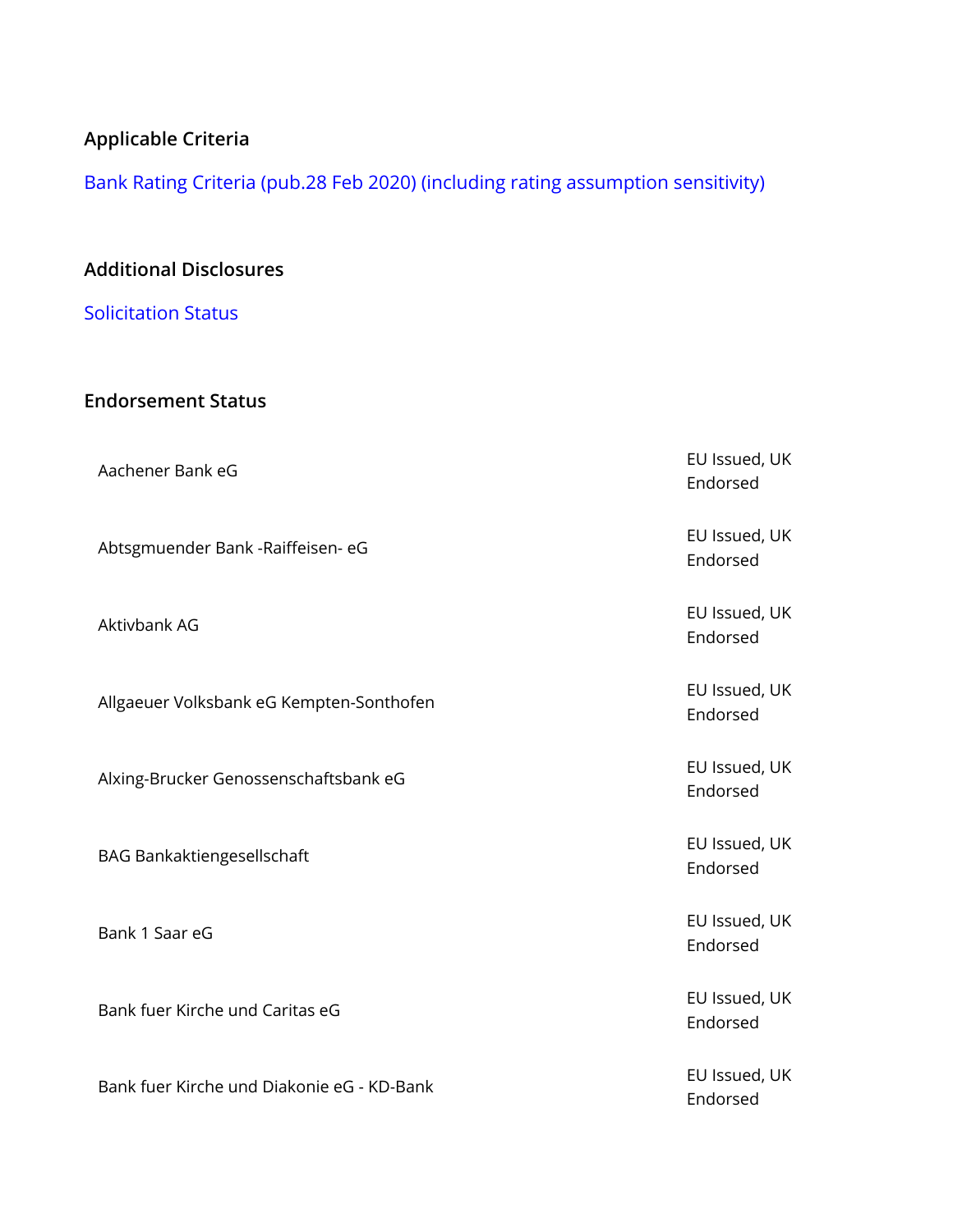| Bank fuer Sozialwirtschaft AG                  | EU Issued, UK<br>Endorsed |
|------------------------------------------------|---------------------------|
| Bank Im Bistum Essen eG                        | EU Issued, UK<br>Endorsed |
| Bausparkasse Schwaebisch Hall AG               | EU Issued, UK<br>Endorsed |
| Bayerische BodenseeBank -Raiffeisen- eG        | EU Issued, UK<br>Endorsed |
| <b>BBBank eG</b>                               | EU Issued, UK<br>Endorsed |
| Bensberger Bank eG                             | EU Issued, UK<br>Endorsed |
| Berkheimer Bank eG                             | EU Issued, UK<br>Endorsed |
| Berliner Volksbank eG                          | EU Issued, UK<br>Endorsed |
| Bernhauser Bank eG                             | EU Issued, UK<br>Endorsed |
| Bopfinger Bank Sechta-Ries eG                  | EU Issued, UK<br>Endorsed |
| Brandenburger Bank Volksbank-Raiffeisenbank eG | EU Issued, UK<br>Endorsed |
| Bremische Volksbank eG                         | EU Issued, UK<br>Endorsed |
| Bruehler Bank eG                               | EU Issued, UK<br>Endorsed |
| Budenheimer Volksbank eG                       | EU Issued, UK             |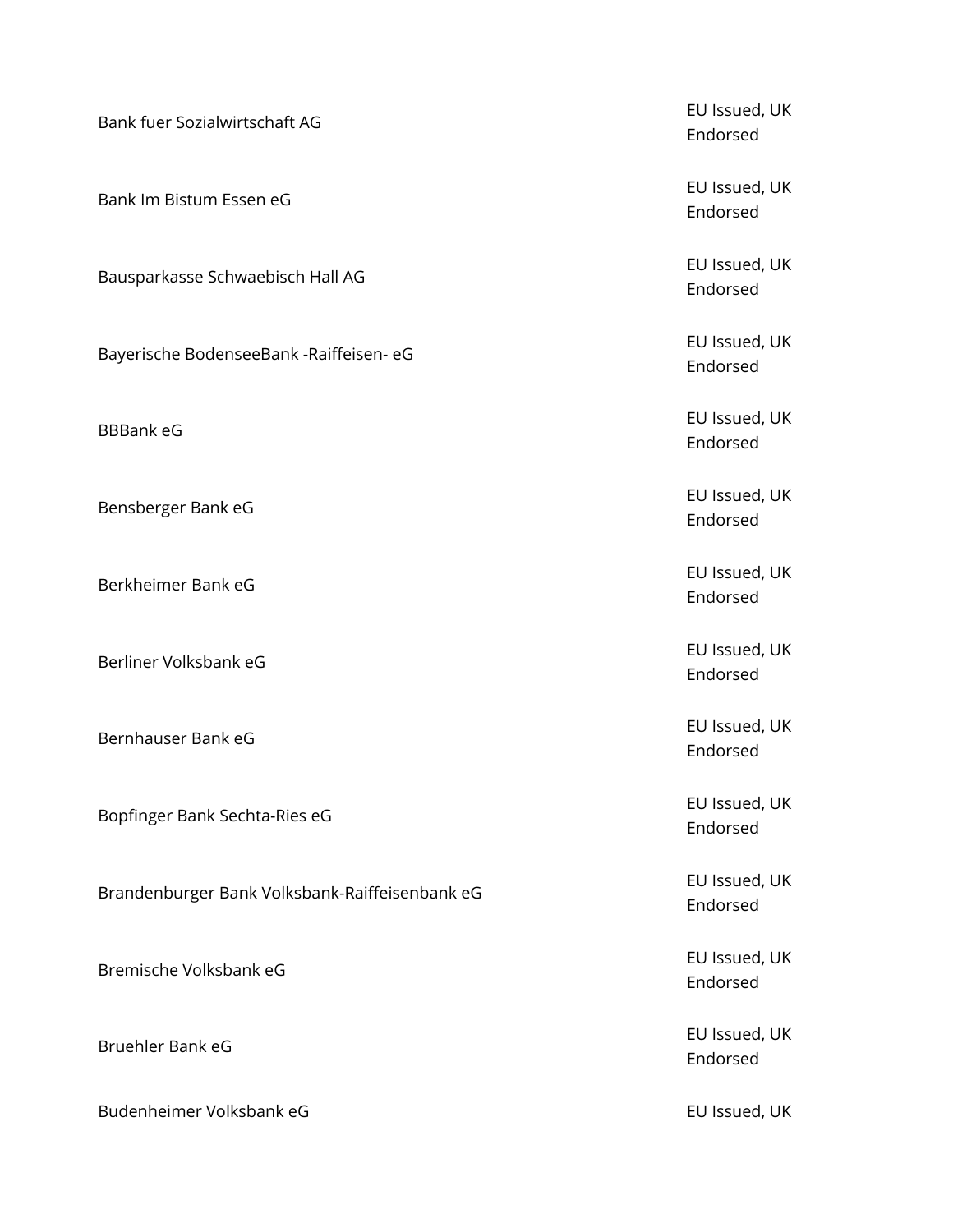|                                                  | Endorsed                  |
|--------------------------------------------------|---------------------------|
| <b>CB Bank GmbH</b>                              | EU Issued, UK<br>Endorsed |
| Dettinger Bank eG                                | EU Issued, UK<br>Endorsed |
| Deutsche Apotheker- und Aerztebank eG            | EU Issued, UK<br>Endorsed |
| Deutsche WertpapierService Bank AG               | EU Issued, UK<br>Endorsed |
| Dithmarscher Volks- und Raiffeisenbank eG        | EU Issued, UK<br>Endorsed |
| DKM Darlehnskasse Muenster eG                    | EU Issued, UK<br>Endorsed |
| Donau-Iller Bank eG                              | EU Issued, UK<br>Endorsed |
| Dortmunder Volksbank eingetragene Genossenschaft | EU Issued, UK<br>Endorsed |
| DVB Bank SE                                      | EU Issued, UK<br>Endorsed |
| DZ BANK AG Deutsche Zentral-Genossenschaftsbank  | EU Issued, UK<br>Endorsed |
| DZ Bank Capital Funding Trust III                | EU Issued, UK<br>Endorsed |
| DZ HYP AG                                        | EU Issued, UK<br>Endorsed |
| DZ PRIVATBANK S.A.                               | EU Issued, UK<br>Endorsed |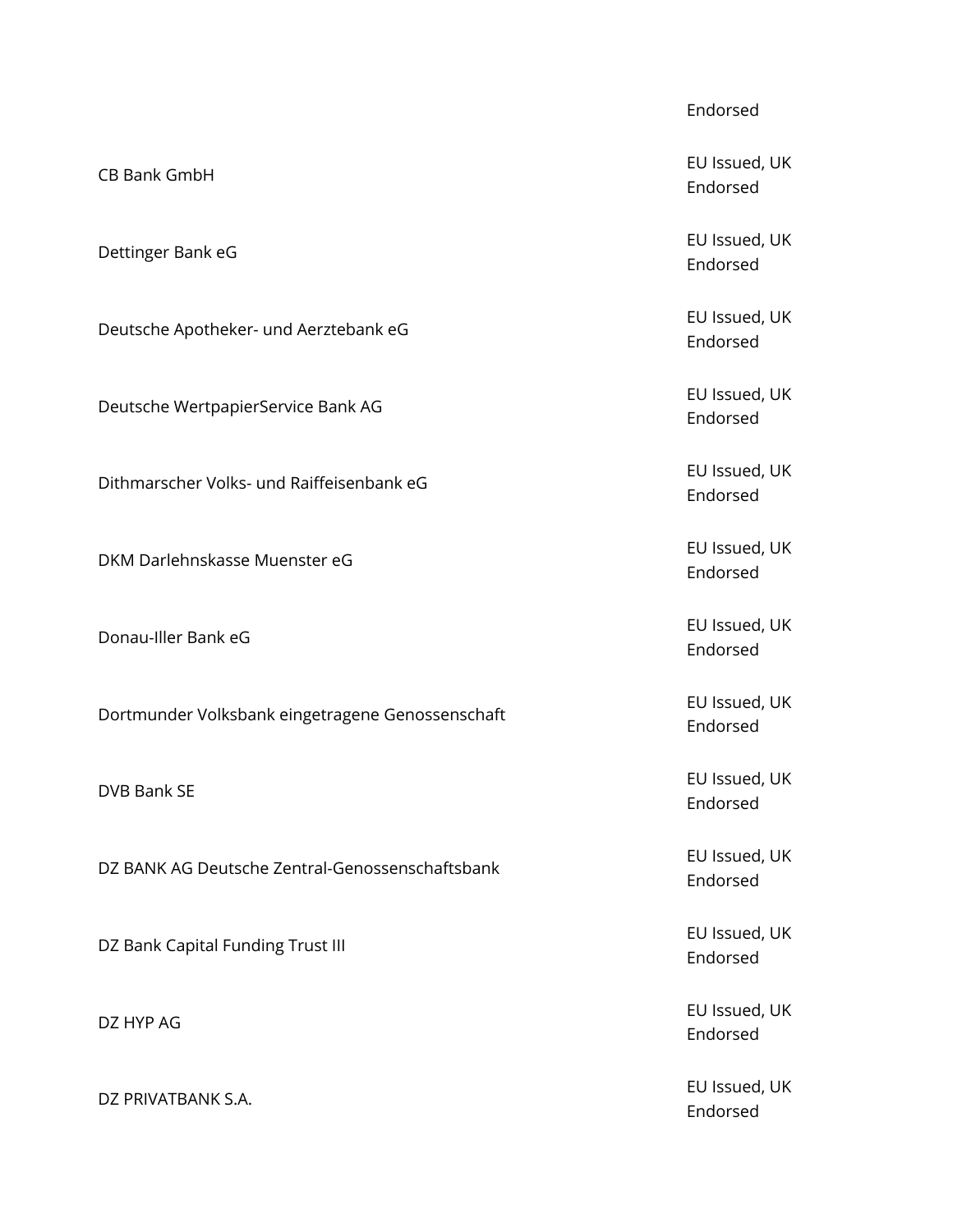| DZB Bank GmbH                                  | EU Issued, UK<br>Endorsed |
|------------------------------------------------|---------------------------|
| Echterdinger Bank eG                           | EU Issued, UK<br>Endorsed |
| Eckernfoerder Bank eG Volksbank-Raiffeisenbank | EU Issued, UK<br>Endorsed |
| Edekabank AG                                   | EU Issued, UK<br>Endorsed |
| Emslaendische Volksbank eG                     | EU Issued, UK<br>Endorsed |
| Erfurter Bank eG                               | EU Issued, UK<br>Endorsed |
| Evangelische Bank eG                           | EU Issued, UK<br>Endorsed |
| Evenord-Bank eG-KG                             | EU Issued, UK<br>Endorsed |
| Federseebank eG                                | EU Issued, UK<br>Endorsed |
| Foehr-Amrumer Bank eG                          | EU Issued, UK<br>Endorsed |
| Frankenberger Bank, Raiffeisenbank eG          | EU Issued, UK<br>Endorsed |
| Frankfurter Volksbank eG                       | EU Issued, UK<br>Endorsed |
| Freisinger Bank eG Volksbank-Raiffeisenbank    | EU Issued, UK<br>Endorsed |
| <b>GENO BANK ESSEN eG</b>                      | EU Issued, UK             |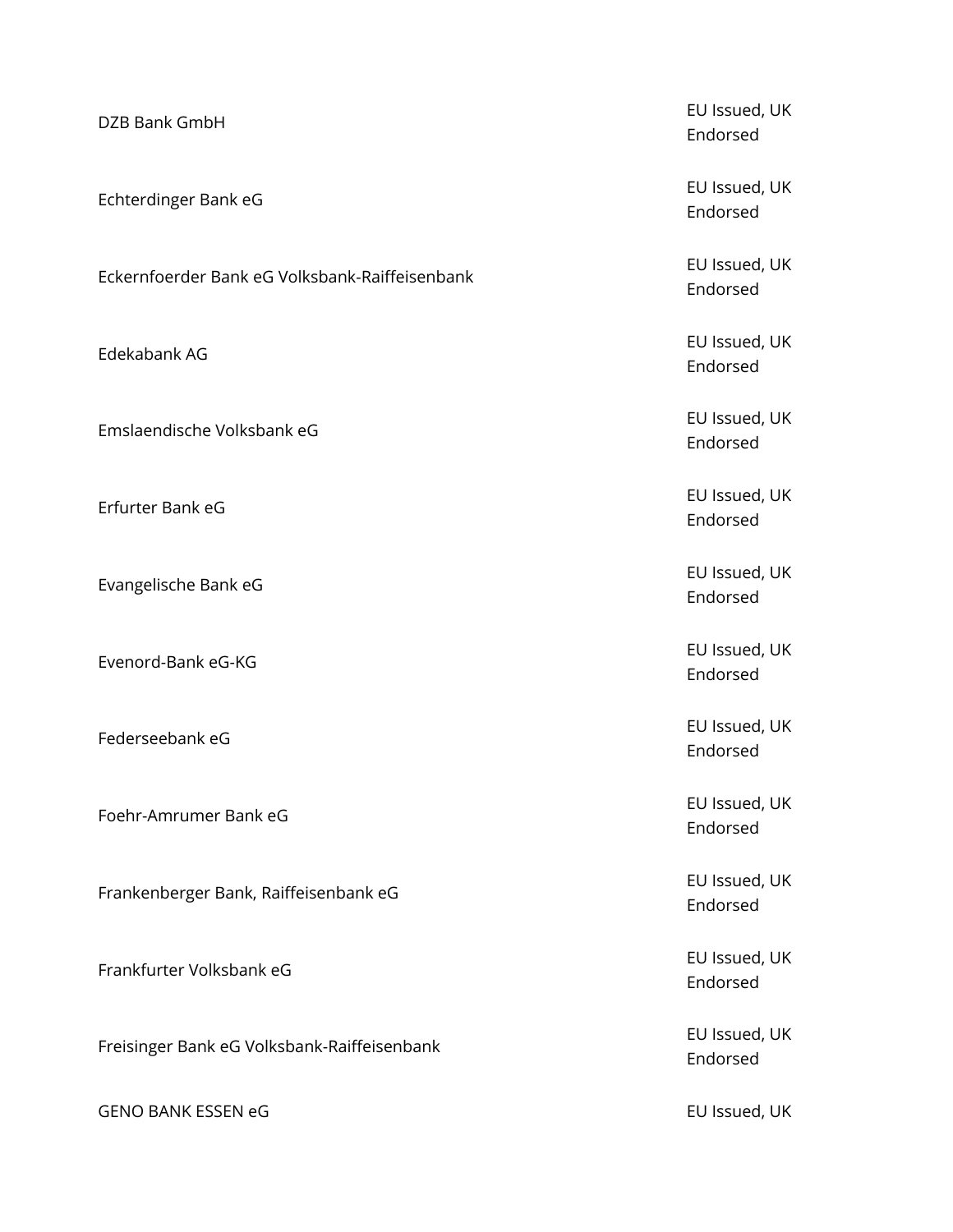| Genobank Mainz eG                                    | EU Issued, UK<br>Endorsed |
|------------------------------------------------------|---------------------------|
| Genossenschaftliche FinanzGruppe                     | EU Issued, UK<br>Endorsed |
| Genossenschaftsbank eG Muenchen                      | EU Issued, UK<br>Endorsed |
| Genossenschaftsbank Unterallgaeu eG                  | EU Issued, UK<br>Endorsed |
| Genossenschaftsbank Weil im Schoenbuch eG            | EU Issued, UK<br>Endorsed |
| Gladbacher Bank AG von 1922                          | EU Issued, UK<br>Endorsed |
| GLS Gemeinschaftsbank eG                             | EU Issued, UK<br>Endorsed |
| Grafschafter Volksbank eG                            | EU Issued, UK<br>Endorsed |
| Hagnauer Volksbank eG                                | EU Issued, UK<br>Endorsed |
| Hamburger Volksbank eG                               | EU Issued, UK<br>Endorsed |
| Hannoversche Volksbank eG                            | EU Issued, UK<br>Endorsed |
| Harzer Volksbank eG                                  | EU Issued, UK<br>Endorsed |
| HAUSBANK MUENCHEN eG Bank fuer Haus- und Grundbesitz | EU Issued, UK             |

#### Endorsed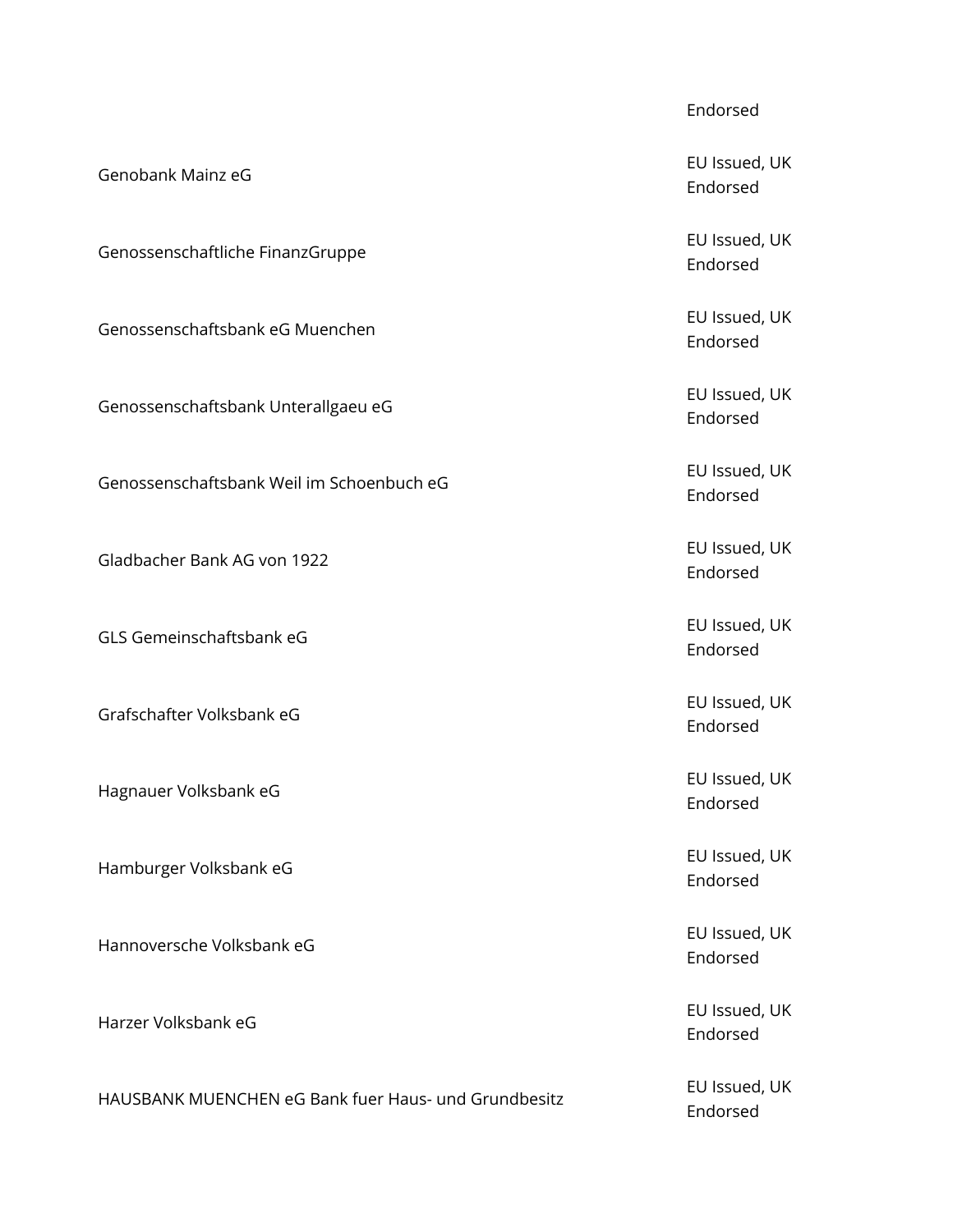| Heidelberger Volksbank eG | EU Issued, UK<br>Endorsed |
|---------------------------|---------------------------|
| Heidenheimer Volksbank eG | EU Issued, UK<br>Endorsed |
| Huemmlinger Volksbank eG  | EU Issued, UK<br>Endorsed |
| Huettenberger Bank eG     | EU Issued, UK<br>Endorsed |
| Kaltenkirchener Bank eG   | EU Issued, UK<br>Endorsed |
| Kieler Volksbank eG       | EU Issued, UK<br>Endorsed |
| Kurhessische Landbank eG  | EU Issued, UK<br>Endorsed |
| Landbank Horlofftal eG    | EU Issued, UK<br>Endorsed |
| Leipziger Volksbank eG    | EU Issued, UK<br>Endorsed |
| levoBank eG               | EU Issued, UK<br>Endorsed |
| LIGA Bank eG              | EU Issued, UK<br>Endorsed |
| Maerkische Bank eG        | EU Issued, UK<br>Endorsed |
| Mainzer Volksbank Eg      | EU Issued, UK<br>Endorsed |
| Mendener Bank eG          | EU Issued, UK             |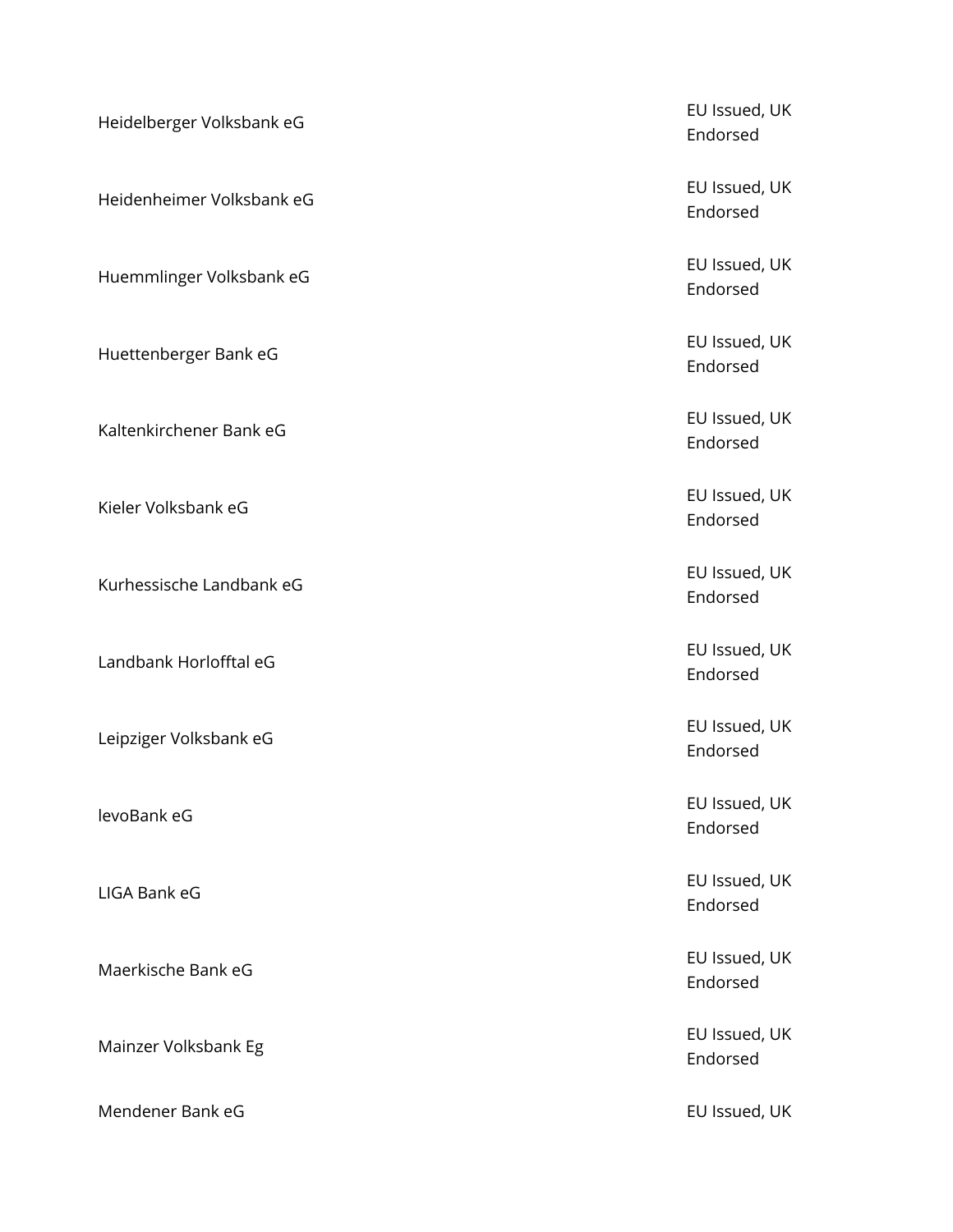MKB Mittelstandskreditbank AG EU Issued, UK

Muenchener Hypothekenbank eG<br>
Muenchener Hypothekenbank eG

Nordthueringer Volksbank eG<br>
Nordthueringer Volksbank eG<br>
The Current of the Current of the Current of the Current of the Current of the Current of the Current of the Current of the Current of the Current of the Current of

Onstmettinger Bank eG EU Issued, UK

Ostfriesische Volksbank eG et al. EU Issued, UK

Pommersche Volksbank eG et al. et al. et al. et al. et al. et al. et al. et al. et al. et al. et al. et al. et<br>EU Issued, UK

PSD Bank Berlin-Brandenburg eG EU Issued, UK

PSD Bank Braunschweig eG EU Issued, UK and the EU Issued, UK

PSD Bank Hessen-Thueringen eG EU Issued, UK

PSD Bank Karlsruhe Neustadt eG EU Issued, UK

Endorsed

Endorsed

Endorsed

Muenchner Bank eG EU Issued, UK Endorsed

Endorsed

Endorsed

Endorsed

Pax-Bank eG EU Issued, UK Endorsed

Endorsed

Endorsed

Endorsed

PSD Bank Hannover eG EU Issued, UK Endorsed

Endorsed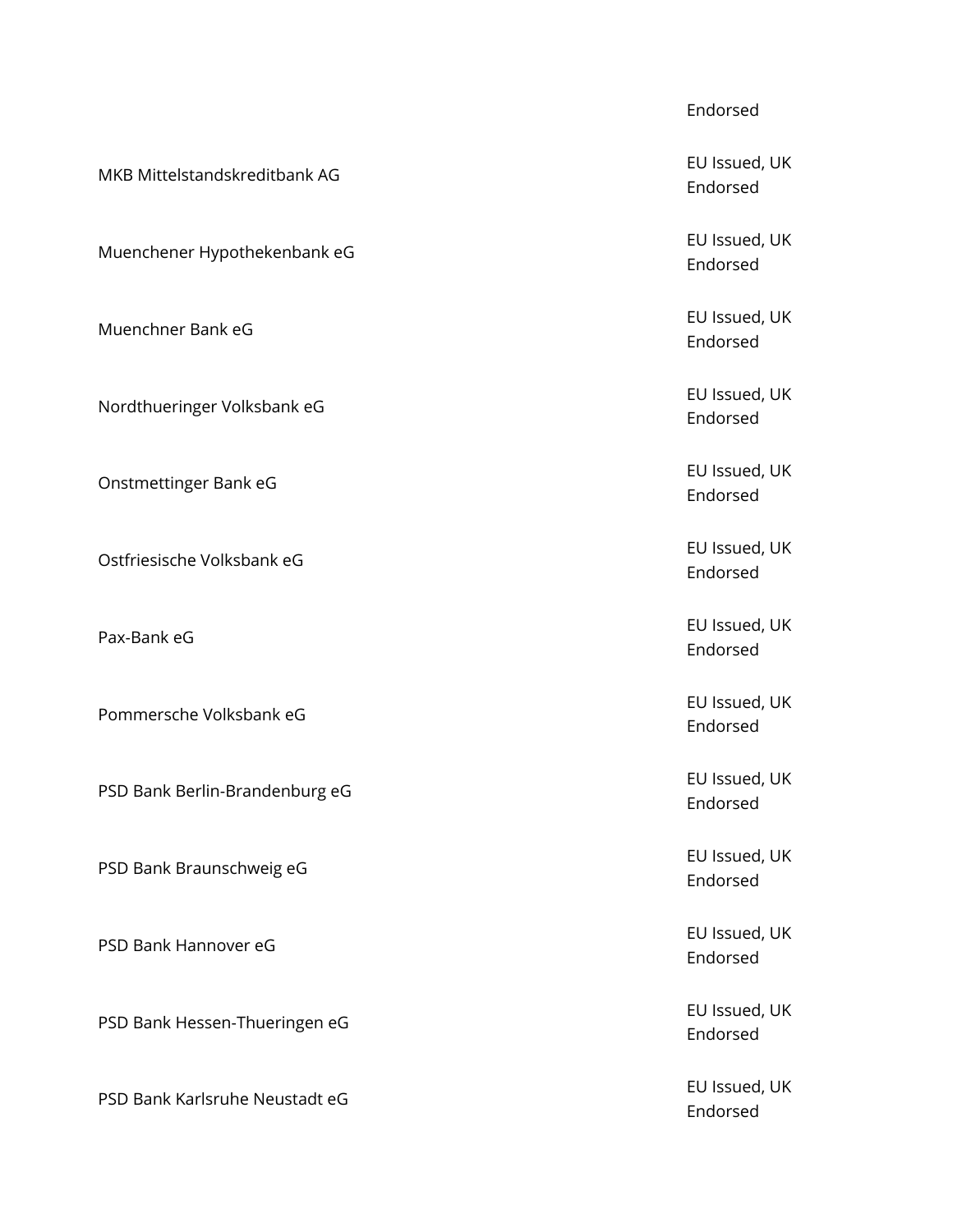| PSD Bank Kiel eG                      | EU Issued, UK<br>Endorsed |
|---------------------------------------|---------------------------|
| PSD Bank Koblenz eG                   | EU Issued, UK<br>Endorsed |
| PSD Bank Muenchen eG                  | EU Issued, UK<br>Endorsed |
| PSD Bank Nord eG                      | EU Issued, UK<br>Endorsed |
| PSD Bank Nuernberg eG                 | EU Issued, UK<br>Endorsed |
| PSD Bank Rhein-Ruhr eG                | EU Issued, UK<br>Endorsed |
| PSD Bank RheinNeckarSaar eG           | EU Issued, UK<br>Endorsed |
| PSD Bank West eG                      | EU Issued, UK<br>Endorsed |
| PSD Bank Westfalen-Lippe eG           | EU Issued, UK<br>Endorsed |
| Raiffeisen - meine Bank eG            | EU Issued, UK<br>Endorsed |
| Raiffeisen Privatbank eG              | EU Issued, UK<br>Endorsed |
| Raiffeisen Spar + Kreditbank eG       | EU Issued, UK<br>Endorsed |
| Raiffeisen-Bank Eschweiler eG         | EU Issued, UK<br>Endorsed |
| Raiffeisen-Volksbank Aschaffenburg eG | EU Issued, UK             |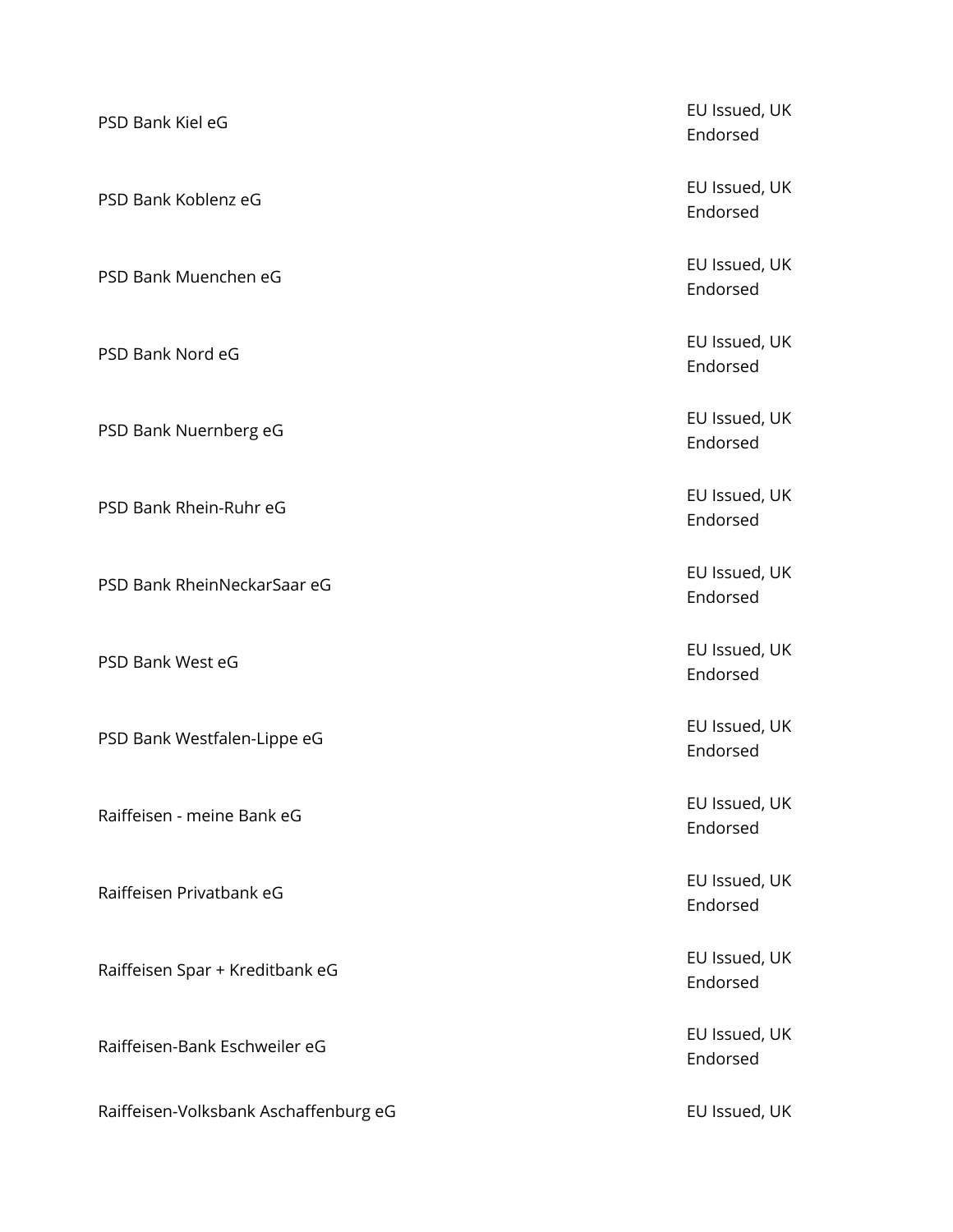# Raiffeisen-Volksbank Bad Staffelstein eG EU Issued, UK

Raiffeisen-Volksbank Donauwoerth eG EU Issued, UK

Raiffeisen-Volksbank Ebersberg eG EU Issued, UK

Raiffeisen-Volksbank eG Aurich EU Issued, UK

Raiffeisen-Volksbank Fresena eG EU Issued, UK

Raiffeisen-Volksbank Hassberge eG EU Issued, UK

Raiffeisen-Volksbank Hermsdorfer Kreuz eG EU Issued, UK

Raiffeisen-Volksbank Neustadt eG EU Issued, UK

Raiffeisen-Volksbank Oder-Spree eG EU Issued, UK

Raiffeisen-Volksbank Ries eG EU Issued, UK

Raiffeisen-Volksbank Saale-Orla eG EU Issued, UK

Raiffeisen-Volksbank Tuessling-Unterneukirchen eG EU Issued, UK

Raiffeisen-Volksbank Varel-Nordenham eG<br>EU Issued, UK

#### Endorsed

Endorsed

Endorsed

Endorsed

Endorsed

Endorsed

Endorsed

Endorsed

Endorsed

Endorsed

Endorsed

Endorsed

Endorsed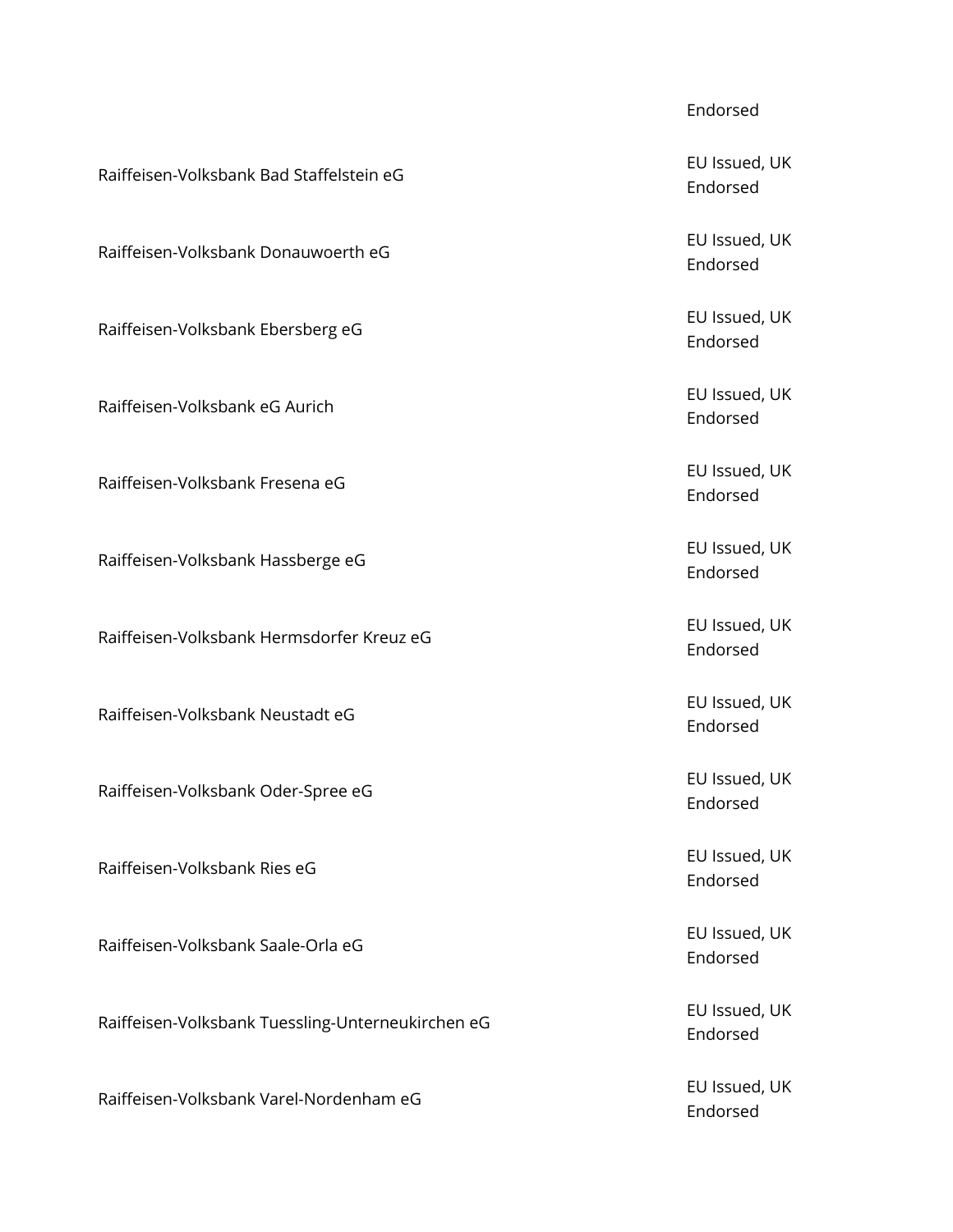Raiffeisen-Volksbank Wemding eG<br>
Raiffeisen-Volksbank Wemding eG Raiffeisenbank Adelzhausen-Sielenbach eG EU Issued, UK Raiffeisenbank Aichhalden-Hardt-Sulgen eG<br>
Faiffeisenbank Aichhalden-Hardt-Sulgen eG Raiffeisenbank Aidlingen eG EU Issued, UK Raiffeisenbank Aiglsbach eG EU Issued, UK and the EU Issued, UK Raiffeisenbank Aindling eG<br>
Raiffeisenbank Aindling eG Raiffeisenbank Aitrang-Ruderatshofen eG<br>The EU Issued, UK Raiffeisenbank Altdorf-Ergolding eG<br>
Raiffeisenbank Altdorf-Ergolding eG<br>
The Current of Land of Land of Land of Land of Land of Land of Land of Land of Land of Land of Land of Land of Land of Land of Land of Land of Land Raiffeisenbank Altdorf-Feucht eG EU Issued, UK

Raiffeisenbank Alteglofsheim-Hagelstadt eG<br>
Fullssued, UK

Raiffeisenbank Altschweier eG EU Issued, UK

Raiffeisenbank am Dreisessel eG EU Issued, UK

Raiffeisenbank Am Goldenen Steig eG<br>
Raiffeisenbank Am Goldenen Steig eG

Raiffeisenbank am Kulm eG et al. and the extendio of the EU Issued, UK

Endorsed

Endorsed

Endorsed

Endorsed

Endorsed

Endorsed

Endorsed

Endorsed

Endorsed

Endorsed

Endorsed

Endorsed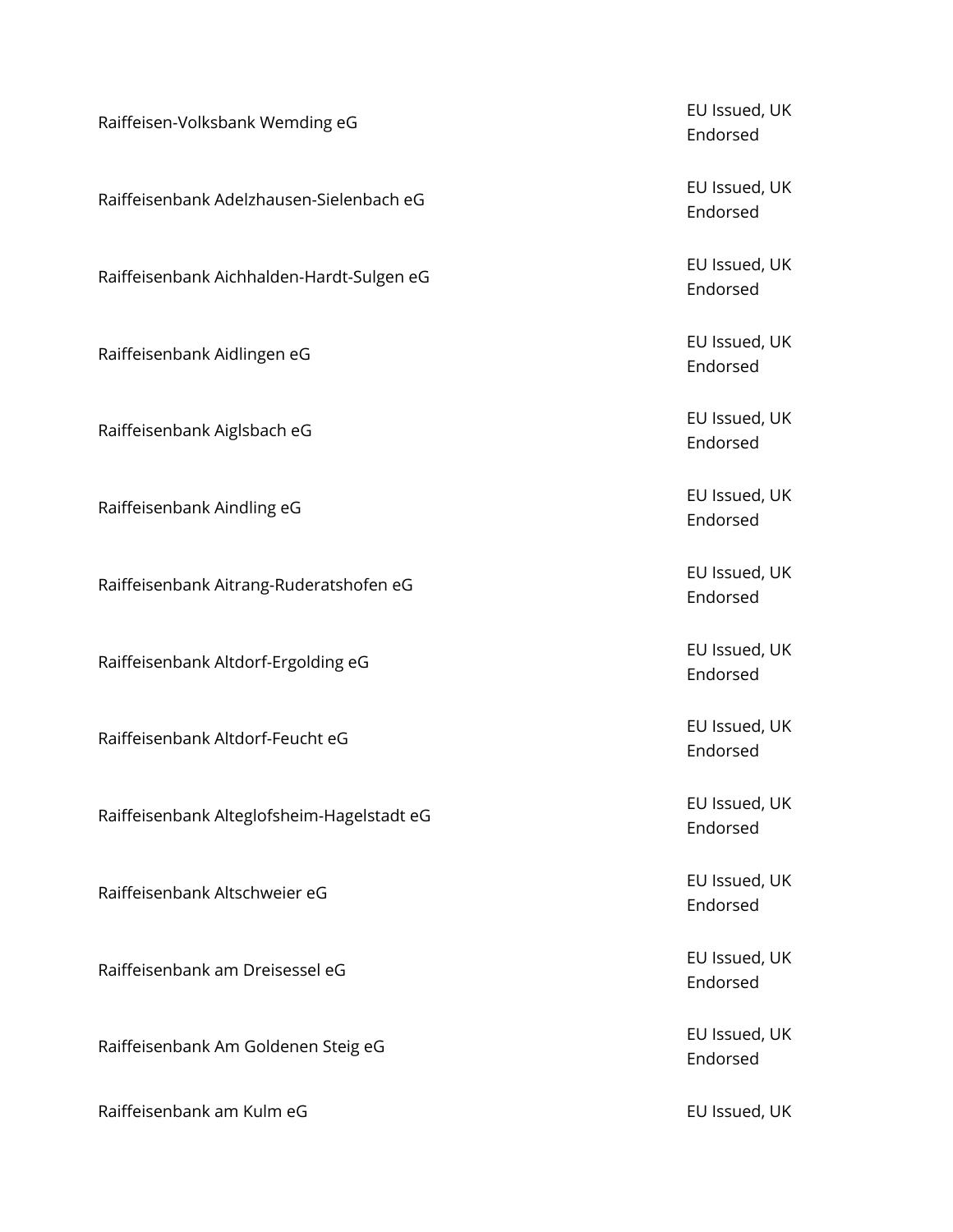Raiffeisenbank Anger eG EU Issued, UK Desembank Anger eG

Raiffeisenbank Aresing-Gerolsbach eG EU Issued, UK

Raiffeisenbank Arnstorf eG EU Issued, UK

Raiffeisenbank Asbach-Burghaun eG<br>
Raiffeisenbank Asbach-Burghaun eG<br>
The Communication of the Cultum of the Cultum of the Cultum of the Cultum of the Cultum of the Cultum of the Cultum of the Cultum of the Cultum of the C

Raiffeisenbank Aschau-Samerberg eG<br>
Raiffeisenbank Aschau-Samerberg eG<br>
The Culture of the Culture of the Culture of the Culture of the Culture of the Culture of the Culture of the Culture of the Culture of the Culture of

Raiffeisenbank Aschberg eG EU Issued, UK EU Issued, UK

Raiffeisenbank Auerbach-Freihung eG<br>
Raiffeisenbank Auerbach-Freihung eG<br>
The Culture of the Culture of the Culture of the Culture of the Culture of the Culture of the Culture of the Culture of the Culture of the Culture o

Raiffeisenbank Augsburger Land West eG<br>
The Culture of the Culture of the Culture of the Culture of the Culture of the Culture of the Culture of the Cu

Raiffeisenbank Aulendorf eG EU Issued, UK

Raiffeisenbank Bad Koetzting eG<br>
Raiffeisenbank Bad Koetzting eG

Raiffeisenbank Bad Saulgau eG<br>
Raiffeisenbank Bad Saulgau eG

Raiffeisenbank Bad Schussenried eG EU Issued, UK

Raiffeisenbank Bad Windsheim eG EU Issued, UK

#### Endorsed

Endorsed

Endorsed

Endorsed

Endorsed

Endorsed

Endorsed

Endorsed

Endorsed

Endorsed

Endorsed

Endorsed

Endorsed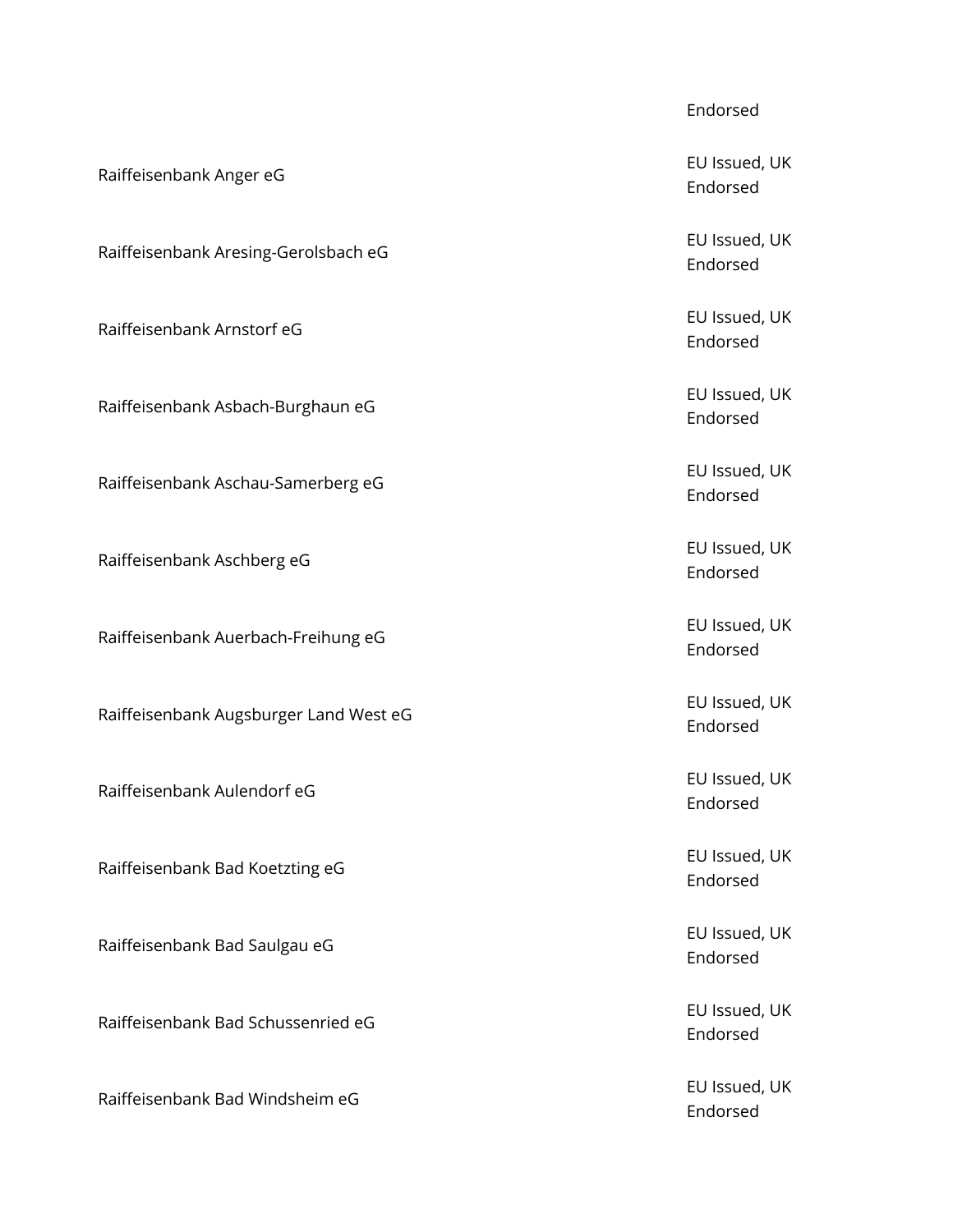Raiffeisenbank Baisweil-Eggenthal-Friesenried eG<br>
Fullssued, UK

Raiffeisenbank Bechhofen eG EU Issued, UK

Raiffeisenbank Beilngries eG EU Issued, UK

Raiffeisenbank Berghuelen eG<br>
Raiffeisenbank Berghuelen eG<br>
The Culture of the Culture of the Culture of the Culture of the Culture of the Culture of the Culture of the Culture of the Culture of the Culture of the Culture

Raiffeisenbank Beuerberg-Eurasburg eG<br>
Raiffeisenbank Beuerberg-Eurasburg eG<br>
The Current of the Current of the Current of the Current of the Current of the Current of the Current of the Current of the Current of the Curre

Raiffeisenbank Biberach eG EU Issued, UK

Raiffeisenbank Bibertgrund eG EU Issued, UK

Raiffeisenbank Bidingen eG<br>
Raiffeisenbank Bidingen eG

Raiffeisenbank Biebergrund-Petersberg eG<br>
Raiffeisenbank Biebergrund-Petersberg eG<br>
The Culture of the Culture of the Culture of the Culture of the Culture of the Culture of the Culture of the Culture of the Culture of the

Raiffeisenbank Bissingen eG EU Issued, UK

Raiffeisenbank Bobingen eG<br>
Raiffeisenbank Bobingen eG

Raiffeisenbank Boellingertal eG<br>
Raiffeisenbank Boellingertal eG

Raiffeisenbank Borken Nordhessen eG EU Issued, UK

Raiffeisenbank Bruck eG **EU Issued, UK EU** Issued, UK

Endorsed

Endorsed

Endorsed

Endorsed

Endorsed

Endorsed

Endorsed

Endorsed

Endorsed

Endorsed

Endorsed

Endorsed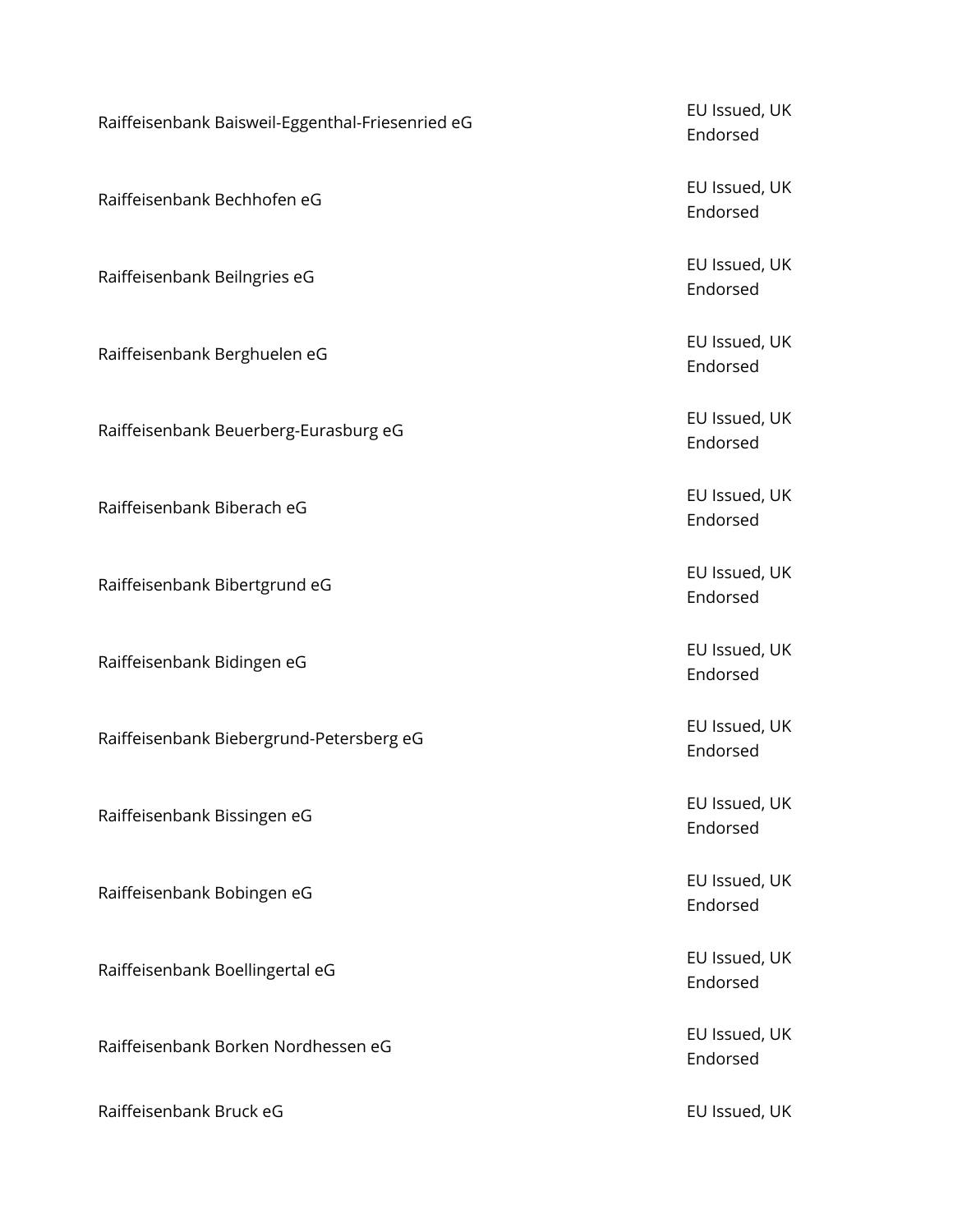Raiffeisenbank Buch-Eching eG<br>
Raiffeisenbank Buch-Eching eG

Raiffeisenbank Buehlertal eG EU Issued, UK

Raiffeisenbank Buetthard-Gaukoenigshofen eG<br>The EU Issued, UK

Raiffeisenbank Burgebrach-Stegaurach eG<br>
EU Issued, UK

Raiffeisenbank Butjadingen-Abbehausen eG<br>
EU Issued, UK

Raiffeisenbank Chamer Land eG EU Issued, UK

Raiffeisenbank Chiemgau - Nord - Obing eG<br>
Figure - Land - Chiemgau - Nord - Obing eG

Raiffeisenbank Denzlingen-Sexau eG<br>
Raiffeisenbank Denzlingen-Sexau eG

Raiffeisenbank Dietersheim und Umgebung eG<br>
expansive and the EU Issued, UK

Raiffeisenbank Donau-Heuberg eG<br>
Raiffeisenbank Donau-Heuberg eG

Raiffeisenbank Ebrachgrund eG EU Issued, UK

Raiffeisenbank eG Baunatal EU Issued, UK

Raiffeisenbank eG Deggendorf-Plattling-Sonnenwald EU Issued, UK

#### Endorsed

Endorsed

Endorsed

Endorsed

Endorsed

Endorsed

Endorsed

Endorsed

Endorsed

Endorsed

Endorsed

Endorsed

Endorsed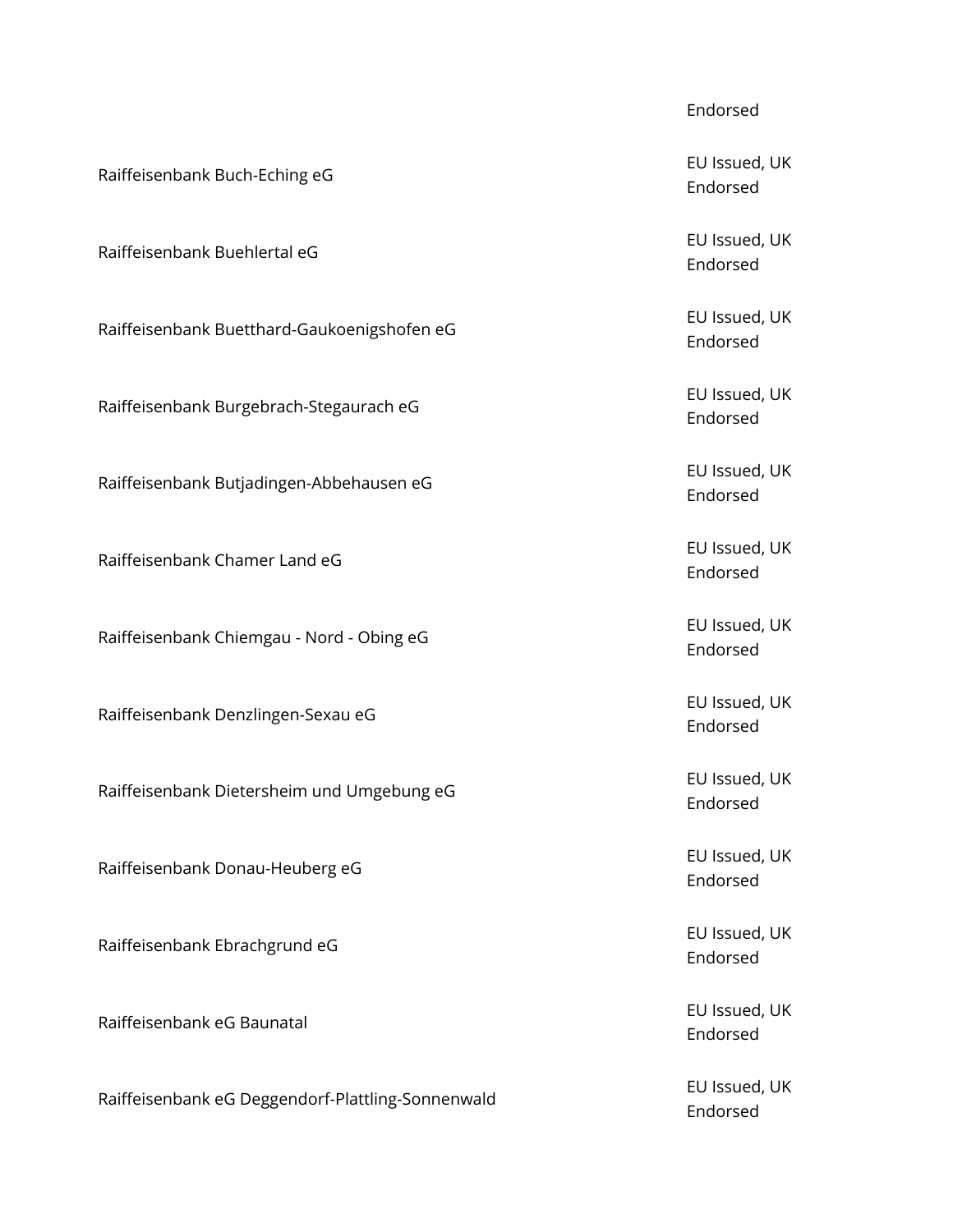Raiffeisenbank eG Hagenow EU Issued, UK Raiffeisenbank eG Handewitt EU Issued, UK Raiffeisenbank eG Lauenburg et al. et al. et al. et al. et al. et al. et al. et al. et al. et al. et al. et al<br>
EU Issued, UK Raiffeisenbank eG Leezen EU Issued, UK Raiffeisenbank eG Moormerland EU Issued, UK Raiffeisenbank eG Niederwallmenach en andere andere andere en andere EU Issued, UK Raiffeisenbank eG Offenbach/M.-Bieber EU Issued, UK Raiffeisenbank eG Owschlag EU Issued, UK and the EU Issued, UK Raiffeisenbank eG Ratzeburg EU Issued, UK Raiffeisenbank eG Rodenbach EU Issued, UK Raiffeisenbank eG Scharrel EU Issued, UK Raiffeisenbank eG Seestermuehe EU Issued, UK

Raiffeisenbank eG Struvenhuetten en andere andere EU Issued, UK

Endorsed

Endorsed

Endorsed

Endorsed

Endorsed

Endorsed

Endorsed

Endorsed

Endorsed

Endorsed

Endorsed

Endorsed

Raiffeisenbank eG Simmerath EU Issued, UK Endorsed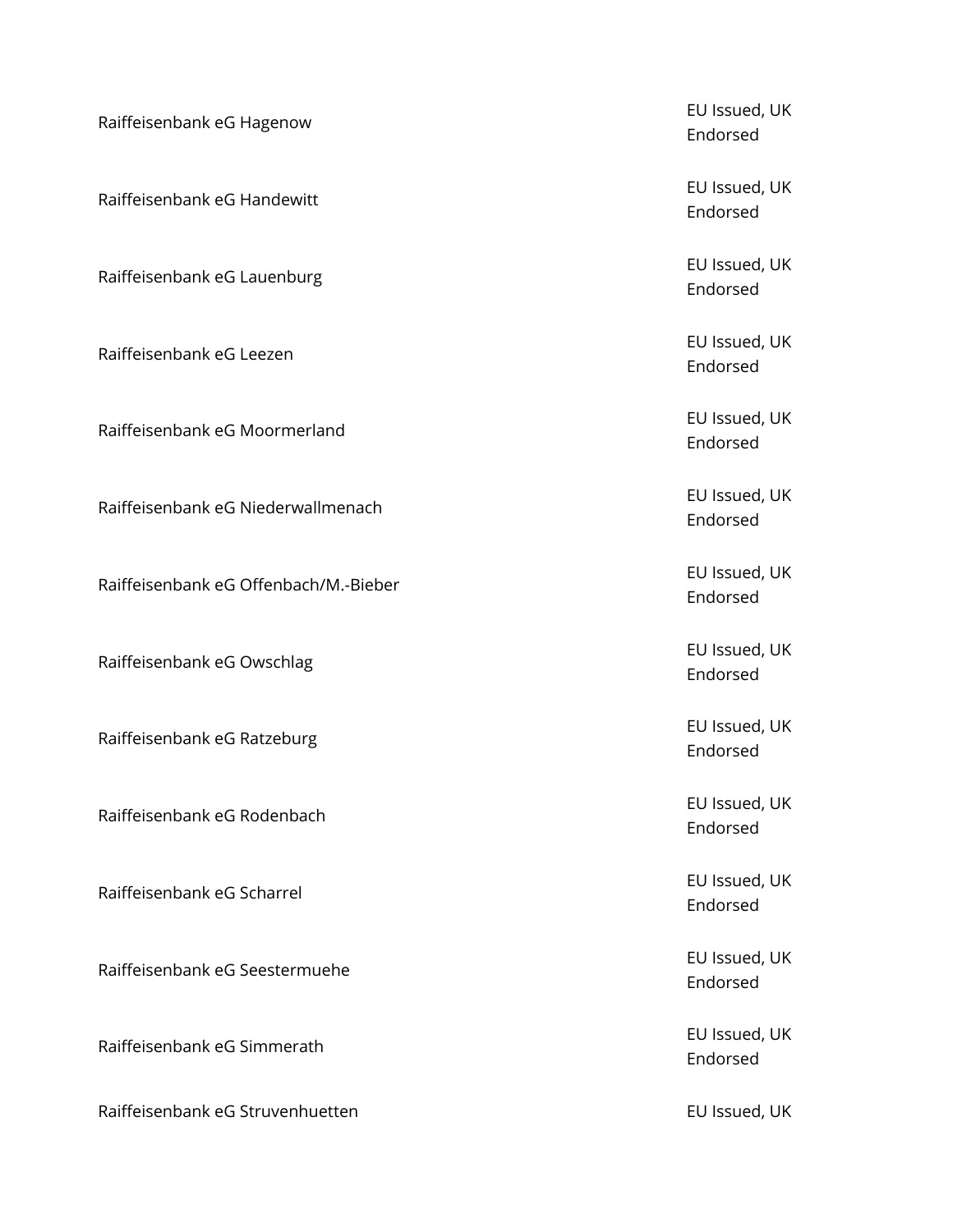Raiffeisenbank eG Todenbuettel EU Issued, UK Raiffeisenbank eG Unterwesterwald EU Issued, UK Raiffeisenbank Ehekirchen-Oberhausen eG EU Issued, UK Raiffeisenbank Ehingen Hochstraess eG<br>
Raiffeisenbank Ehingen Hochstraess eG<br>
The Current Current Current Current Current Current Current Current Current Current Current Current Current Current Current Current Current Curr Raiffeisenbank Eichenbuehl und Umgebung eG<br>
EU Issued, UK Raiffeisenbank Fifeltor eG<br>EU Issued, UK Raiffeisenbank Elbmarsch eG EU Issued, UK Raiffeisenbank Elsavatal eG EU Issued, UK Raiffeisenbank Elztal eG EU Issued, UK Raiffeisenbank Emsland-Mitte eG EU Issued, UK Raiffeisenbank Emtmannsberg eG<br>
Raiffeisenbank Emtmannsberg eG Raiffeisenbank Erding eG EU Issued, UK EU Issued, UK

Raiffeisenbank Erkelenz eG EU Issued, UK

#### Endorsed

Endorsed

Endorsed

Endorsed

Endorsed

Endorsed

Endorsed

Endorsed

Endorsed

Endorsed

Endorsed

Endorsed

Endorsed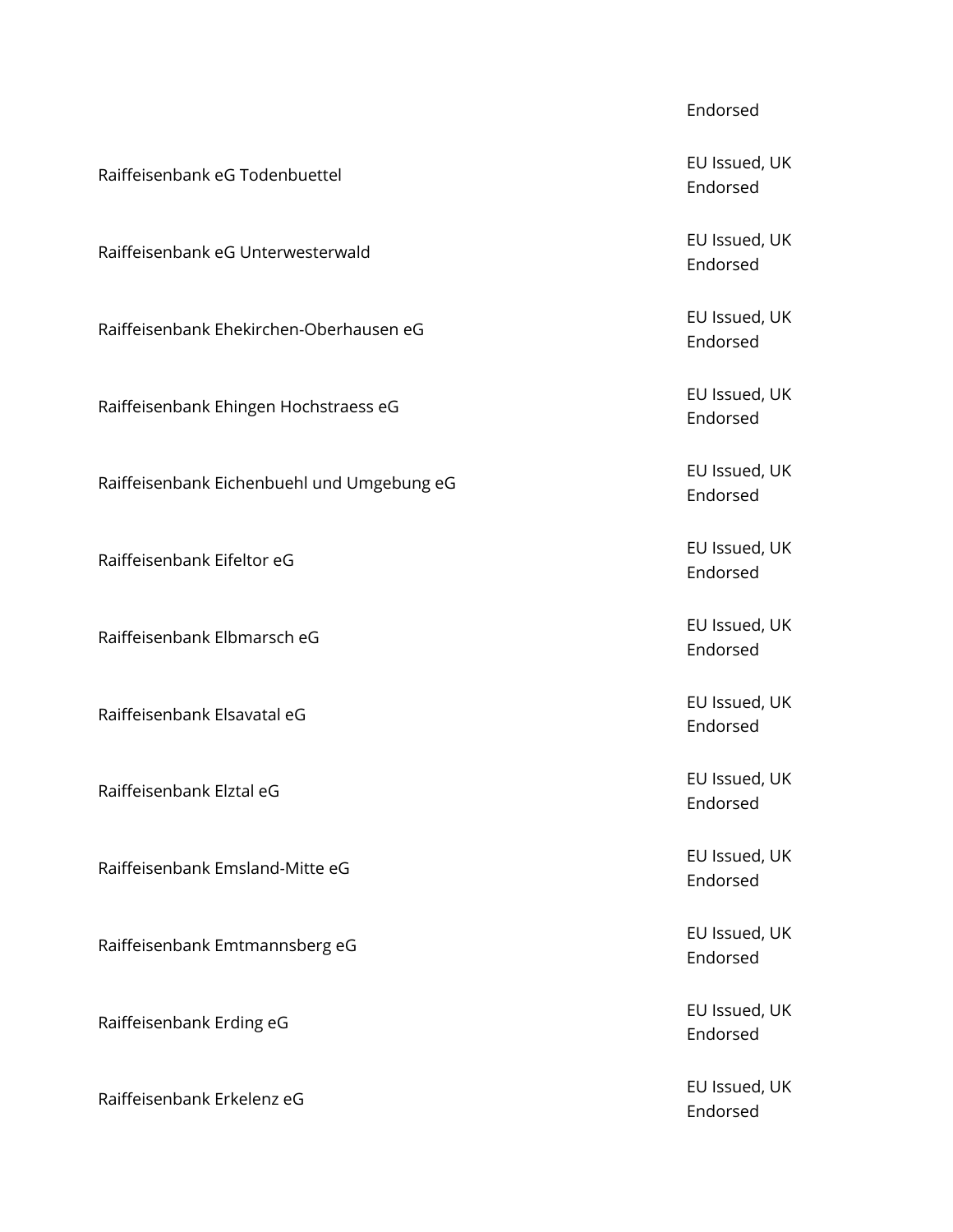| Raiffeisenbank Erlenbach eG                                   | EU Issued, UK<br>Endorsed |
|---------------------------------------------------------------|---------------------------|
| Raiffeisenbank Erlenmoos eG                                   | EU Issued, UK<br>Endorsed |
| Raiffeisenbank Ersingen eG                                    | EU Issued, UK<br>Endorsed |
| Raiffeisenbank Eschlkam-Lam-Lohberg-Neukirchen b. Hl. Blut eG | EU Issued, UK<br>Endorsed |
| Raiffeisenbank Essenbach eG                                   | EU Issued, UK<br>Endorsed |
| Raiffeisenbank Estenfeld-Bergtheim eG                         | EU Issued, UK<br>Endorsed |
| Raiffeisenbank Falkenstein-Woerth eG                          | EU Issued, UK<br>Endorsed |
| Raiffeisenbank Fischenich-Kendenich eG                        | EU Issued, UK<br>Endorsed |
| Raiffeisenbank Flachsmeer eG                                  | EU Issued, UK<br>Endorsed |
| Raiffeisenbank Floss eG                                       | EU Issued, UK<br>Endorsed |
| Raiffeisenbank Fraenkische Schweiz eG                         | EU Issued, UK<br>Endorsed |
| Raiffeisenbank Frankenhardt-Stimpfach eG                      | EU Issued, UK<br>Endorsed |
| Raiffeisenbank Frankenwinheim und Umgebung eG                 | EU Issued, UK<br>Endorsed |
| Raiffeisenbank Freinsheim eG                                  | EU Issued, UK             |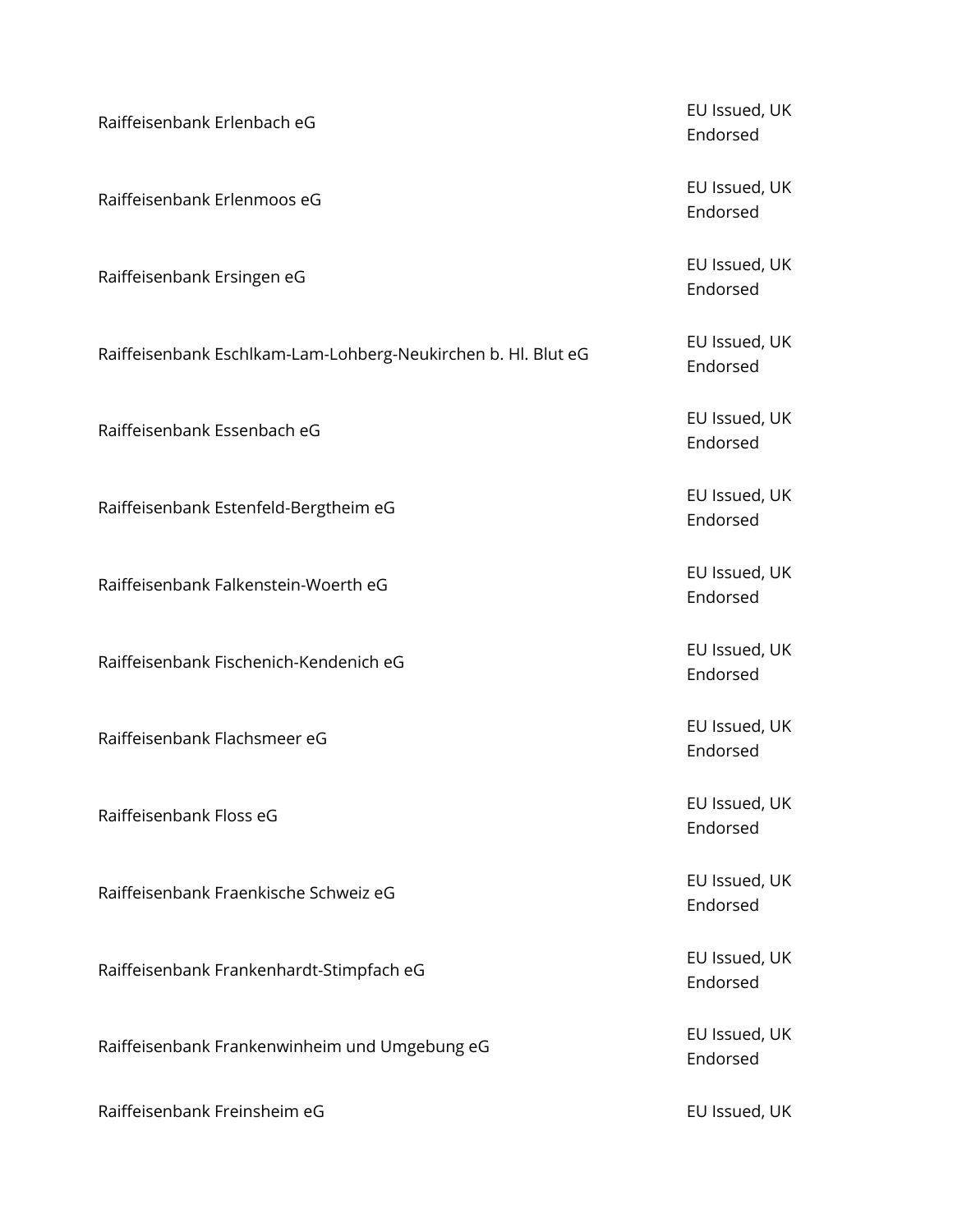Raiffeisenbank Fuchstal-Denklingen eG<br>
Raiffeisenbank Fuchstal-Denklingen eG<br>
The Current of the Current of the Current of the Current of the Current of the Current of the Current of the Current of the Current of the Curre

Raiffeisenbank Gammesfeld eG EU Issued, UK

Raiffeisenbank Gefrees eG EU Issued, UK

Raiffeisenbank Geiselhoering-Pfaffenberg eG<br>
Raiffeisenbank Geiselhoering-Pfaffenberg eG<br>
The Culture of the Culture of the Culture of the Culture of the Culture of the Culture of the Culture of the Culture of the Culture

Raiffeisenbank Geislingen-Rosenfeld eG<br>
Raiffeisenbank Geislingen-Rosenfeld eG<br>
The Current of Lucian Constanting of Lucian Constanting of Lucian Constanting of Lucian Constanting of Lucian Constanting of Lucian Constantin

Raiffeisenbank Gilching eG EU Issued, UK

Raiffeisenbank Gmund am Tegernsee eG<br>
Raiffeisenbank Gmund am Tegernsee eG

Raiffeisenbank Gotha eG EU Issued, UK

Raiffeisenbank Graevenwiesbach eG EU Issued, UK

Raiffeisenbank Grainet eG<br>
Raiffeisenbank Grainet eG

Raiffeisenbank Greding-Thalmaessing eG<br>
Raiffeisenbank Greding-Thalmaessing eG

Raiffeisenbank Griesstaett-Halfing eG<br>
Raiffeisenbank Griesstaett-Halfing eG

Raiffeisenbank Grimma eG et al. et al. et al. et al. et al. et al. et al. et al. et al. et al. et al. et al. e<br>EU Issued, UK

Endorsed

Endorsed

Endorsed

Endorsed

Endorsed

Endorsed

Endorsed

Endorsed

Endorsed

Endorsed

Endorsed

Endorsed

Endorsed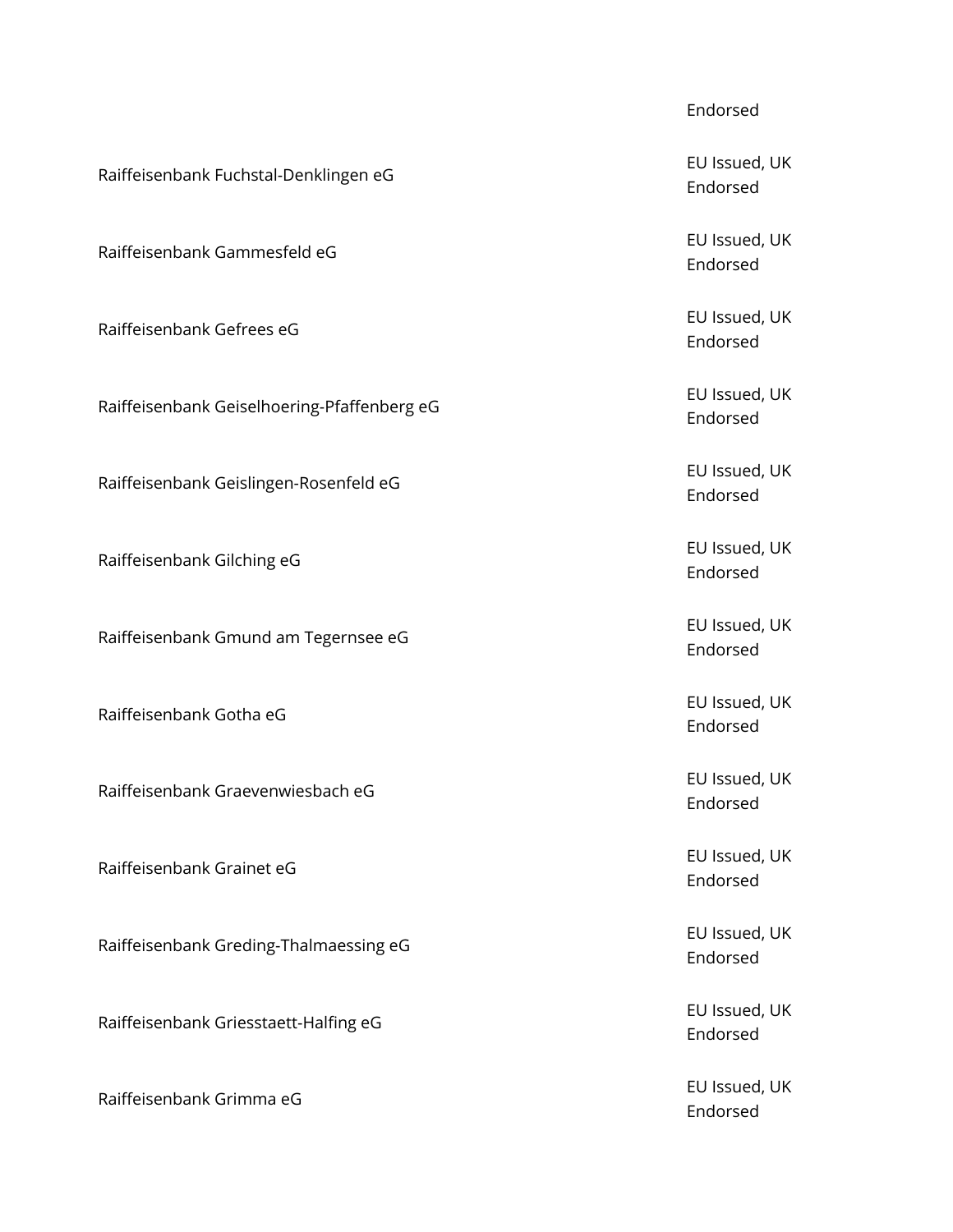Raiffeisenbank Gruibingen eG<br>
Raiffeisenbank Gruibingen eG Raiffeisenbank Gymnich eG EU Issued, UK EU Issued, UK Raiffeisenbank Haag-Gars-Maitenbeth eG<br>
Raiffeisenbank Haag-Gars-Maitenbeth eG Raiffeisenbank Hallertau eG<br>
EU Issued, UK Raiffeisenbank Hardt-Bruhrain eG<br>
EU Issued, UK Raiffeisenbank Heilsbronn-Windsbach eG EU Issued, UK Raiffeisenbank Hemau-Kallmunz eG EU Issued, UK Raiffeisenbank Hengersberg-Schoellnach eG<br>
EU Issued, UK Raiffeisenbank Heroldsbach eG EU Issued, UK Raiffeisenbank Hersbruck eG EU Issued, UK Raiffeisenbank HessenNord eG EU Issued, UK Raiffeisenbank Hiltenfingen eG<br>
Raiffeisenbank Hiltenfingen eG

Raiffeisenbank Hochfranken West eG EU Issued, UK

Endorsed

Endorsed

Endorsed

Endorsed

Endorsed

Endorsed

Endorsed

Endorsed

Endorsed

Endorsed

Endorsed

Endorsed

Raiffeisenbank Hirschau eG EU Issued, UK Endorsed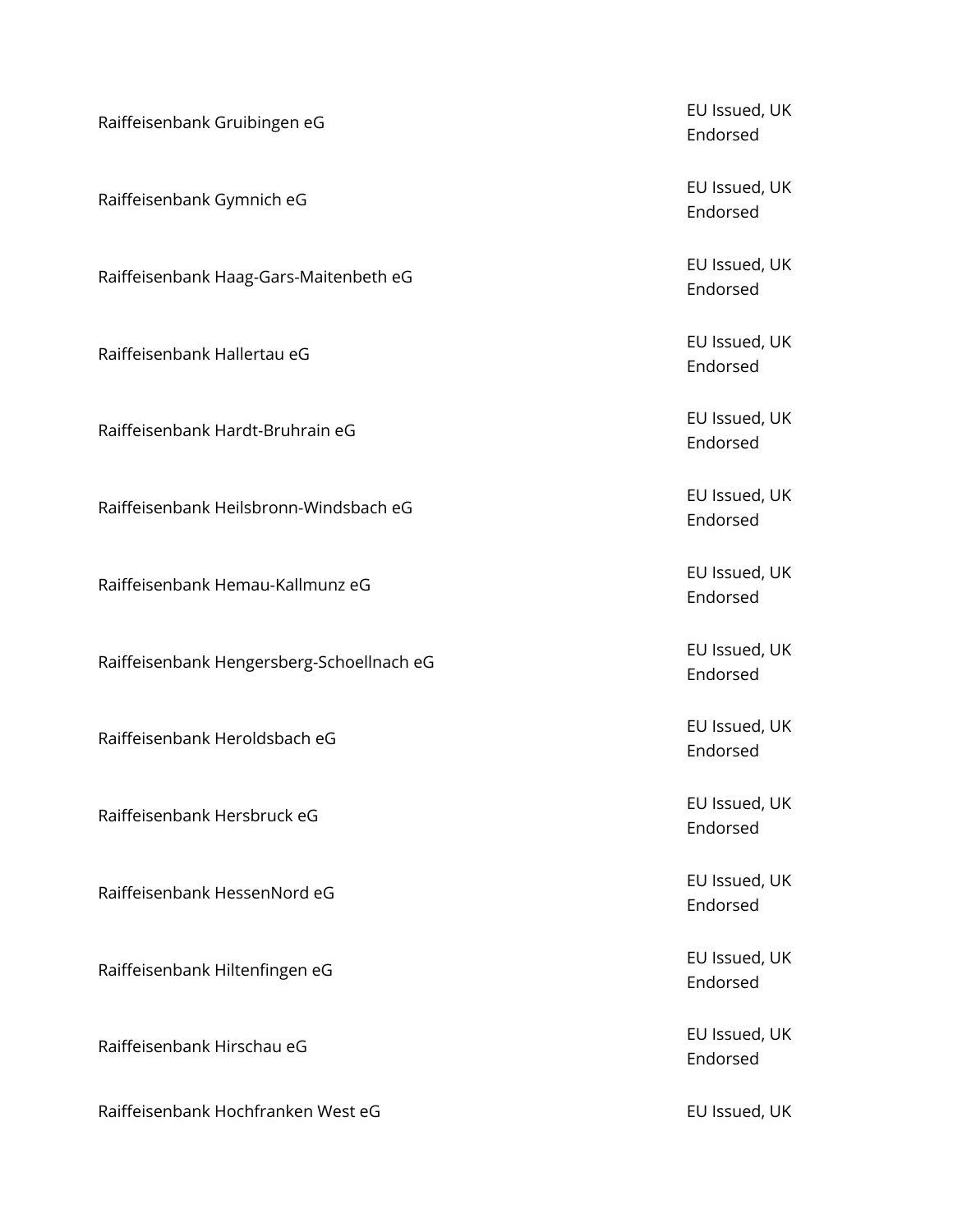Raiffeisenbank Hoechberg eG EU Issued, UK

Raiffeisenbank Hohenloher Land eG EU Issued, UK

Raiffeisenbank Holzkirchen-Otterfing eG<br>
Raiffeisenbank Holzkirchen-Otterfing eG<br>
The Culture of the Culture of the Culture of the Culture of the Culture of the Culture of the Culture of the Culture of the Culture of the C

Raiffeisenbank i. Lkrs. Passau-Nord eG EU Issued, UK

Raiffeisenbank Ichenhausen eG EU Issued, UK

Raiffeisenbank im Allgaeuer Land eG<br>
Raiffeisenbank im Allgaeuer Land eG

Raiffeisenbank im Breisgau eG<br>
Raiffeisenbank im Breisgau eG

Raiffeisenbank im Donautal eG et al. et al. et al. et al. et al. et al. et al. et al. et al. et al. et al. et a

Raiffeisenbank im Fuldaer Land eG EU Issued, UK

Raiffeisenbank im Grabfeld eG EU Issued, UK

Raiffeisenbank im Hochtaunus eG EU Issued, UK

Raiffeisenbank im Kreis Calw eG EU Issued, UK

Raiffeisenbank im Oberland eG et al. et al. et al. et al. et al. et al. et al. et al. et al. et al. et al. et a

#### Endorsed

Endorsed

Endorsed

Endorsed

Endorsed

Endorsed

Endorsed

Endorsed

Endorsed

Endorsed

Endorsed

Endorsed

Endorsed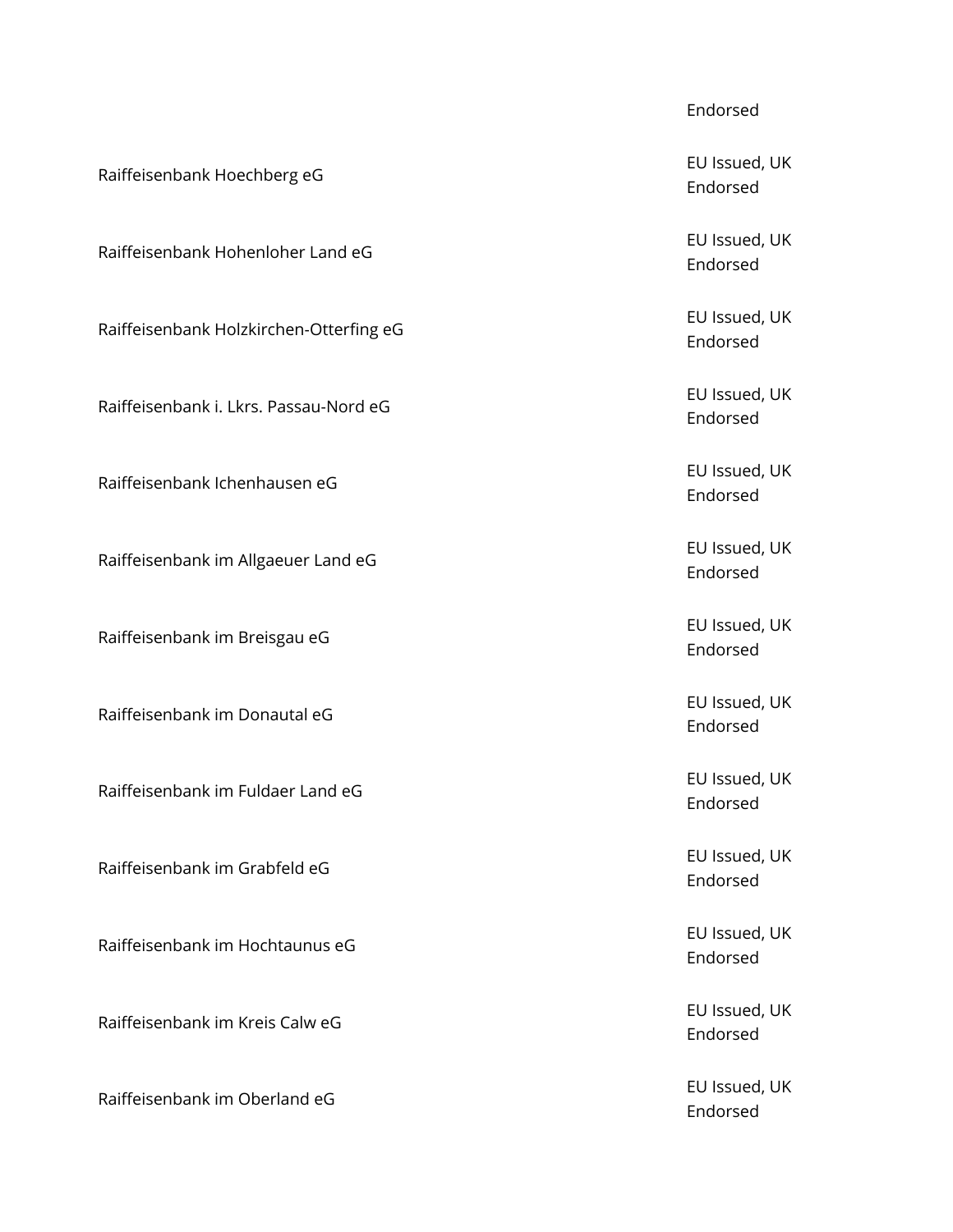Raiffeisenbank Irrel eG EU Issued, UK Raiffeisenbank Isar-Loisachtal eG EU Issued, UK Raiffeisenbank Jettingen-Scheppach eG<br>
Raiffeisenbank Jettingen-Scheppach eG<br>
The Current of the Current of the Current of the Current of the Current of the Current of the Current of the Current of the Current of the Curre Raiffeisenbank Kaarst eG EU Issued, UK Raiffeisenbank Kaiserstuhl eG EU Issued, UK Raiffeisenbank Kalbe-Bismark eG EU Issued, UK Raiffeisenbank Kastellaun eG EU Issued, UK Raiffeisenbank Kehrig eG EU Issued, UK EU Issued, UK Raiffeisenbank Kempten-Oberallgaeu eG<br>
Raiffeisenbank Kempten-Oberallgaeu eG Raiffeisenbank Kieselbronn eG et al. EU Issued, UK Raiffeisenbank Kirchweihtal eG EU Issued, UK

Raiffeisenbank Kissing-Mering eG EU Issued, UK

Raiffeisenbank Kitzinger Land eG EU Issued, UK

Endorsed

Endorsed

Endorsed

Endorsed

Endorsed

Endorsed

Endorsed

Endorsed

Endorsed

Endorsed

Endorsed

Raiffeisenbank Kirtorf eG EU Issued, UK Endorsed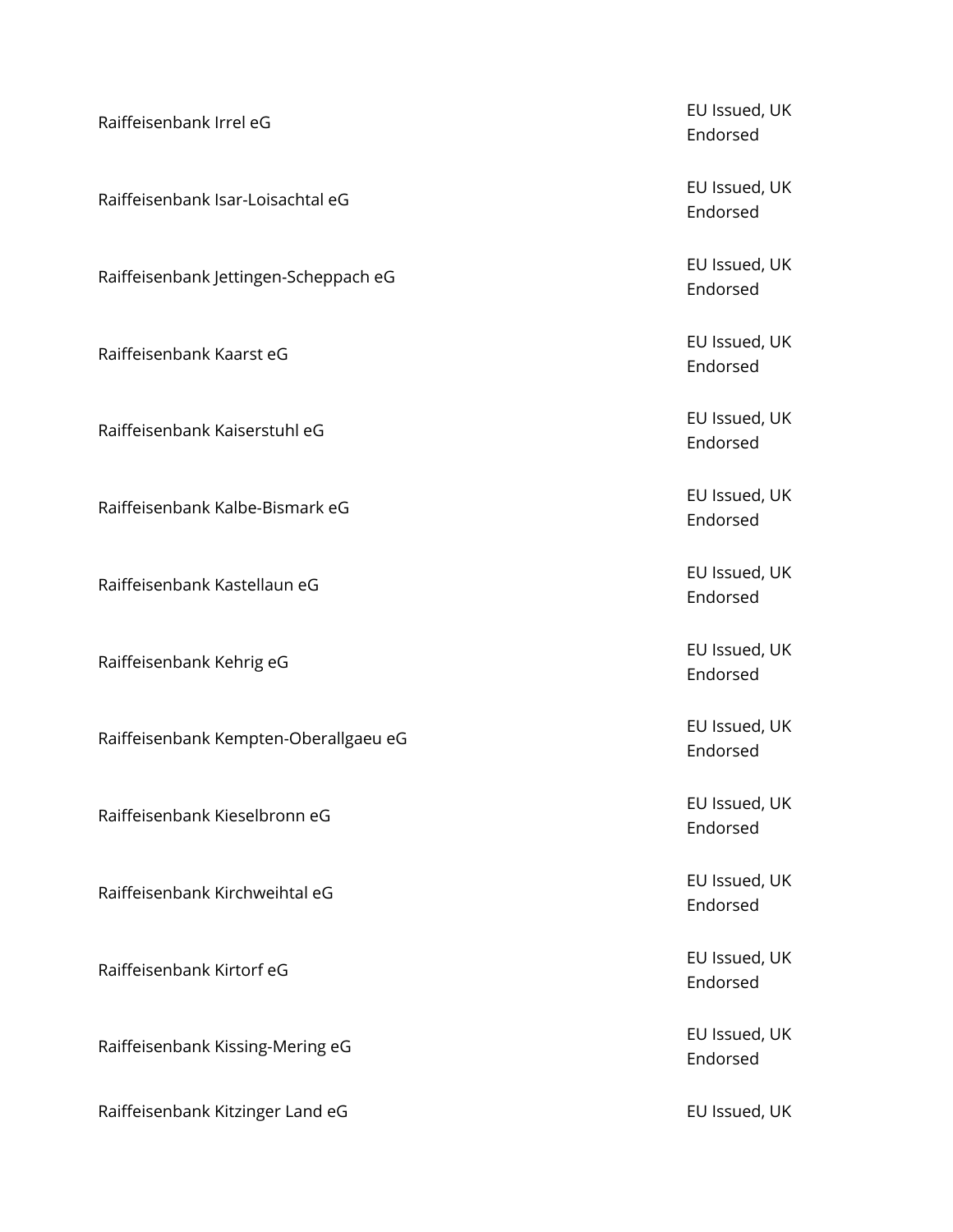Raiffeisenbank Knoblauchsland eG EU Issued, UK

Raiffeisenbank Kreis Kelheim eG EU Issued, UK

Raiffeisenbank Kueps-Mitwitz-Stockheim eG<br>
Fig. 1. The EU Issued, UK

Raiffeisenbank Lorup eG EU Issued, UK EU Issued, UK

Raiffeisenbank Main-Spessart eG<br>
Raiffeisenbank Main-Spessart eG

Raiffeisenbank Maitis eG EU Issued, UK

Raiffeisenbank Massbach eG EU Issued, UK

Raiffeisenbank Mecklenburger Seenplatte eG<br>
Raiffeisenbank Mecklenburger Seenplatte eG<br>
The Current of Land Current of Land Current of Land Current of Land Current of Land Current of Land Current of Land Current of Land Cu

Raiffeisenbank Mehring-Leiwen eG<br>
Raiffeisenbank Mehring-Leiwen eG

Raiffeisenbank Mehrstetten eG EU Issued, UK

Raiffeisenbank Mittelschwaben eG EU Issued, UK

Raiffeisenbank Mittenwald eG EU Issued, UK

Raiffeisenbank Moetzingen eG EU Issued, UK

#### Endorsed

Endorsed

Endorsed

Endorsed

Endorsed

Endorsed

Endorsed

Endorsed

Endorsed

Endorsed

Endorsed

Endorsed

Endorsed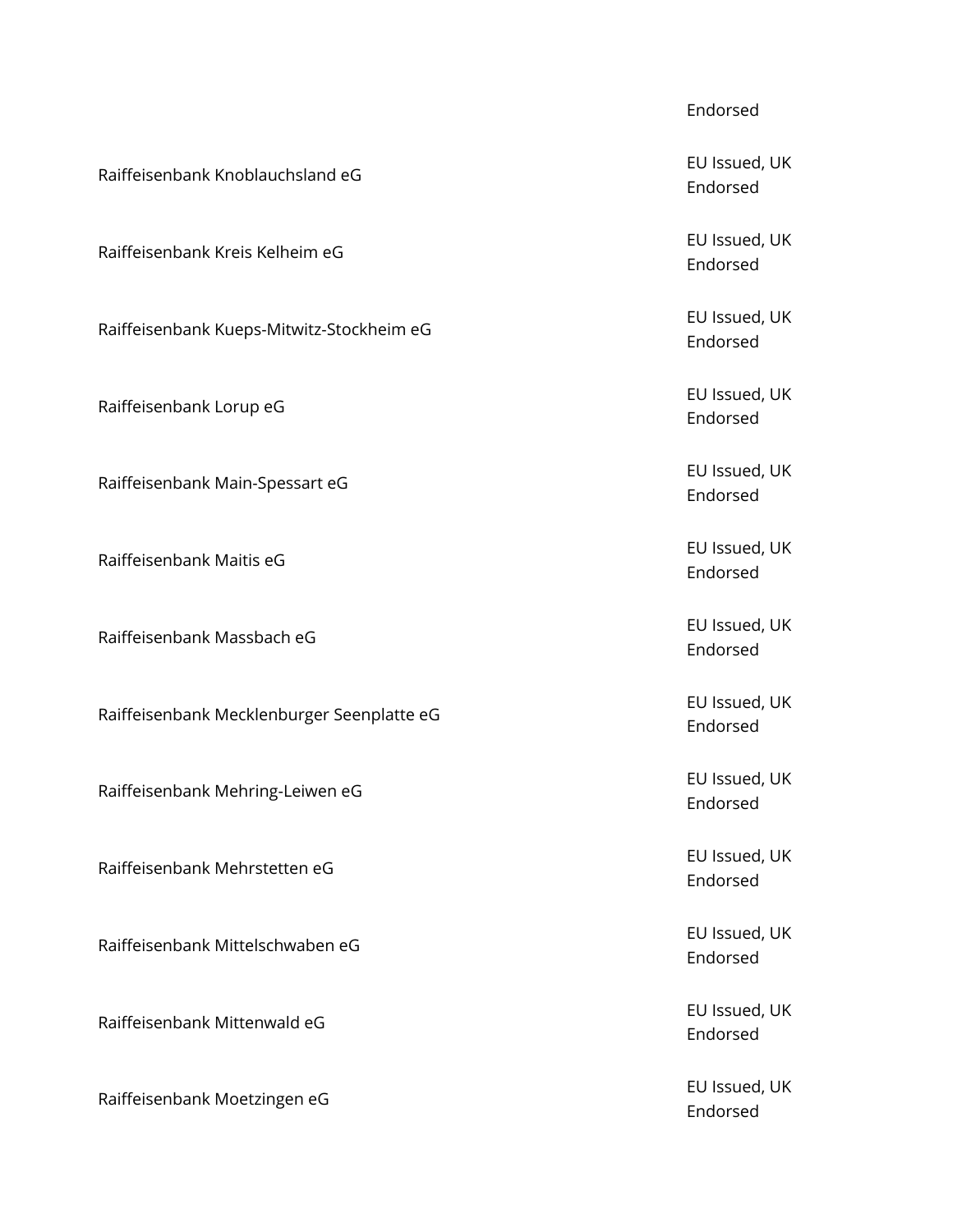Raiffeisenbank Moselkrampen eG<br>
Raiffeisenbank Moselkrampen eG

Raiffeisenbank Muenchen-Nord eG EU Issued, UK

Raiffeisenbank Muenchen-Sued eG EU Issued, UK

Raiffeisenbank Mutlangen eG EU Issued, UK

Raiffeisenbank Neumarkt i.d.OPf. eG EU Issued, UK

Raiffeisenbank Neumarkt-St. Veit - Reischach eG EU Issued, UK

Raiffeisenbank Neustadt eG EU Issued, UK

Raiffeisenbank Neustadt-Vohenstrauss eG EU Issued, UK

Raiffeisenbank Niedere Alb eG EU Issued, UK

Raiffeisenbank Noerdliche Bergstrasse eG<br>
EU Issued, UK

Raiffeisenbank Nordkreis Landsberg eG EU Issued, UK

Raiffeisenbank Nuedlingen eG<br>
Raiffeisenbank Nuedlingen eG

Raiffeisenbank Oberaudorf eG **EU Issued, UK** EU Issued, UK

Endorsed

Endorsed

Endorsed

Endorsed

Raiffeisenbank Nahe eG EU Issued, UK Endorsed

Endorsed

Endorsed

Endorsed

Endorsed

Endorsed

Endorsed

Endorsed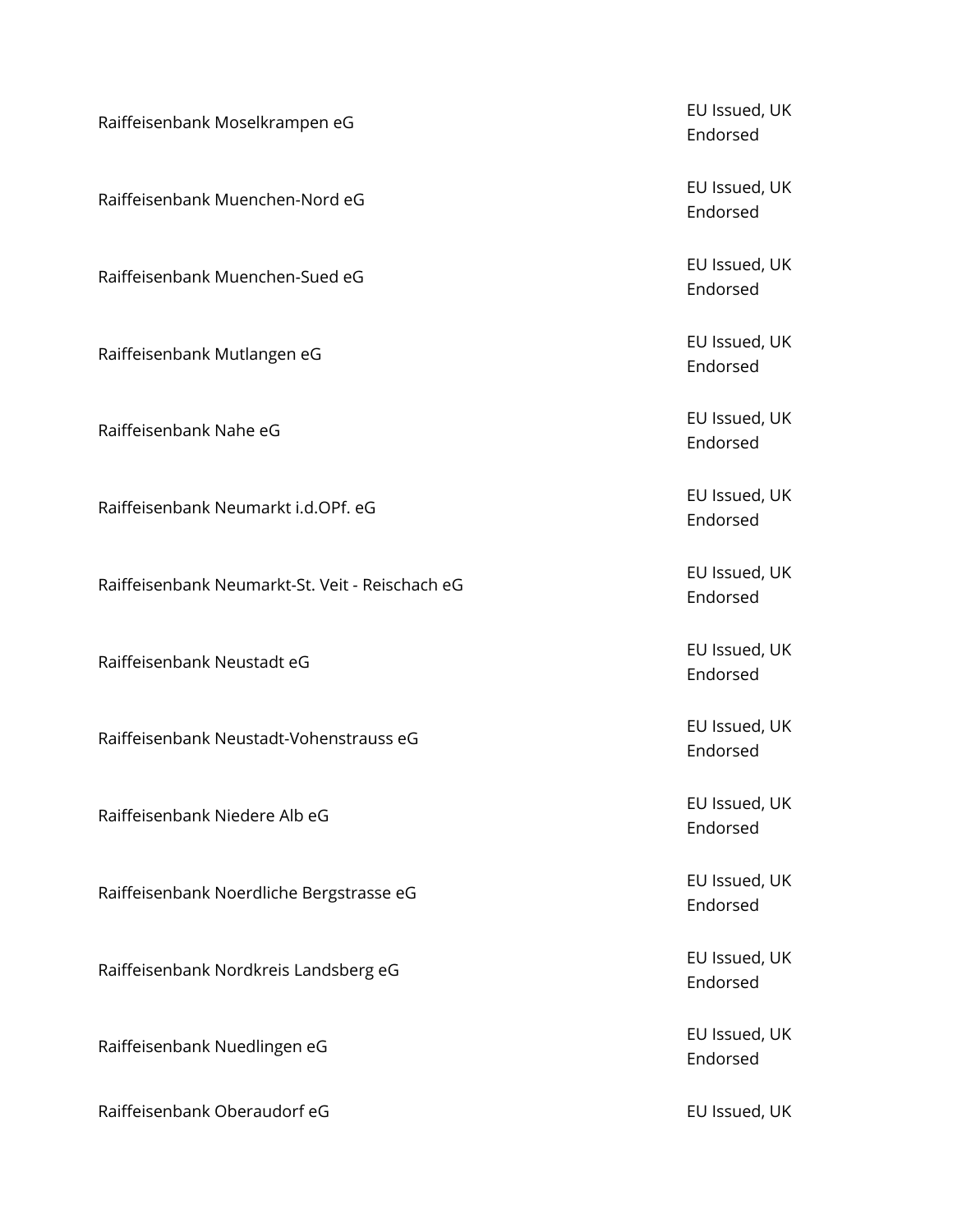# Raiffeisenbank Oberes Gaeu eG EU Issued, UK

Raiffeisenbank Oberferrieden-Burgthann eG<br>
EU Issued, UK

Raiffeisenbank Oberland eG EU Issued, UK

Raiffeisenbank Obermain Nord eG<br>
EU Issued, UK

Raiffeisenbank Oberpfalz NordWest eG EU Issued, UK

Raiffeisenbank Oberpfalz Sued eG EU Issued, UK

Raiffeisenbank Oberteuringen-Meckenbeuren eG<br>
EU Issued, UK

Raiffeisenbank Oldenburg eG EU Issued, UK

Raiffeisenbank Ortenburg-Kirchberg v.W. eG<br>
= The Cultum of the Cultum of the Cultum of the Cultum of the Cultum of the Cultum of the Cultum of the Cultum

Raiffeisenbank Ostprignitz-Ruppin eG<br>
Raiffeisenbank Ostprignitz-Ruppin eG

Raiffeisenbank Ottenbach eG EU Issued, UK

Raiffeisenbank Parkstetten eG EU Issued, UK

Raiffeisenbank Pfaffenhausen eG EU Issued, UK

#### Endorsed

Endorsed

Endorsed

Endorsed

Endorsed

Endorsed

Endorsed

Endorsed

Endorsed

Endorsed

Endorsed

Endorsed

Endorsed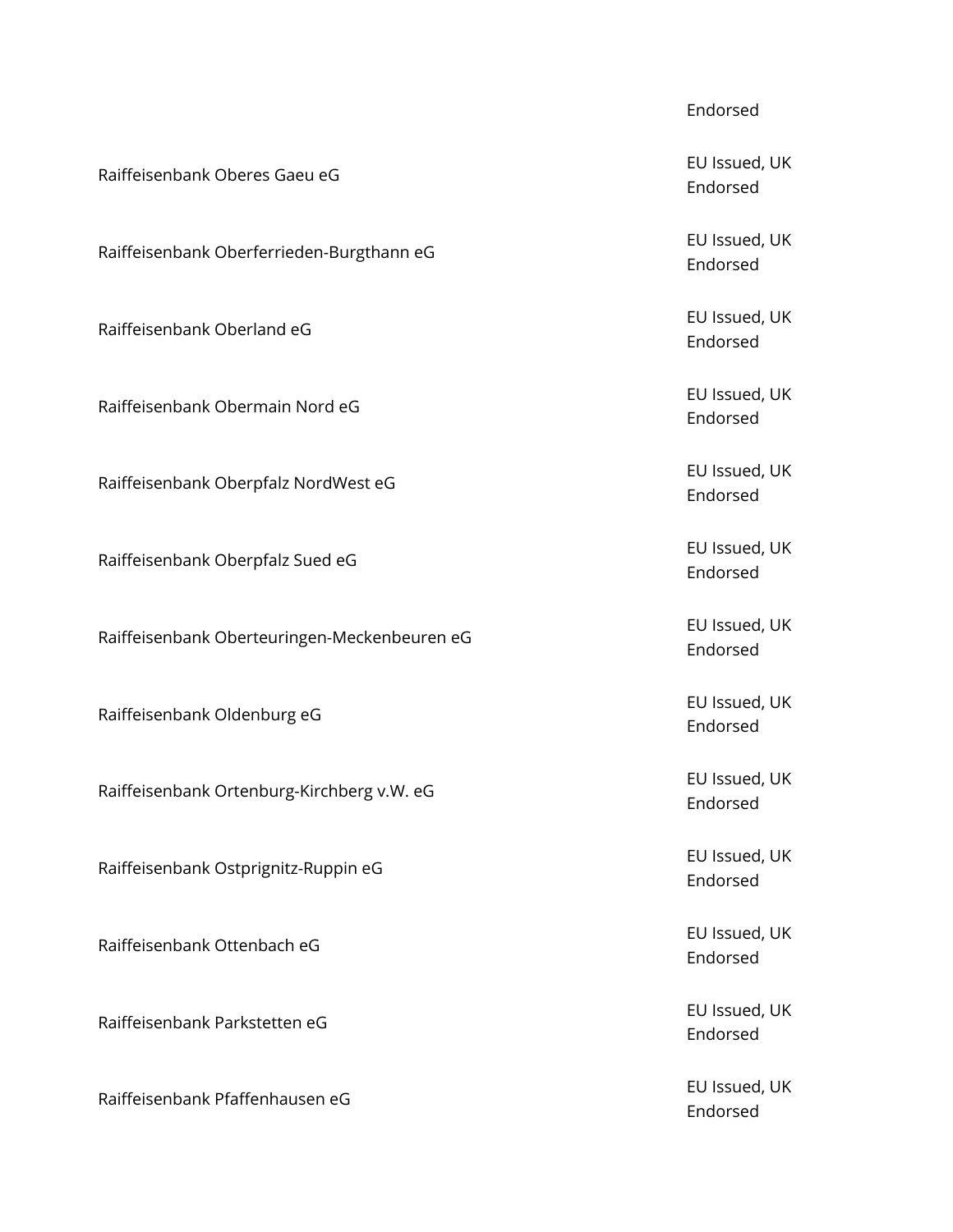| Raiffeisenbank Pfaffenhofen a. d. Glonn eG            | EU Issued, UK<br>Endorsed |
|-------------------------------------------------------|---------------------------|
| Raiffeisenbank Pfaffenwinkel eG                       | EU Issued, UK<br>Endorsed |
| Raiffeisenbank Pfeffenhausen-Rottenburg-Wildenberg eG | EU Issued, UK<br>Endorsed |
| Raiffeisenbank Plankstetten AG                        | EU Issued, UK<br>Endorsed |
| Raiffeisenbank Raisting eG                            | EU Issued, UK<br>Endorsed |
| Raiffeisenbank Rastede eG                             | EU Issued, UK<br>Endorsed |
| Raiffeisenbank Rattiszell-Konzell eG                  | EU Issued, UK<br>Endorsed |
| Raiffeisenbank Regensburg-Wenzenbach eG               | EU Issued, UK<br>Endorsed |
| Raiffeisenbank Regenstauf eG                          | EU Issued, UK<br>Endorsed |
| Raiffeisenbank Rehling eG                             | EU Issued, UK<br>Endorsed |
| Raiffeisenbank Reute-Gaisbeuren eG                    | EU Issued, UK<br>Endorsed |
| Raiffeisenbank Ried eG                                | EU Issued, UK<br>Endorsed |
| Raiffeisenbank Riedenburg-Lobsing eG                  | EU Issued, UK<br>Endorsed |
| Raiffeisenbank Rosenstein eG                          | EU Issued, UK             |

Issued, UK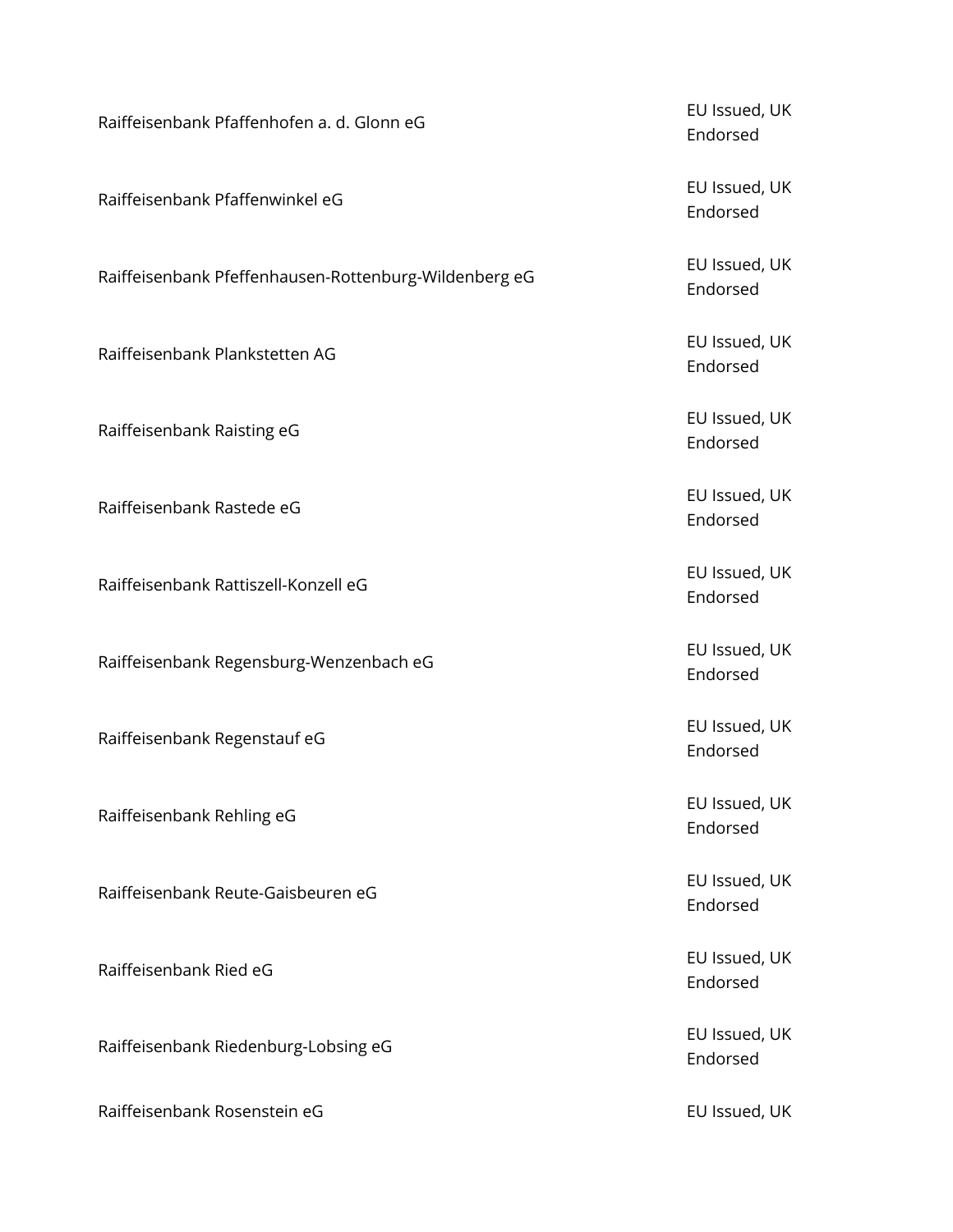Raiffeisenbank Roth-Schwabach eG EU Issued, UK

Raiffeisenbank Rupertiwinkel eG<br>
Raiffeisenbank Rupertiwinkel eG

Raiffeisenbank Schaafheim eG<br>
EU Issued, UK

Raiffeisenbank Schrobenhausener Land eG EU Issued, UK

Raiffeisenbank Schrozberg-Rot am See eG<br>
The Culture of the Culture of the EU Issued, UK

Raiffeisenbank Schwaben Mitte eG

Raiffeisenbank Schwabmuenchen eG EU Issued, UK

Raiffeisenbank Seebachgrund eG EU Issued, UK

Raiffeisenbank Singoldtal eG<br>
Raiffeisenbank Singoldtal eG

Raiffeisenbank Sinzing eG EU Issued, UK and the EU Issued, UK

Raiffeisenbank Sondelfingen eG<br>
Raiffeisenbank Sondelfingen eG

Raiffeisenbank St. Wolfgang-Schwindkirchen eG<br>
Fullssued, UK

#### Endorsed

Endorsed

Raiffeisenbank RSA eG EU Issued, UK Endorsed

Endorsed

Endorsed

Endorsed

Endorsed

Endorsed

Endorsed

Endorsed

Endorsed

Endorsed

Endorsed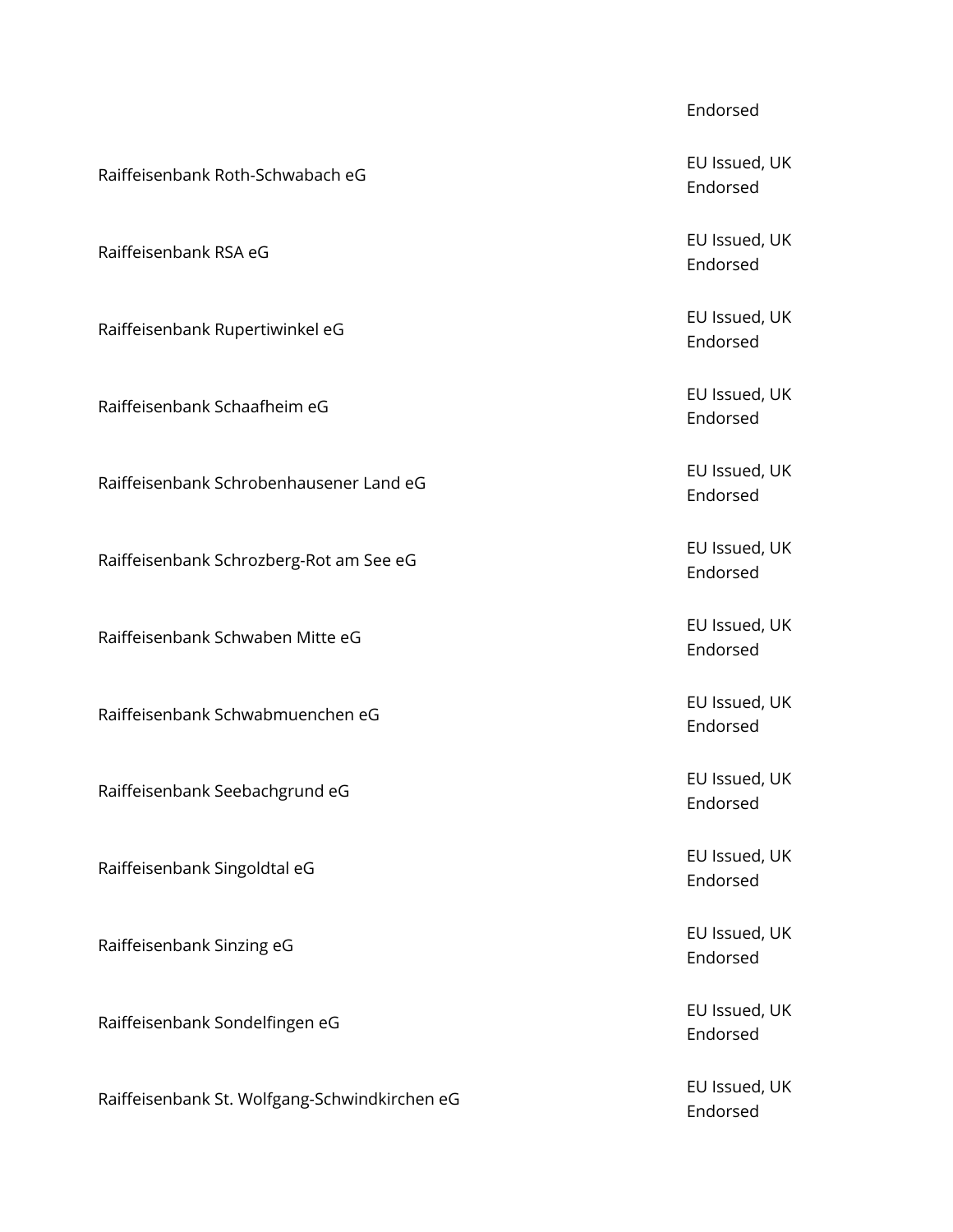Raiffeisenbank Stauden eG EU Issued, UK Raiffeisenbank Steingaden eG EU Issued, UK Raiffeisenbank Steinheim eG et al. EU Issued, UK Raiffeisenbank Straubing eG EU Issued, UK Raiffeisenbank Struecklingen-Idafehn eG<br>
Raiffeisenbank Struecklingen-Idafehn eG<br>
The Current of Television of Television of Television of Television of Television of Television of Television Raiffeisenbank Suedhardt eG EU Issued, UK Raiffeisenbank Suedl. Bayerischer Wald eG<br>
Raiffeisenbank Suedl. Bayerischer Wald eG Raiffeisenbank Suedliches Ostallgaeu eG<br>
EU Issued, UK Raiffeisenbank Suedstormarn Moelln eG EU Issued, UK Raiffeisenbank Sulzbach-Rosenberg eG EU Issued, UK Raiffeisenbank Tattenhausen-Grosskarolinenfeld eG EU Issued, UK Raiffeisenbank Taufkirchen-Oberneukirchen eG EU Issued, UK Raiffeisenbank Thannhausen eG EU Issued, UK

Raiffeisenbank Thurnauer Land eG EU Issued, UK

Endorsed

Endorsed

Endorsed

Endorsed

Endorsed

Endorsed

Endorsed

Endorsed

Endorsed

Endorsed

Endorsed

Endorsed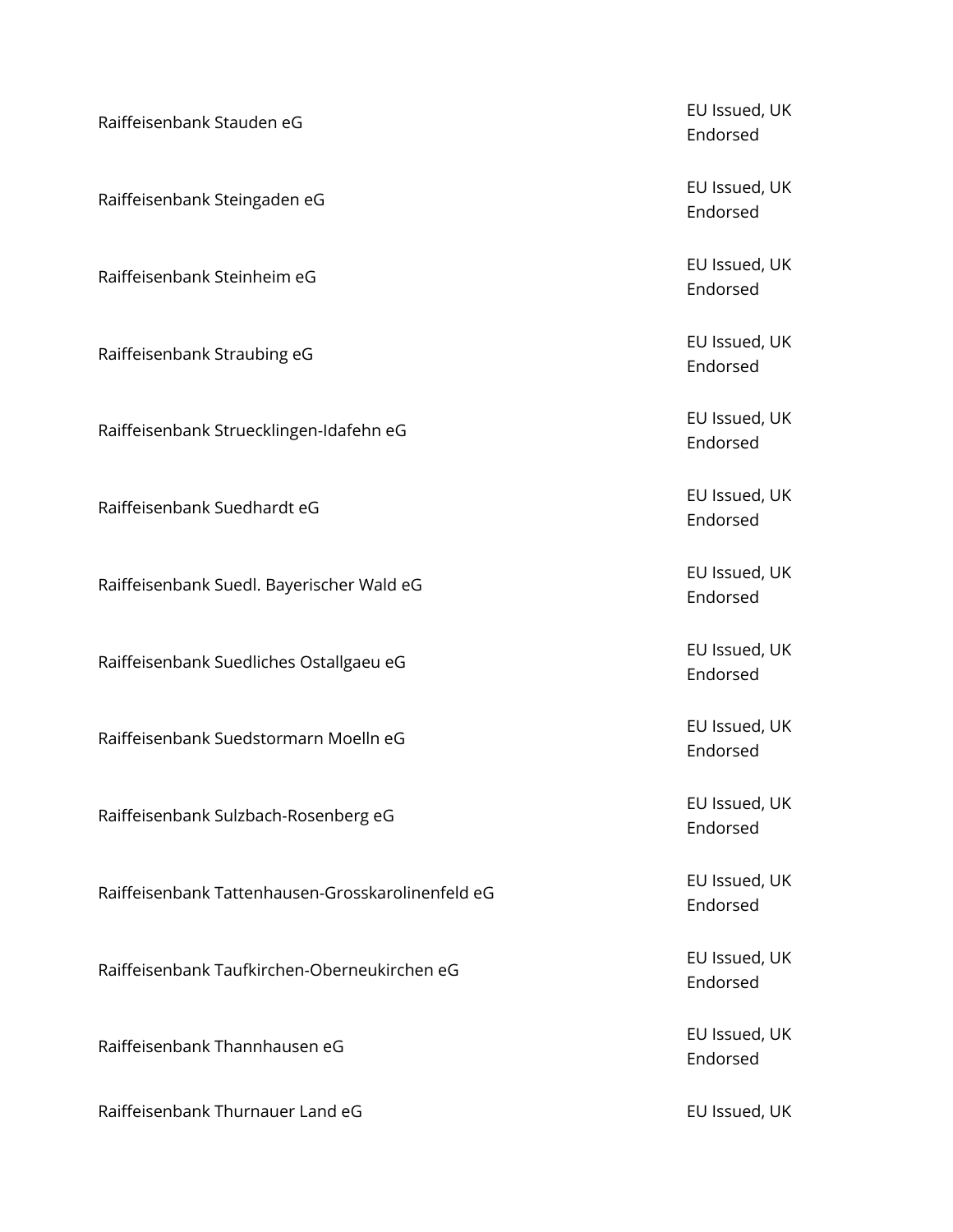Raiffeisenbank Tuengental eG<br>
Raiffeisenbank Tuengental eG<br>
The Current of the Current of the Current of the Current of the Current of the Current of the Current of the Current of the Current of the Current of the Current

Raiffeisenbank Tuerkheim eG et al. et al. et al. et al. et al. et al. et al. et al. et al. et al. et al. et al

Raiffeisenbank Uehlfeld-Dachsbach eG EU Issued, UK

Raiffeisenbank Unteres Inntal eG EU Issued, UK

Raiffeisenbank Unteres Vilstal eG EU Issued, UK

Raiffeisenbank Unteres Zusamtal eG EU Issued, UK

Raiffeisenbank Volkacher Mainschleife - Wiesentheid eG EU Issued, UK

Raiffeisenbank Volkmarsen eG EU Issued, UK

Raiffeisenbank Vordersteinenberg eG EU Issued, UK

Raiffeisenbank Voreifel eG<br>
Raiffeisenbank Voreifel eG

Raiffeisenbank Wald-Goerisried eG EU Issued, UK

Raiffeisenbank Waldaschaff-Heigenbruecken eG<br>
et al., et al., et al., et al., et al., et al., et al., et al., et al., et al., et al., et al., et al., et al

Raiffeisenbank Wallgau-Kruen eG<br>
Raiffeisenbank Wallgau-Kruen eG

#### Endorsed

Endorsed

Endorsed

Endorsed

Endorsed

Endorsed

Endorsed

Endorsed

Endorsed

Endorsed

Endorsed

Endorsed

Endorsed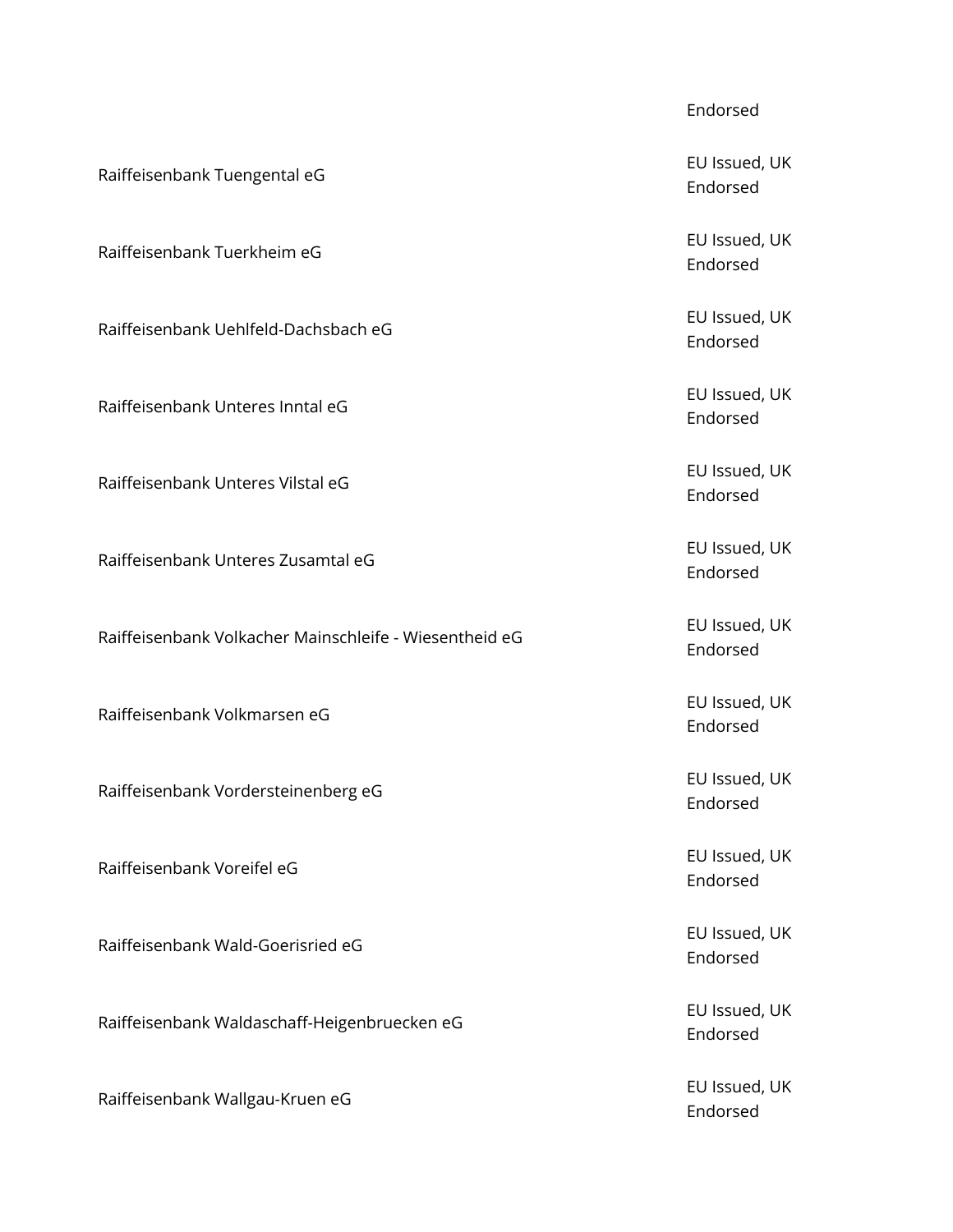| Raiffeisenbank Wangen eG                            | EU Issued, UK<br>Endorsed |
|-----------------------------------------------------|---------------------------|
| Raiffeisenbank Wegscheid eG                         | EU Issued, UK<br>Endorsed |
| Raiffeisenbank Weissenburg-Gunzenhausen eG          | EU Issued, UK<br>Endorsed |
| Raiffeisenbank Welling eG                           | EU Issued, UK<br>Endorsed |
| Raiffeisenbank Werratal-Landeck eG                  | EU Issued, UK<br>Endorsed |
| Raiffeisenbank Wesermarsch-Sued eG                  | EU Issued, UK<br>Endorsed |
| Raiffeisenbank Westallgaeu eG                       | EU Issued, UK<br>Endorsed |
| Raiffeisenbank Westeifel eG                         | EU Issued, UK<br>Endorsed |
| Raiffeisenbank Westhausen eG                        | EU Issued, UK<br>Endorsed |
| Raiffeisenbank Westkreis Fuerstenfeldbruck eG       | EU Issued, UK<br>Endorsed |
| Raiffeisenbank Wiesedermeer-Wiesede-Marcardsmoor eG | EU Issued, UK<br>Endorsed |
| Raiffeisenbank Wimsheim-Moensheim eG                | EU Issued, UK<br>Endorsed |
| Raiffeisenbank Wuestenselbitz eG                    | EU Issued, UK<br>Endorsed |
| Raiffeisenbank Wyhl eG                              | EU Issued, UK             |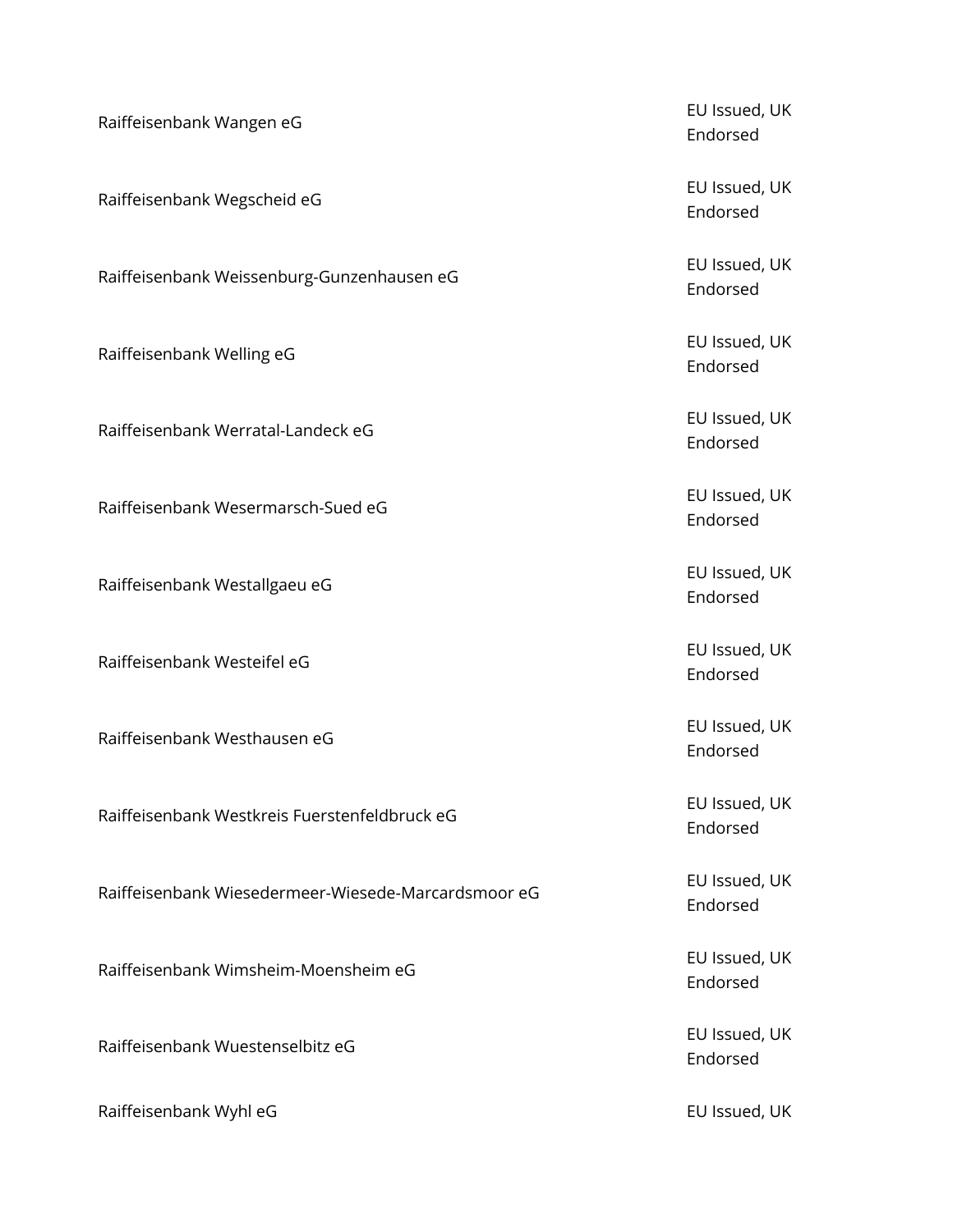Raiffeisenbank Zeller Land eG EU Issued, UK Raiffeisenbank Zorneding eG EU Issued, UK Raiffeisenkasse Erbes-Buedesheim und Umgebung eG<br>EU Issued, UK Rheingauer Volksbank eG EU Issued, UK Rosbacher Raiffeisenbank eG EU Issued, UK Rostocker Volks- und Raiffeisenbank eG EU Issued, UK Rottaler Raiffeisenbank eG EU Issued, UK Ruesselsheimer Volksbank eG EU Issued, UK Scharnhauser Bank eG EU Issued, UK Schleswiger Volksbank eG Volksbank Raiffeisenbank Fund EU Issued, UK Schrobenhausener Bank eG EU Issued, UK Spar- und Darlehnskasse Bockum-Hoevel eG<br>
The Culture of the Culture of the Culture of the Culture of the Culture of the Culture of the Culture of the C Spar- und Darlehnskasse Boerde Lamstedt-Hechthausen eG EU Issued, UK

#### Endorsed

Endorsed

Endorsed

Endorsed

Endorsed

Endorsed

Endorsed

Endorsed

Endorsed

Endorsed

Endorsed

Endorsed

Endorsed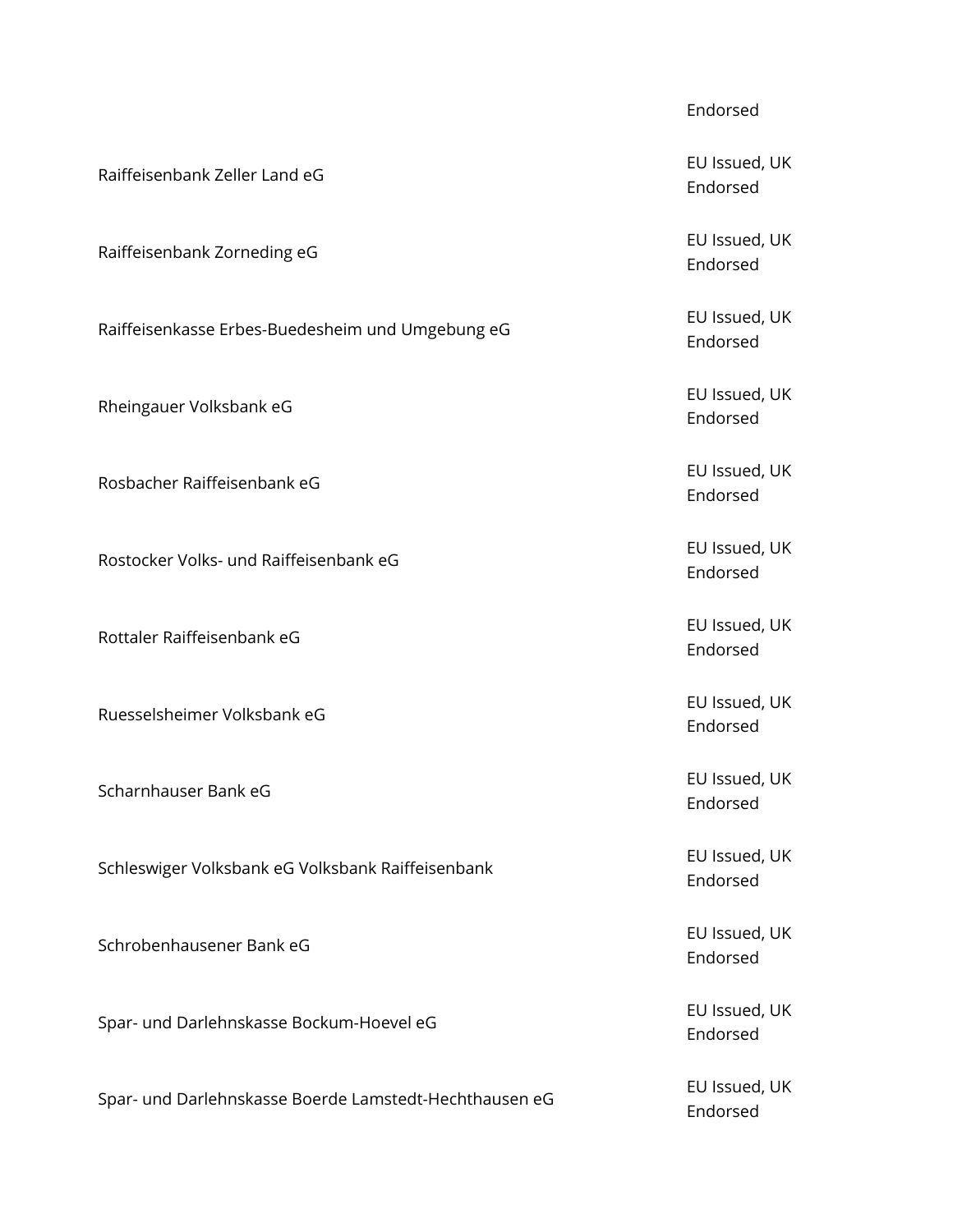| Spar- und Darlehnskasse eG                                        | EU Issued, UK<br>Endorsed |
|-------------------------------------------------------------------|---------------------------|
| Spar- und Kreditbank Buehlertal eG                                | EU Issued, UK<br>Endorsed |
| Spar- und Kreditbank des Bundes Freier evangelischer Gemeinden eG | EU Issued, UK<br>Endorsed |
| Spar- und Kreditbank eG Hammah                                    | EU Issued, UK<br>Endorsed |
| Spar- und Kreditbank Evangelisch-Freikirchlicher Gemeinden eG     | EU Issued, UK<br>Endorsed |
| Spar- und Kreditbank Hardt eG                                     | EU Issued, UK<br>Endorsed |
| Spar- und Kreditbank Rheinstetten eG                              | EU Issued, UK<br>Endorsed |
| Spar-u.Kredit-Bank eG                                             | EU Issued, UK<br>Endorsed |
| Sparda-Bank Augsburg eG                                           | EU Issued, UK<br>Endorsed |
| Sparda-Bank Baden-Wuerttemberg eG                                 | EU Issued, UK<br>Endorsed |
| Sparda-Bank Berlin eG                                             | EU Issued, UK<br>Endorsed |
| Sparda-Bank Hamburg eG                                            | EU Issued, UK<br>Endorsed |
| Sparda-bank Hannover eG                                           | EU Issued, UK<br>Endorsed |
| Sparda-Bank Hessen eG                                             | EU Issued, UK             |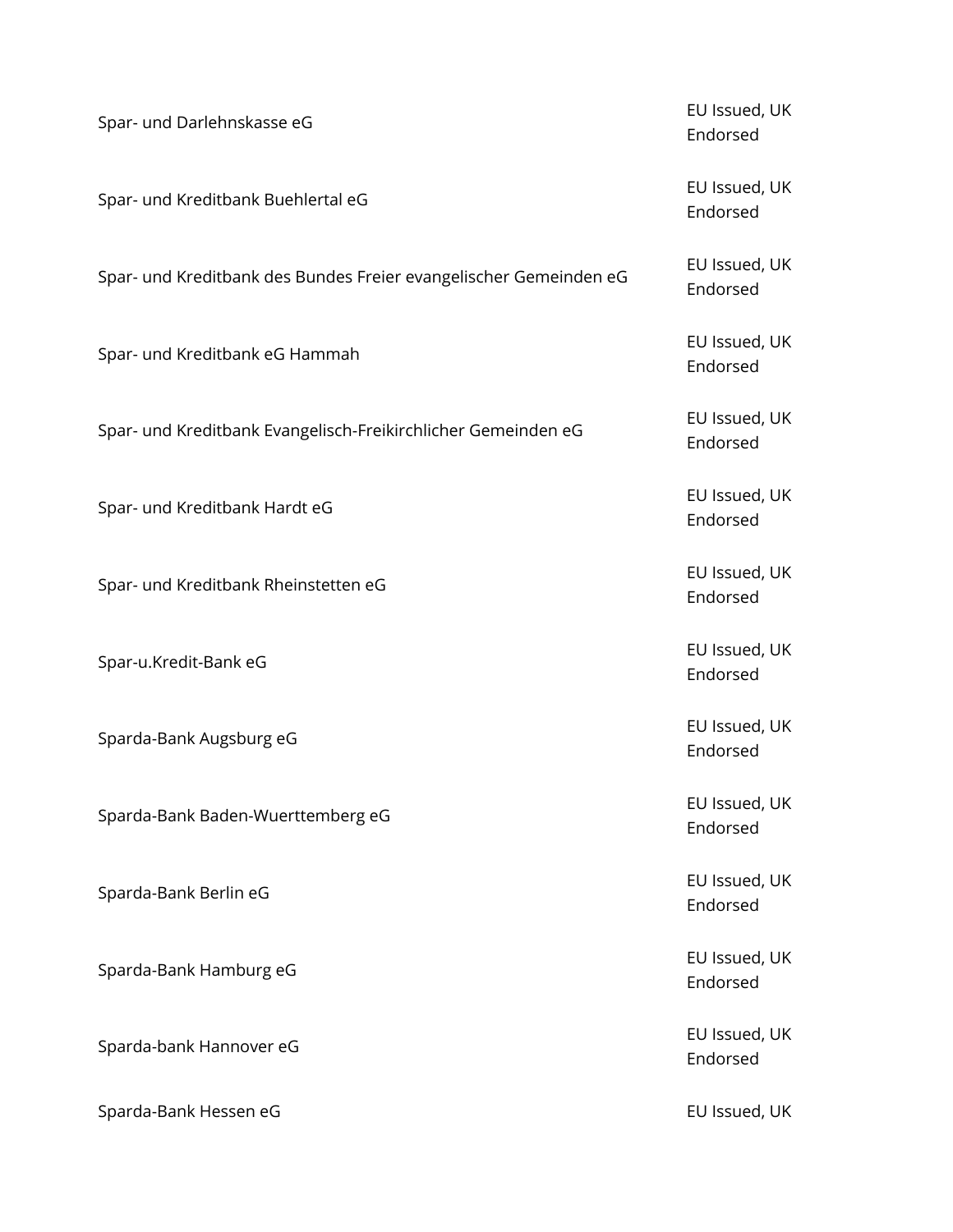Sparda-Bank Muenchen eG EU Issued, UK Sparda-Bank Nuernberg eG EU Issued, UK Sparda-Bank Ostbayern eG EU Issued, UK Sparda-Bank Suedwest eG EU Issued, UK Sparda-Bank West eG EU Issued, UK Spreewaldbank eG EU Issued, UK Sylter Bank eG EU Issued, UK TeamBank AG Nuernberg EU Issued, UK Teba Kreditbank GmbH & Co. KG EU Issued, UK Union Investment Service Bank AG EU Issued, UK VBU Volksbank im Unterland eG EU Issued, UK VerbundVolksbank OWL eG EU Issued, UK Vereinigte Raiffeisenbank Burgstaedt eG<br>
Vereinigte Raiffeisenbank Burgstaedt eG<br>
The Current of Land Current of Land Current of Land Current of Land Current of Land Current of Land Current of Land Current of Land Current

Endorsed

Endorsed

Endorsed

Endorsed

Endorsed

Endorsed

Endorsed

Endorsed

Endorsed

Endorsed

Endorsed

Endorsed

Endorsed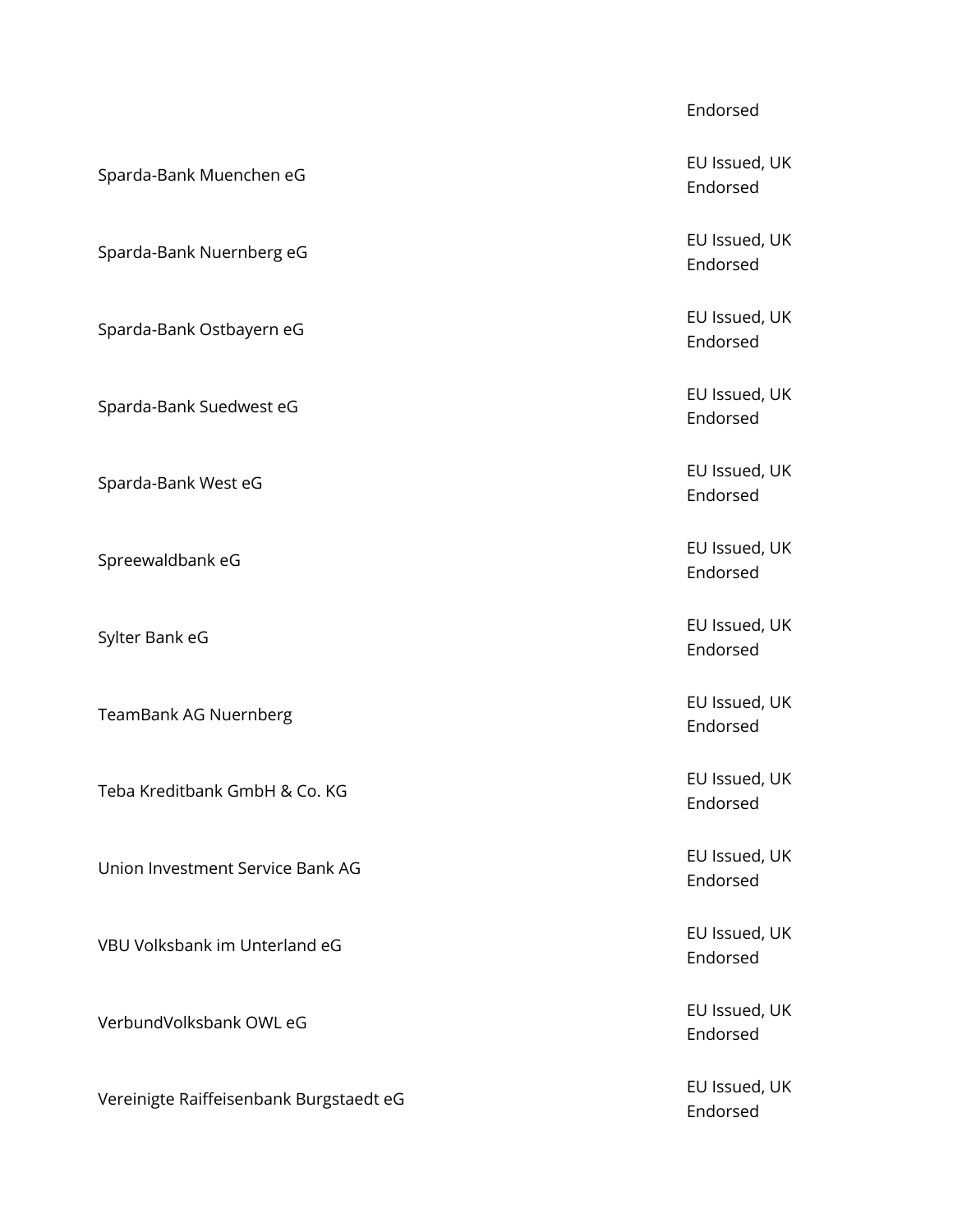| Vereinigte Raiffeisenbanken Graefenberg-Forchheim-Eschenau-<br>Heroldsberg eG | EU Issued, UK<br>Endorsed |
|-------------------------------------------------------------------------------|---------------------------|
| Vereinigte Volksbank eG Brakel                                                | EU Issued, UK<br>Endorsed |
| Vereinigte Volksbank eG Ganderkesee-Hude-Bookholzberg-Lemwerder               | EU Issued, UK<br>Endorsed |
| Vereinigte Volksbank eG Saarlouis - Losheim am See - Sulzbach/Saar            | EU Issued, UK<br>Endorsed |
| Vereinigte Volksbank eG Sindelfingen                                          | EU Issued, UK<br>Endorsed |
| Vereinigte Volksbank Muenster eG                                              | EU Issued, UK<br>Endorsed |
| Vereinigte Volksbank Raiffeisenbank eG                                        | EU Issued, UK<br>Endorsed |
| Vereinigte Volksbank Raiffeisenbank eG, Reinheim                              | EU Issued, UK<br>Endorsed |
| Vereinigte VR Bank Kur- und Rheinpfalz eG                                     | EU Issued, UK<br>Endorsed |
| Vereinte Volksbank eG                                                         | EU Issued, UK<br>Endorsed |
| Volks- und Raiffeisenbank eG Wismar                                           | EU Issued, UK<br>Endorsed |
| Volks- und Raiffeisenbank Eisleben eG                                         | EU Issued, UK<br>Endorsed |
| Volks- und Raiffeisenbank Fuerstenwalde Seelow Wriezen eG                     | EU Issued, UK<br>Endorsed |
| Volks- und Raiffeisenbank Saale-Unstrut eG                                    | EU Issued, UK             |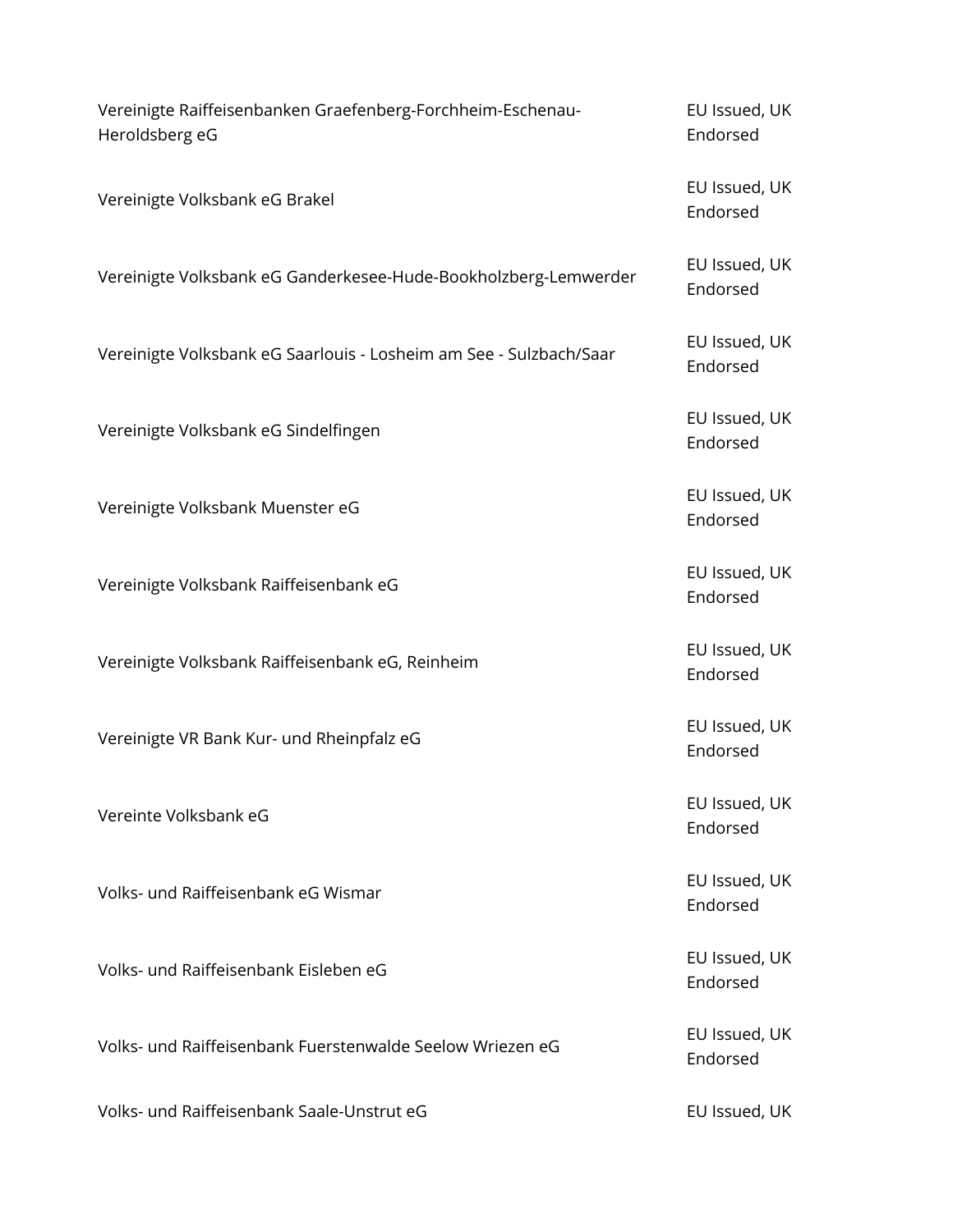#### Endorsed

Endorsed

Endorsed

Endorsed

Endorsed

Endorsed

Volksbank Albstadt eG EU Issued, UK Endorsed

Endorsed

Endorsed

Endorsed

Endorsed

Endorsed

Endorsed

Endorsed

Volks- und Raiffeisenbank Saarpfalz eG<br>
Volks- und Raiffeisenbank Saarpfalz eG

Volks-und Raiffeisenbank Muldental eG EU Issued, UK

Volks-und Raiffeisenbank Neuwied-Linz eG EU Issued, UK

Volks-und Raiffeisenbank Prignitz eG<br>
Volks-und Raiffeisenbank Prignitz eG

Volksbank - Raiffeisenbank Vilshofen eG EU Issued, UK

Volksbank Aller-Weser eG EU Issued, UK

Volksbank Allgaeu-Oberschwaben eG EU Issued, UK

Volksbank Altshausen eG et al. et al. et al. et al. et al. et al. et al. et al. et al. et al. et al. et al. et<br>EU Issued, UK

Volksbank Alzey-Worms eG et al. (2008) which we have a set of the EU Issued, UK

Volksbank am Wuerttemberg eG EU Issued, UK

Volksbank Ammerbuch eG et al. et al. et al. et al. et al. et al. et al. et al. et al. et al. et al. et al. et a

Volksbank an der Niers eG EU Issued, UK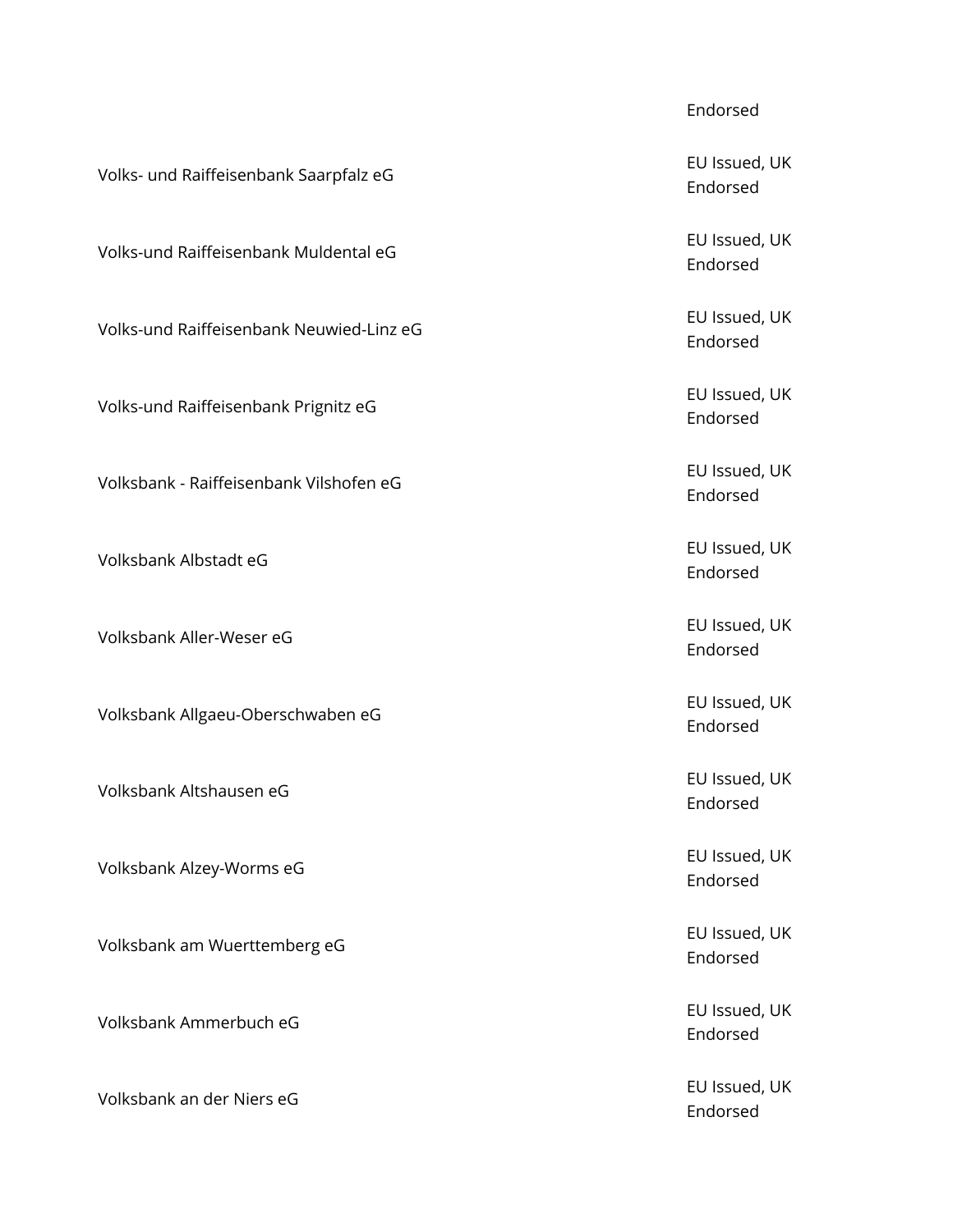| Volksbank Anroechte eG                 | EU Issued, UK<br>Endorsed |
|----------------------------------------|---------------------------|
| Volksbank Ascheberg-Herbern eG         | EU Issued, UK<br>Endorsed |
| Volksbank Backnang eG                  | EU Issued, UK<br>Endorsed |
| Volksbank Bad Oeynhausen-Herford eG    | EU Issued, UK<br>Endorsed |
| Volksbank Bad Salzuflen eG             | EU Issued, UK<br>Endorsed |
| Volksbank Bad Saulgau eG               | EU Issued, UK<br>Endorsed |
| Volksbank Baden-Baden Rastatt eG       | EU Issued, UK<br>Endorsed |
| Volksbank Baiersbronn Murgtal eG       | EU Issued, UK<br>Endorsed |
| Volksbank Bakum eG                     | EU Issued, UK<br>Endorsed |
| Volksbank Baumberge eG                 | EU Issued, UK<br>Endorsed |
| Volksbank Beckum-Lippstadt eG          | EU Issued, UK<br>Endorsed |
| Volksbank Beilstein-Ilsfeld-Abstatt eG | EU Issued, UK<br>Endorsed |
| Volksbank Berg eG                      | EU Issued, UK             |

Endorsed

Volksbank Bielefeld-Guetersloh eG EU Issued, UK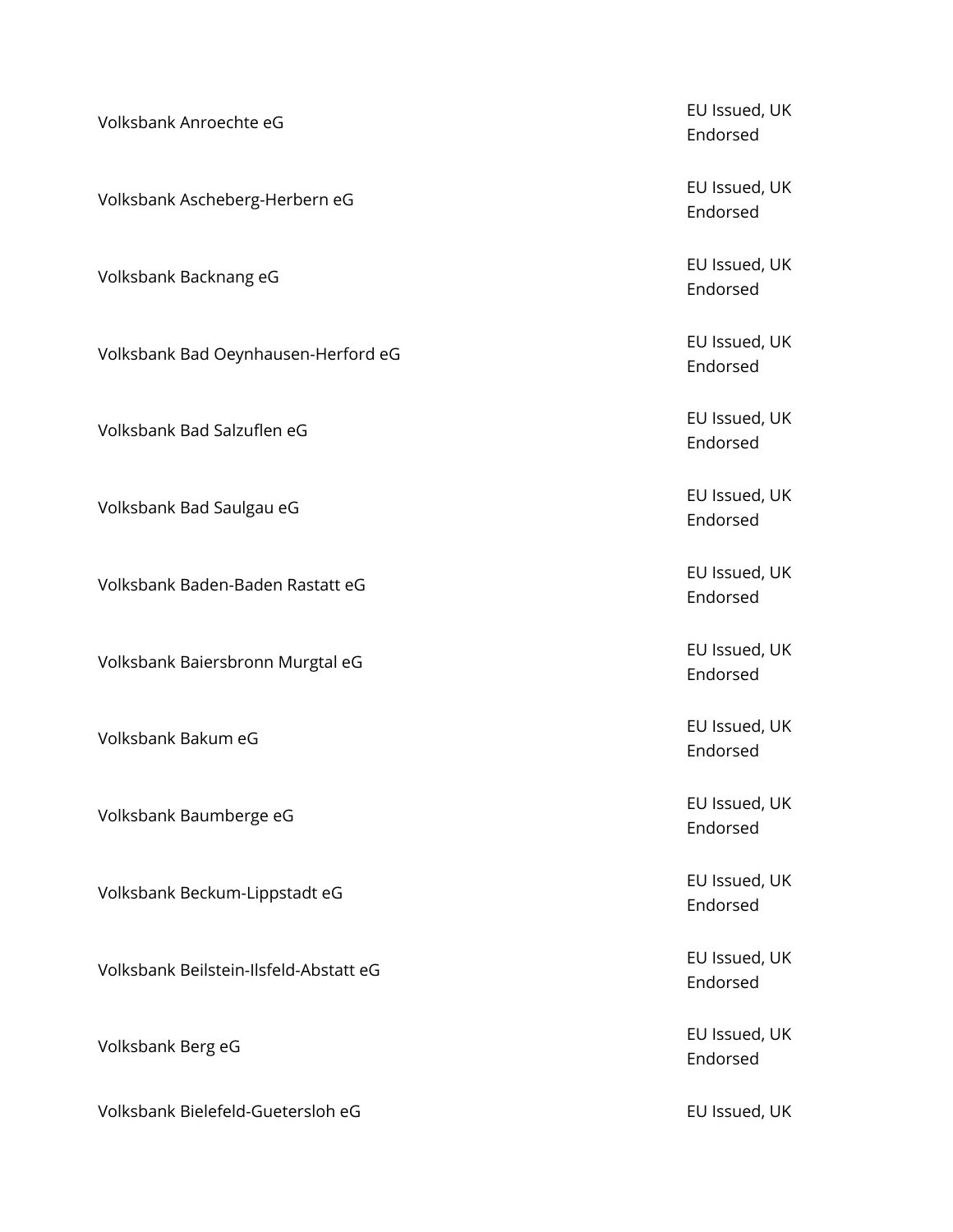Volksbank Bigge-Lenne eG EU Issued, UK and the U Issued, UK and the U Issued, UK Volksbank Blaubeuren EG EU Issued, UK Volksbank Bocholt eG EU Issued, UK Volksbank Bochum Witten eG **EU Issued, UK** Volksbank Boenen eG et al. et al. et al. et al. et al. et al. et al. et al. et al. et al. et al. et al. et al. et a<br>EU Issued, UK Volksbank Boerde-Bernburg eG EU Issued, UK Volksbank Boerssum-Hornburg eG EU Issued, UK Volksbank Boesel eG EU Issued, UK Volksbank Bramgau-Wittlage eG EU Issued, UK Volksbank Brandoberndorf eG EU Issued, UK Volksbank Braunlage eG EU Issued, UK and the U Issued, UK and the U Issued, UK and the U Issued, UK

Volksbank Breisgau Nord eG EU Issued, UK Colksbank Breisgau Nord eG

Volksbank Breisgau-Markgraeflerland eG<br>
Volksbank Breisgau-Markgraeflerland eG

#### Endorsed

Endorsed

Endorsed

Endorsed

Endorsed

Endorsed

Endorsed

Endorsed

Endorsed

Endorsed

Endorsed

Endorsed

Endorsed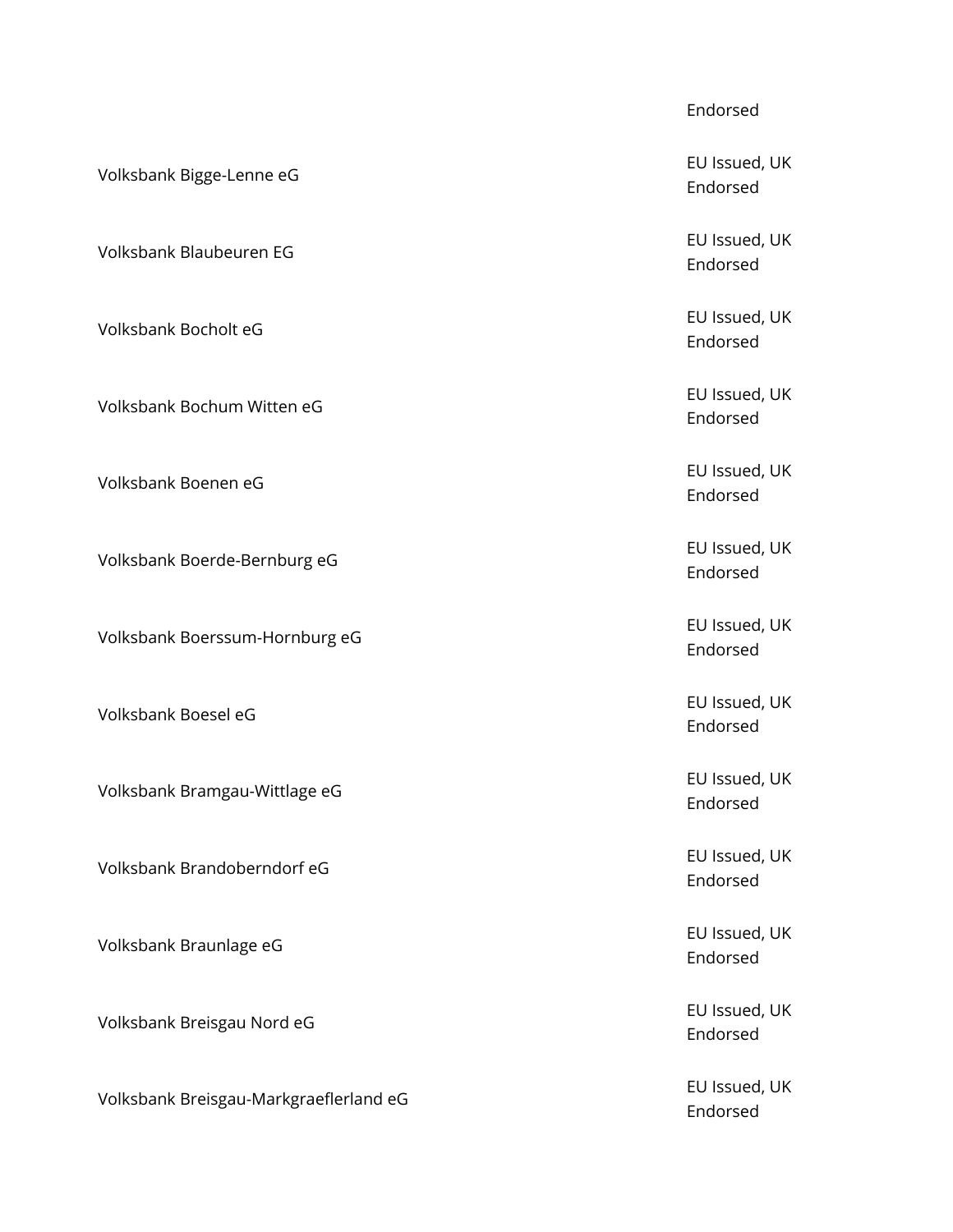| Volksbank Bremen-Nord eG              | EU Issued, UK<br>Endorsed |
|---------------------------------------|---------------------------|
| Volksbank Brenztal eG                 | EU Issued, UK<br>Endorsed |
| Volksbank Brilon-Bueren-Salzkotten eG | EU Issued, UK<br>Endorsed |
| Volksbank Bruchsal-Bretten eG         | EU Issued, UK<br>Endorsed |
| Volksbank Bruhrain-Kraich-Hardt eG    | EU Issued, UK<br>Endorsed |
| Volksbank Buehl eG                    | EU Issued, UK<br>Endorsed |
| Volksbank Butzbach eG                 | EU Issued, UK<br>Endorsed |
| Volksbank Chemnitz eG                 | EU Issued, UK<br>Endorsed |
| Volksbank Daaden eG                   | EU Issued, UK<br>Endorsed |
| Volksbank Dammer Berge eG             | EU Issued, UK<br>Endorsed |
| Volksbank Darmstadt-Sudhessen eG      | EU Issued, UK<br>Endorsed |
| Volksbank Deisslingen eG              | EU Issued, UK<br>Endorsed |
| Volksbank Delbrueck-Hoevelhof eG      | EU Issued, UK<br>Endorsed |
| Volksbank Delitzsch eG                | EU Issued, UK             |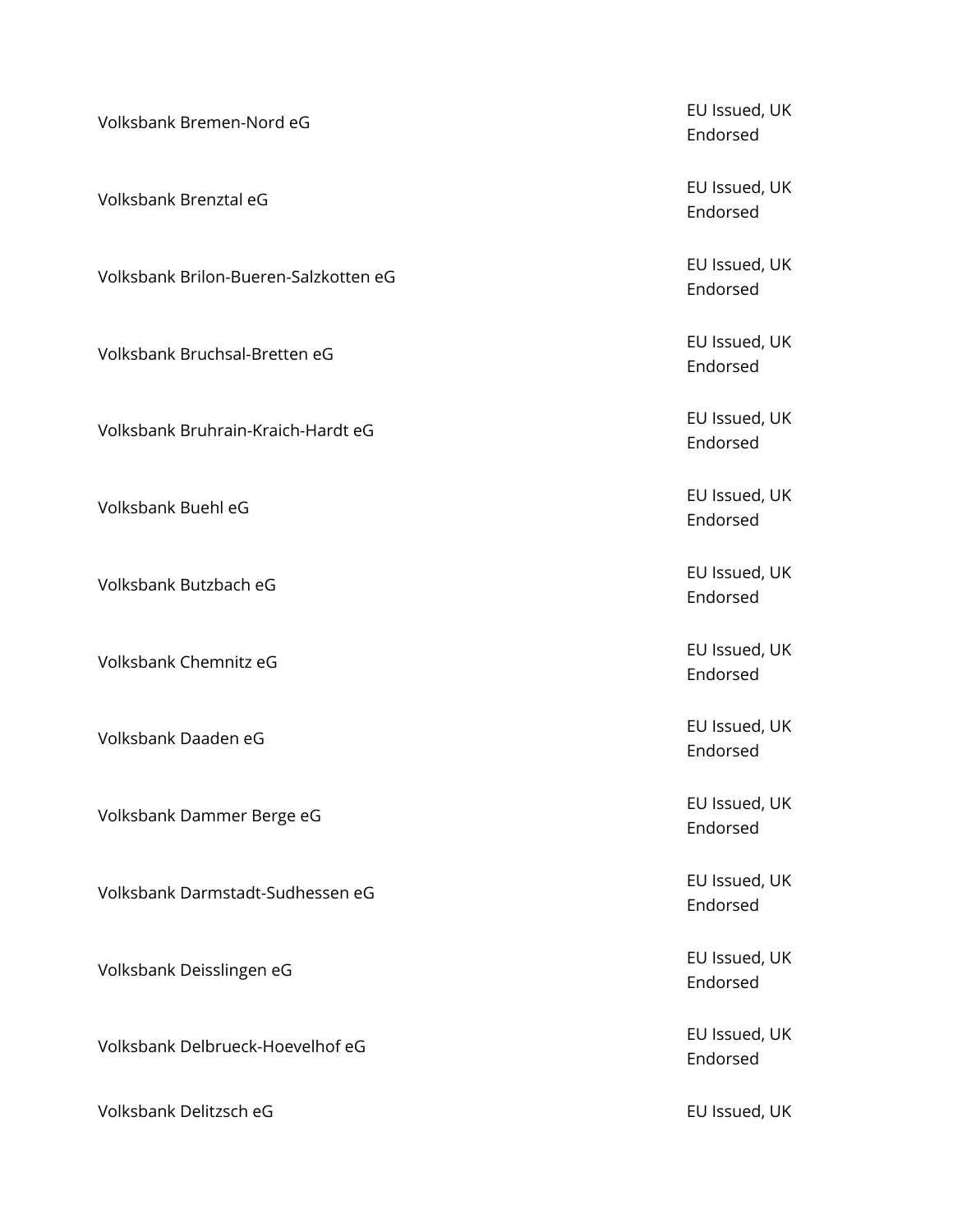Volksbank Demmin eG et al. (2008) which is a set of the EU Issued, UK Volksbank Dessau-Anhalt eG EU Issued, UK Volksbank Dettenhausen eG EU Issued, UK Volksbank Dortmund-Nordwest eG EU Issued, UK Volksbank Dreieich eG EU Issued, UK Volksbank Dreilaendereck eG EU Issued, UK Volksbank Dresden-Bautzen eG EU Issued, UK Volksbank Duennwald-Holweide eG EU Issued, UK Volksbank Dueren eG EU Issued, UK Volksbank Duesseldorf Neuss eG EU Issued, UK Volksbank eG EU Issued, UK

Volksbank eG Bad Laer-Borgloh-Hilter-Melle EU Issued, UK

#### Endorsed

Endorsed

Endorsed

Endorsed

Endorsed

Endorsed

Endorsed

Endorsed

Endorsed

Endorsed

Endorsed

Endorsed

Volksbank eG Adelebsen EU Issued, UK Endorsed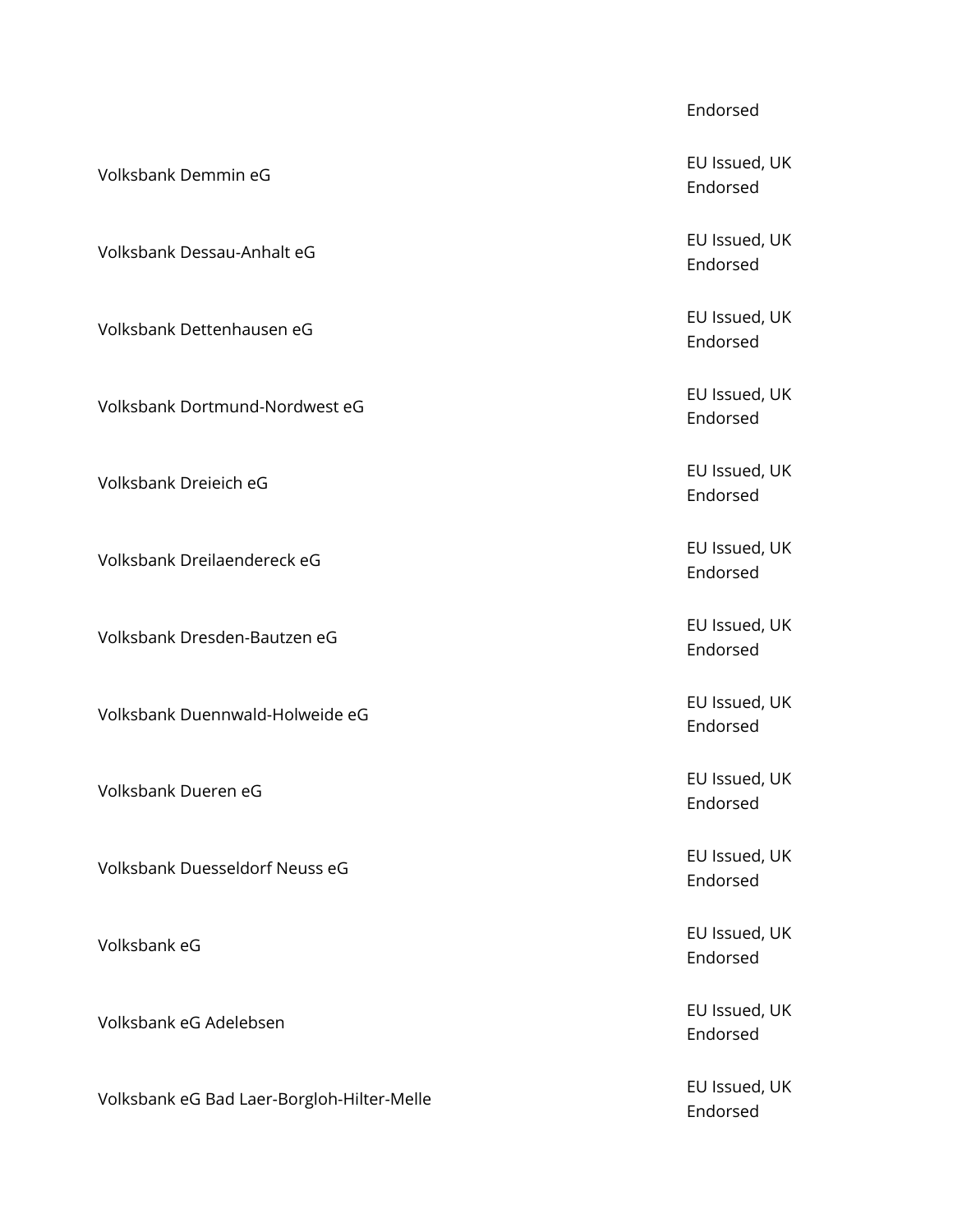Volksbank eG Braunschweig Wolfsburg EU Issued, UK Volksbank eG Bremerhaven-Cuxland EU Issued, UK Volksbank eG Delmenhorst Schierbrok EU Issued, UK Volksbank eG Fredenbeck EU Issued, UK Volksbank eG Gardelegen EU Issued, UK and the U Issued, UK and the U Issued, UK and the U Issued, UK Volksbank eG Gera.Jena.Rudolstadt EU Issued, UK Volksbank eG Grebenhain et al. et al. et al. et al. et al. et al. et al. et al. et al. et al. et al. et al. et<br>Volksbank eG Grebenhain Volksbank eG Hildesheim EU Issued, UK Volksbank eG Horb-Freudenstadt EU Issued, UK Volksbank eG Koethen EU Issued, UK Volksbank eG Konstanz EU Issued, UK Volksbank eG Loeningen EU Issued, UK Volksbank eG Mosbach EU Issued, UK Volksbank eG Nienburg et al. et al. et al. et al. et al. et al. et al. et al. et al. et al. et al. et al. et a

Endorsed

Endorsed

Endorsed

Endorsed

Endorsed

Endorsed

Endorsed

Endorsed

Endorsed

Endorsed

Endorsed

Endorsed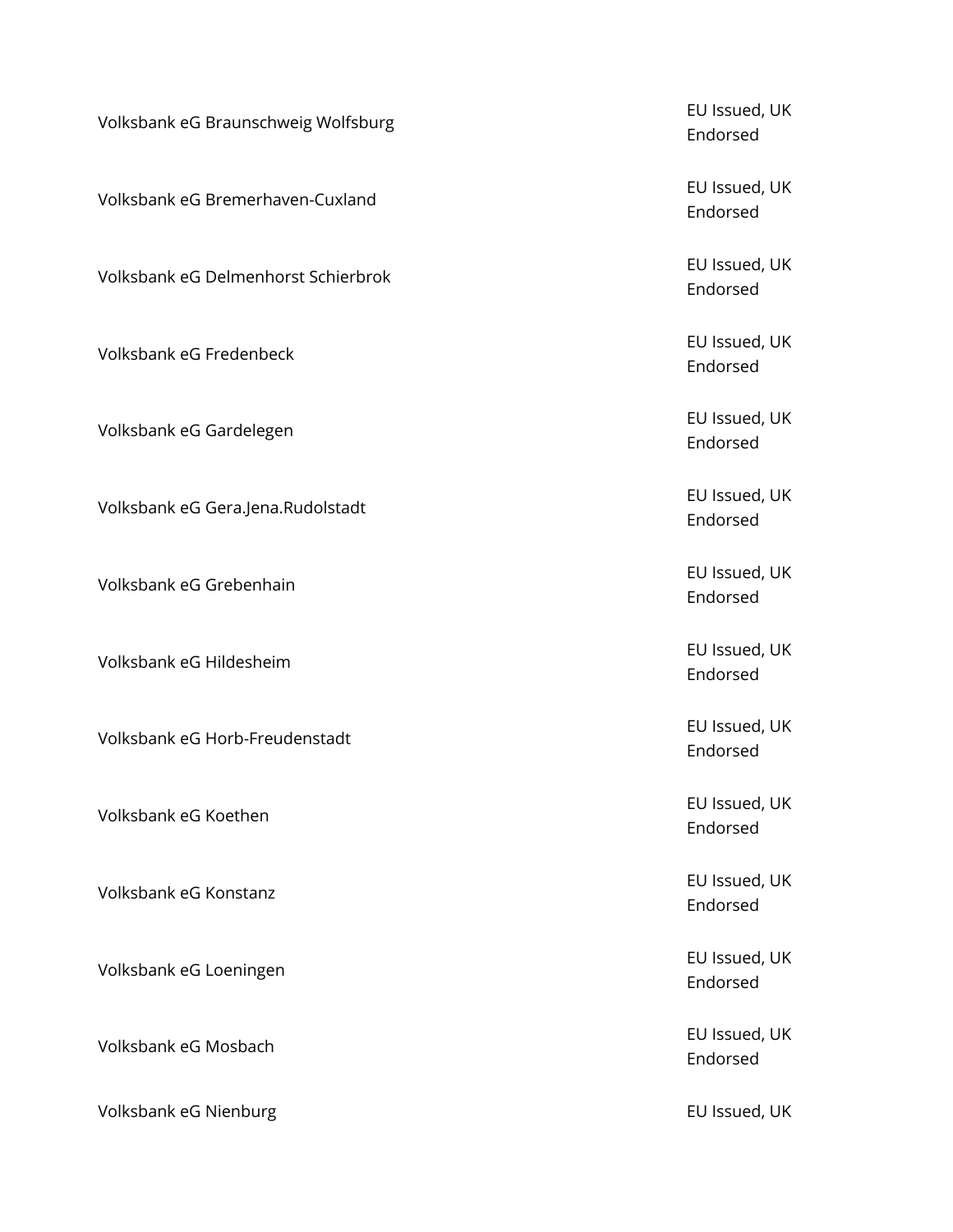|                                                 | Endorsed                  |
|-------------------------------------------------|---------------------------|
| Volksbank eG Osterholz-Scharmbeck               | EU Issued, UK<br>Endorsed |
| Volksbank eG Seesen                             | EU Issued, UK<br>Endorsed |
| Volksbank eG Sottrum                            | EU Issued, UK<br>Endorsed |
| Volksbank eG Suedheide-Isenhagener Land-Altmark | EU Issued, UK<br>Endorsed |
| Volksbank eG Sulingen                           | EU Issued, UK<br>Endorsed |
| Volksbank eG Ueberlingen                        | EU Issued, UK<br>Endorsed |
| Volksbank eG Waltrop                            | EU Issued, UK<br>Endorsed |
| Volksbank eG Warendorf                          | EU Issued, UK<br>Endorsed |
| Volksbank eG Westrhauderfehn                    | EU Issued, UK<br>Endorsed |
| Volksbank eG Wolfenbuettel                      | EU Issued, UK<br>Endorsed |
| Volksbank eG, Sangerhausen                      | EU Issued, UK<br>Endorsed |
| Volksbank eG, Villingen-Schwenningen            | EU Issued, UK<br>Endorsed |
| Volksbank Eifel eG                              | EU Issued, UK<br>Endorcod |

Endorsed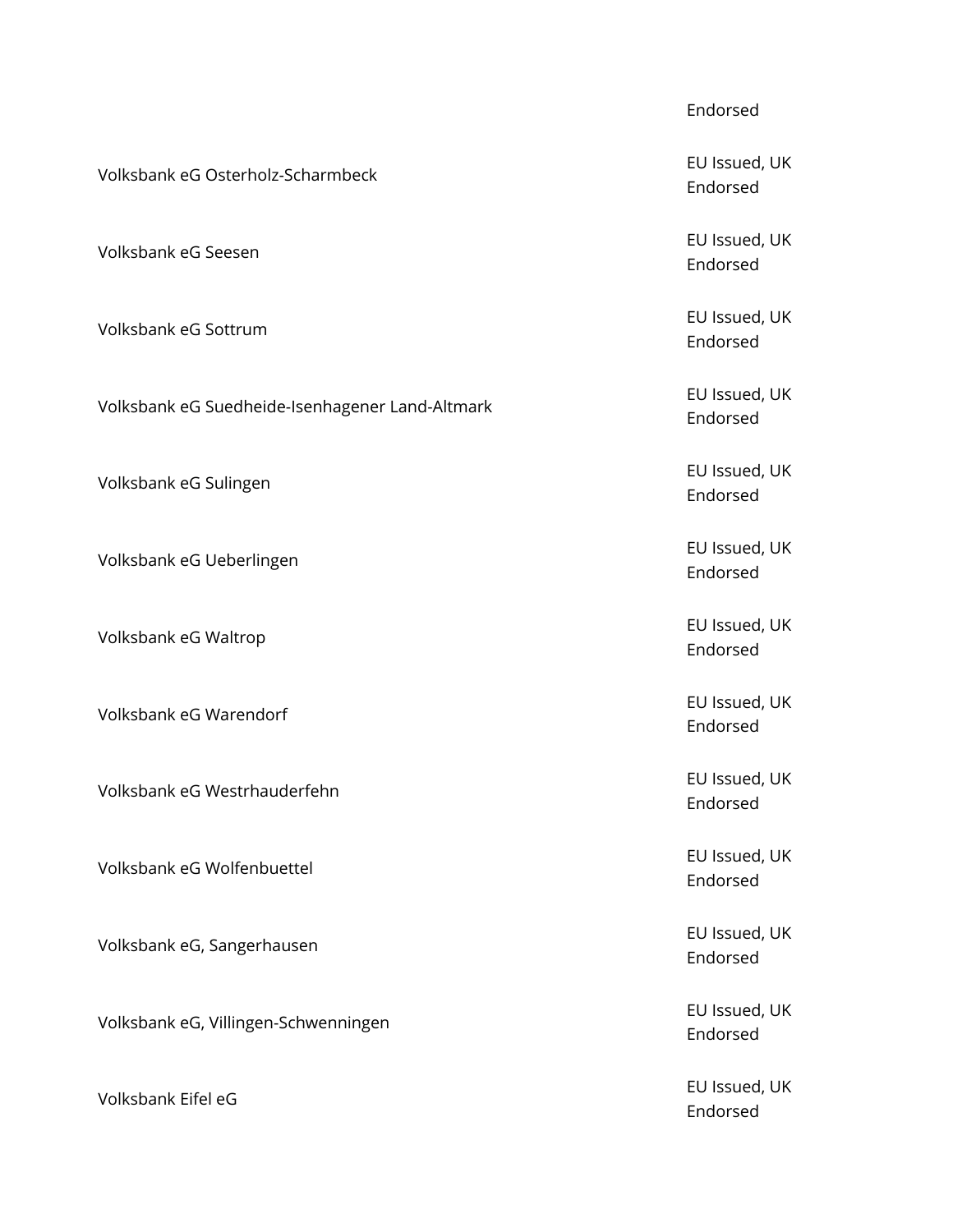Volksbank Eisenberg eG EU Issued, UK Discovering the U Issued, UK Discovering the EU Issued, UK Volksbank Elsen-Wewer-Borchen eG entitled and the extent of the EU Issued, UK Volksbank Elsterland eG EU Issued, UK Volksbank Emmerich-Rees eG EU Issued, UK Volksbank Emstal eG EU Issued, UK Volksbank Emstek eG EU Issued, UK Volksbank Enniger-Ostenfelde-Westkirchen eG<br>
Volksbank Enniger-Ostenfelde-Westkirchen eG Volksbank Erft eG EU Issued, UK Volksbank Erle eG EU Issued, UK Volksbank Ermstal-Alb eG et al. et al. et al. et al. et al. et al. et al. et al. et al. et al. et al. et al. e<br>EU Issued, UK Volksbank Esens eG EU Issued, UK Volksbank Essen-Cappeln eG EU Issued, UK EU Issued, UK Volksbank Esslingen eG EU Issued, UK Volksbank Ettlingen eG EU Issued, UK

Endorsed

Endorsed

Endorsed

Endorsed

Endorsed

Endorsed

Endorsed

Endorsed

Endorsed

Endorsed

Endorsed

Endorsed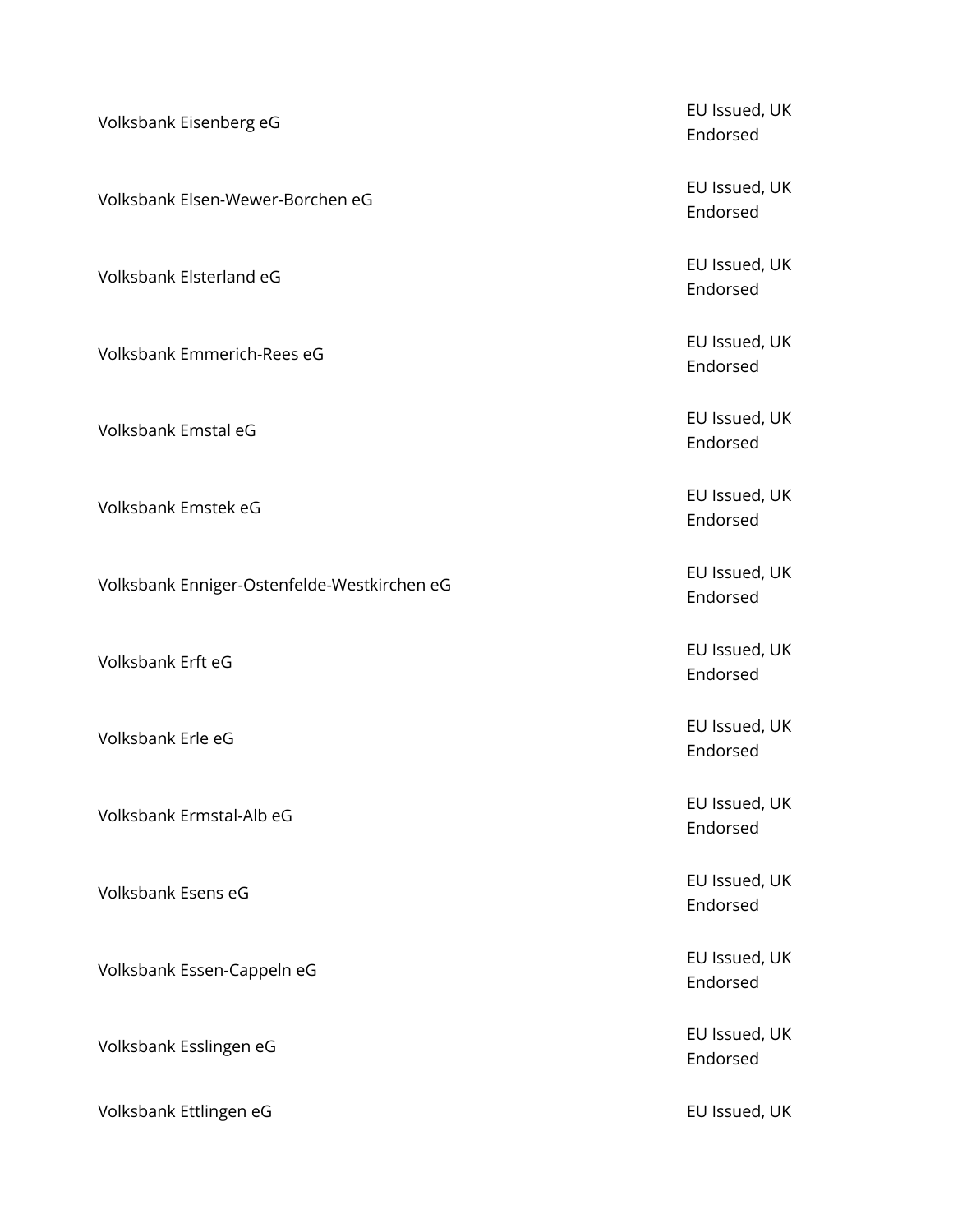Volksbank Euskirchen eG EU Issued, UK Volksbank Eutin Raiffeisenbank eG EU Issued, UK Volksbank Feldatal eG EU Issued, UK Volksbank Filder eG EU Issued, UK Volksbank Flein-Talheim eG<br>
Volksbank Flein-Talheim eG Volksbank Franken eG EU Issued, UK Volksbank Freiburg eG EU Issued, UK Volksbank Friedrichshafen-Tettnang eG EU Issued, UK Volksbank Gebhardshain eG EU Issued, UK Volksbank Geest eG EU Issued, UK Volksbank Geeste-Nord eG EU Issued, UK Volksbank Gemen eG **EU** Issued, UK Volksbank Gescher eG EU Issued, UK

#### Endorsed

Endorsed

Endorsed

Endorsed

Endorsed

Endorsed

Endorsed

Endorsed

Endorsed

Endorsed

Endorsed

Endorsed

Endorsed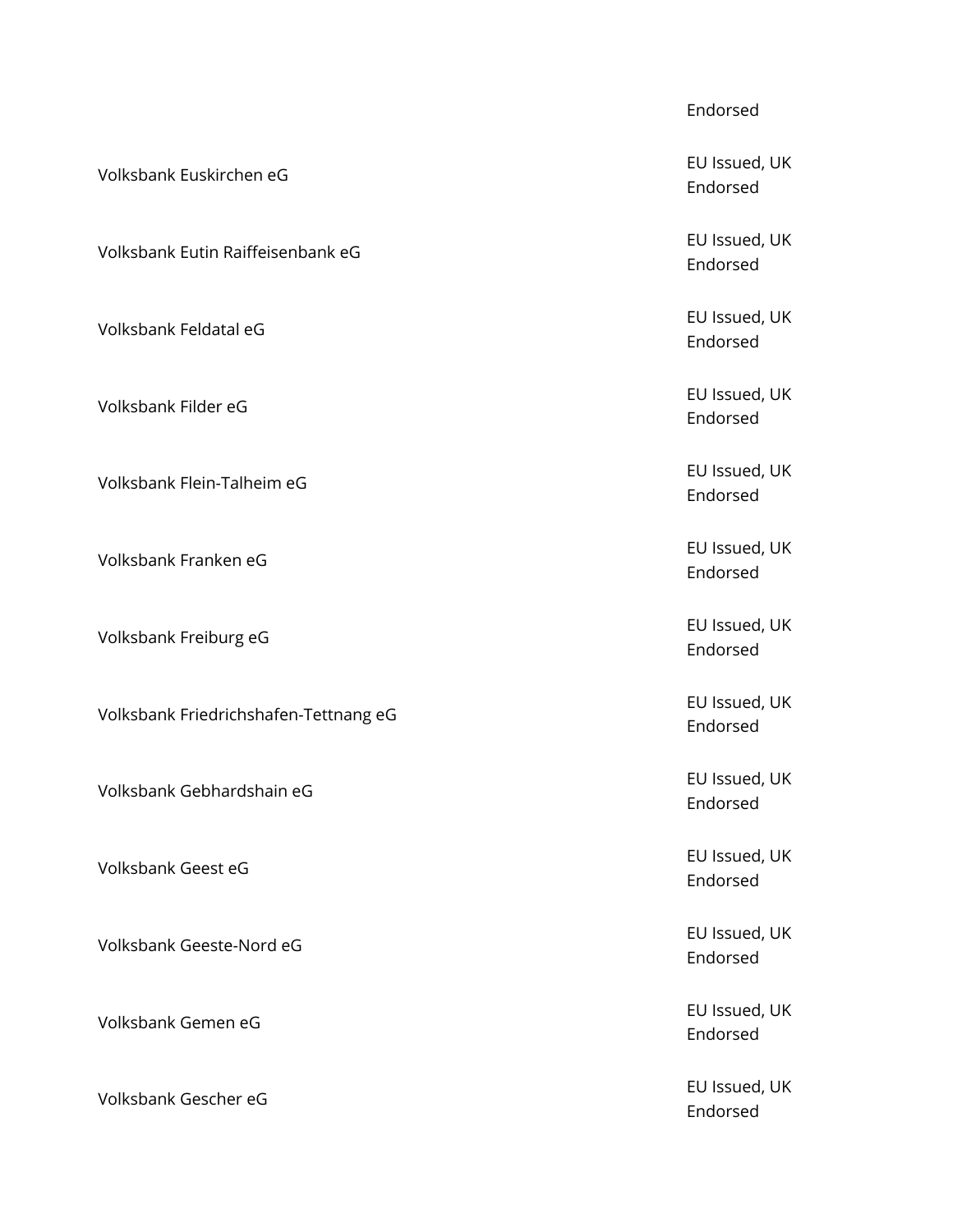Volksbank Glan-Muenchweiler eG EU Issued, UK Volksbank GMHuette-Hagen-Bissendorf eG (GHB) FU Issued, UK Volksbank Goeppingen eG EU Issued, UK Volksbank Greven eG **EU** Issued, UK Volksbank Gronau-Ahaus eG EU Issued, UK Volksbank Haaren eG EU Issued, UK Volksbank Halle (Saale) eG EU Issued, UK EU Issued, UK Volksbank Halle/Westf. eG EU Issued, UK Volksbank Hameln-Stadthagen eG EU Issued, UK Volksbank Hamm/Sieg eG et al. (2008) and the state of the EU Issued, UK of the EU Issued, UK Volksbank Haseluenne eG et al. et al. et al. et al. et al. et al. et al. et al. et al. et al. et al. et al. et<br>EU Issued, UK Volksbank Heiden eG EU Issued, UK Volksbank Heilbronn eG EU Issued, UK

Endorsed

Endorsed

Endorsed

Endorsed

Endorsed

Endorsed

Endorsed

Endorsed

Endorsed

Endorsed

Endorsed

Endorsed

Endorsed

Volksbank Heimbach eG **EU Issued, UK**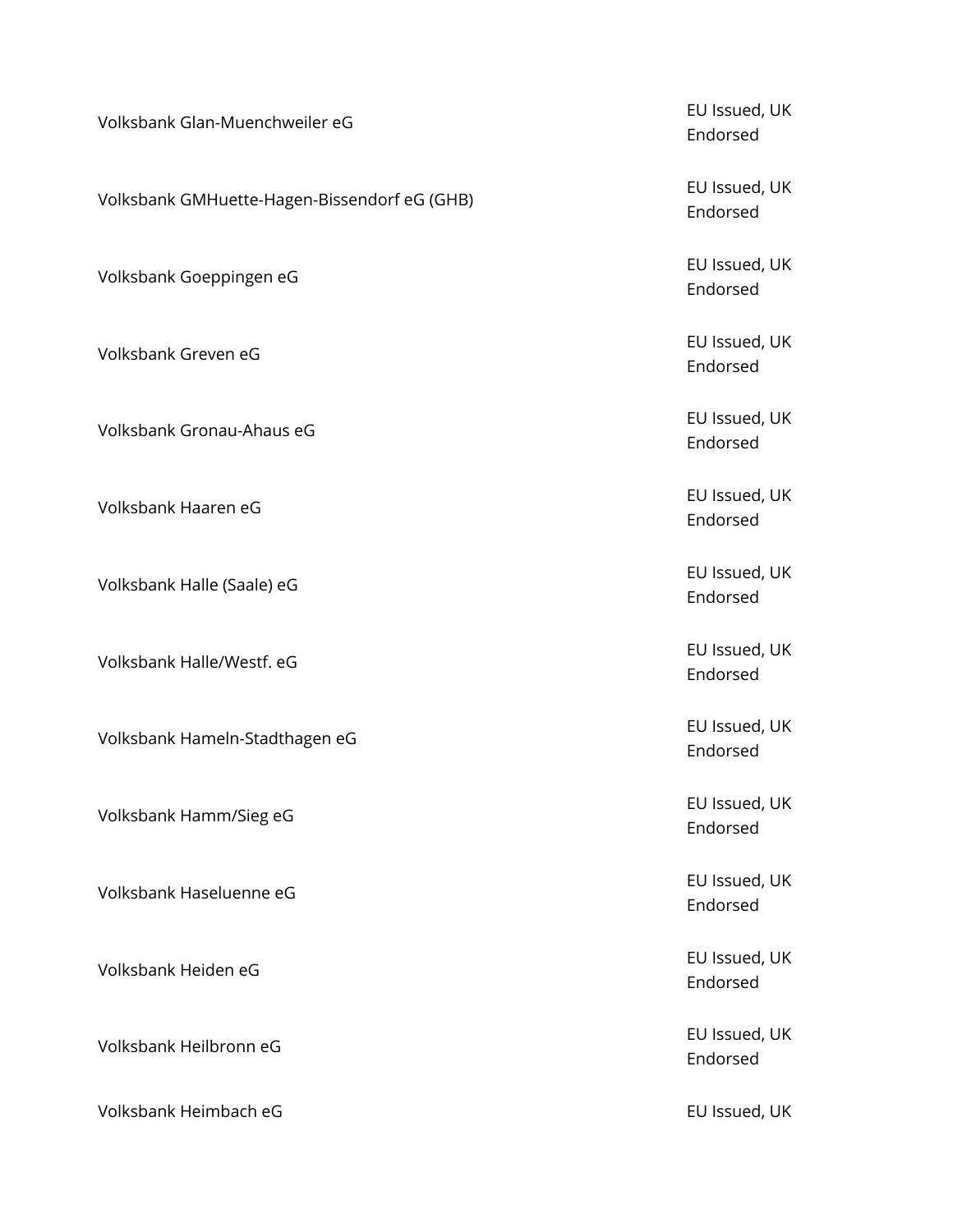Volksbank Heinsberg eG EU Issued, UK Letter and the UK Letter and Text and Text and Text and Text and Text and Text and Text and Text and Text and Text and Text and Text and Text and Text and Text and Text and Text and Tex Volksbank Hellweg eG **EU** Issued, UK Volksbank Herrenberg-Nagold-Rottenburg eG EU Issued, UK Volksbank Heuchelheim eG et al. et al. et al. et al. et al. et al. et al. et al. et al. et al. et al. et al. e<br>EU Issued, UK Volksbank Hochrhein eG EU Issued, UK Volksbank Hohenlimburg eG et al. (2008) and the state of the EU Issued, UK of the EU Issued, UK Volksbank Hohenlohe eG EU Issued, UK Volksbank Hohenzollern-Balingen eG EU Issued, UK Volksbank Hunsrueck-Nahe eG EU Issued, UK Volksbank im Bergischen Land eG<br>
Volksbank im Bergischen Land eG Volksbank im Harz eG EU Issued, UK Volksbank im Hochsauerland eG EU Issued, UK

Volksbank im Wesertal eG EU Issued, UK

#### Endorsed

Endorsed

Endorsed

Endorsed

Endorsed

Endorsed

Endorsed

Endorsed

Endorsed

Endorsed

Endorsed

Endorsed

Endorsed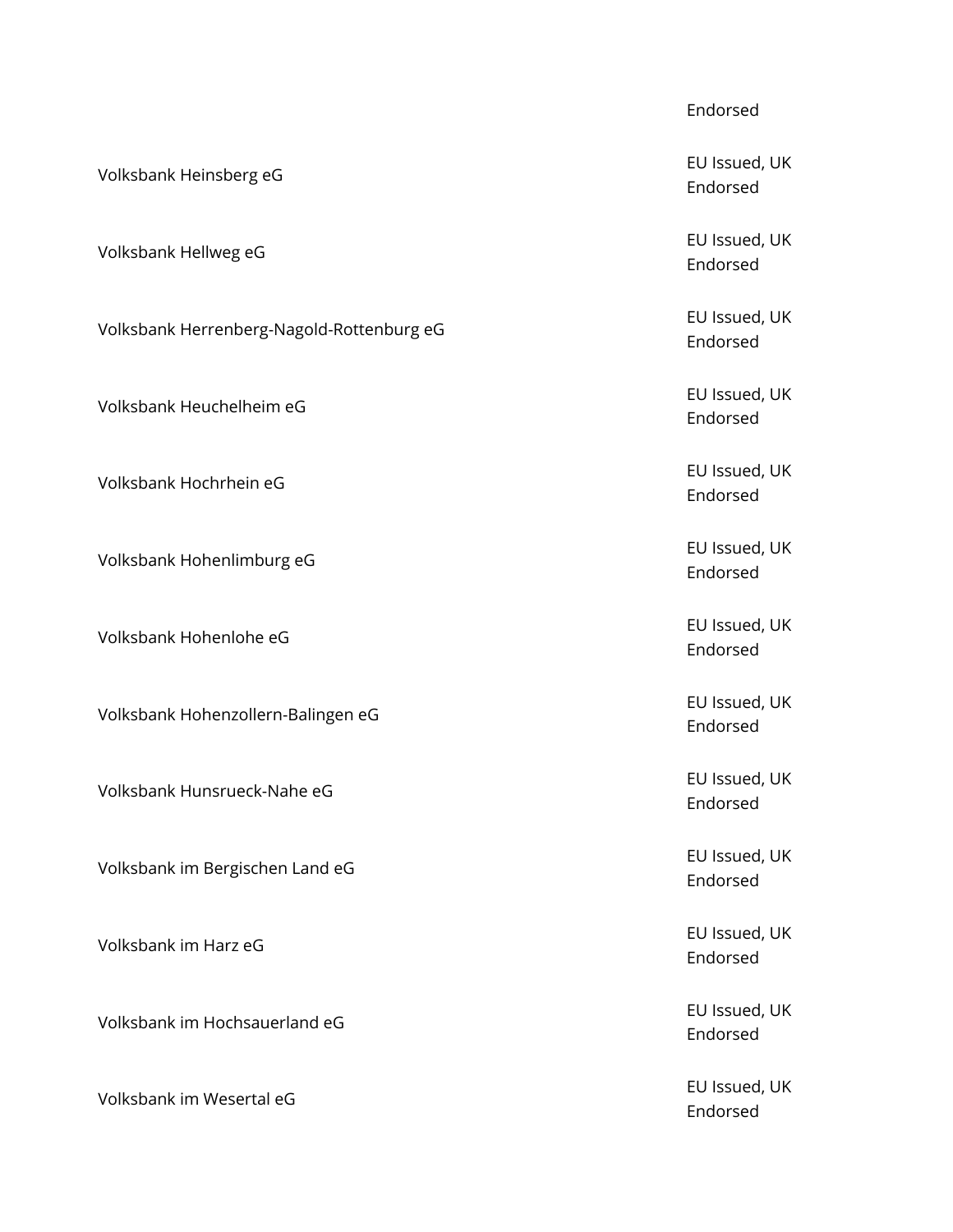Volksbank Immenstadt eG et al. et al. et al. et al. et al. et al. et al. et al. et al. et al. et al. et al. et<br>EU Issued, UK Volksbank in der Hohen Mark eG EU Issued, UK Volksbank in der Ortenau eG EU Issued, UK Volksbank in Schaumburg eG et al. (2008) which we have the state of the EU Issued, UK Volksbank in Suedwestfalen eG EU Issued, UK Volksbank Jerichower Land eG EU Issued, UK Land and the U Issued, UK Land and the U Issued, UK Volksbank Jever eG **EU** Issued, UK Volksbank Kaiserslautern eG EU Issued, UK Volksbank Kamen-Werne eG et al. et al. et al. et al. et al. et al. et al. et al. et al. et al. et al. et al. e Volksbank Karlsruhe eG EU Issued, UK Volksbank Kassel Goettingen eG EU Issued, UK Volksbank Kempen-Grefrath eG EU Issued, UK Volksbank Kierspe eG EU Issued, UK Letter and Security and Security and Security and Security and Security and S Volksbank Kirchheim-Nuertingen eG EU Issued, UK

Endorsed

Endorsed

Endorsed

Endorsed

Endorsed

Endorsed

Endorsed

Endorsed

Endorsed

Endorsed

Endorsed

Endorsed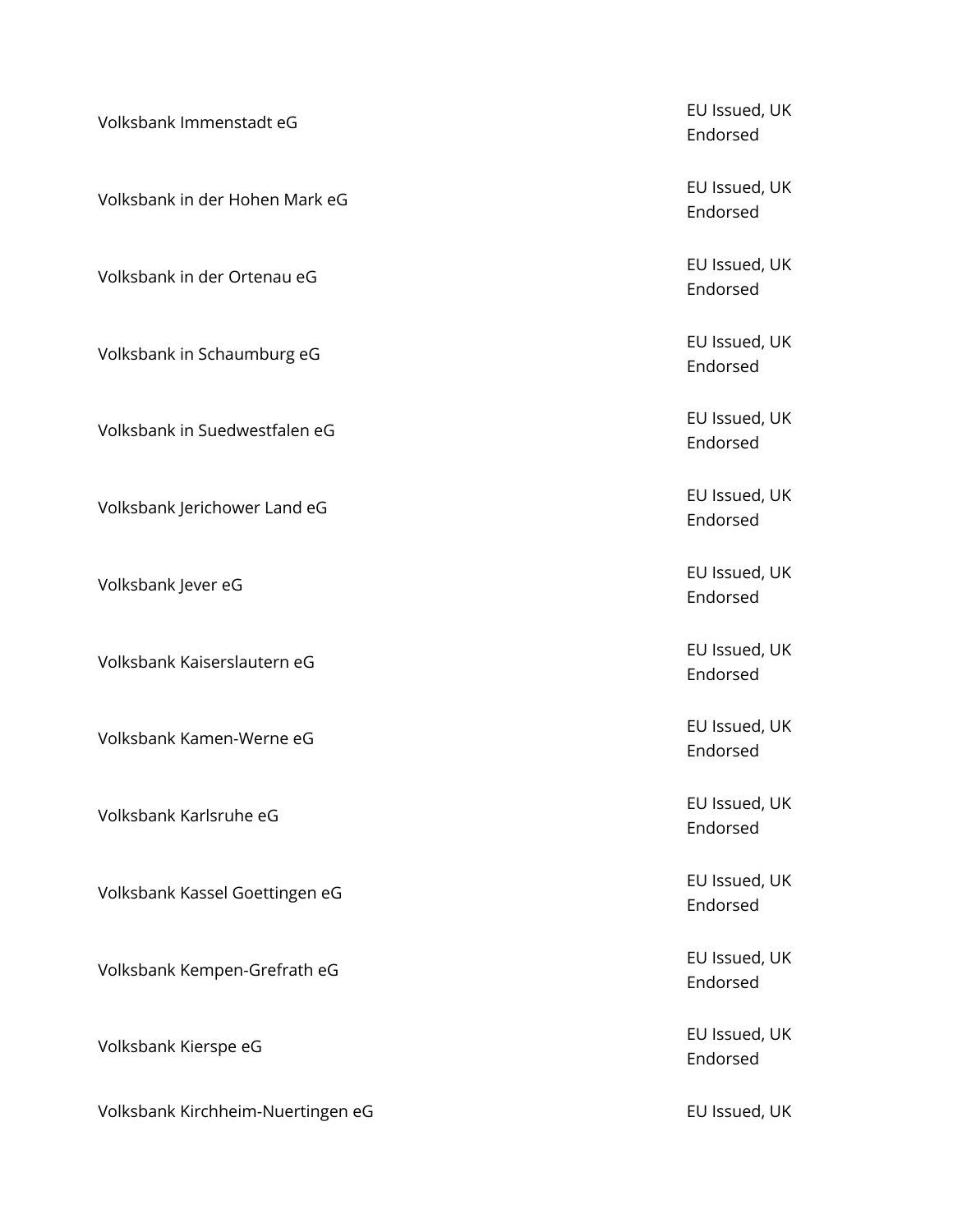|                                     | Endorsed                  |
|-------------------------------------|---------------------------|
| Volksbank Kirnau eG                 | EU Issued, UK<br>Endorsed |
| Volksbank Klettgau-Wutoeschingen eG | EU Issued, UK<br>Endorsed |
| Volksbank Kleverland eG             | EU Issued, UK<br>Endorsed |
| Volksbank Koeln Bonn eG             | EU Issued, UK<br>Endorsed |
| Volksbank Kraichgau eG              | EU Issued, UK<br>Endorsed |
| Volksbank Krautheim eG              | EU Issued, UK<br>Endorsed |
| Volksbank Krefeld eG                | EU Issued, UK<br>Endorsed |
| Volksbank Kurpfalz eG               | EU Issued, UK<br>Endorsed |
| Volksbank Lahr eG                   | EU Issued, UK<br>Endorsed |
| Volksbank Laichinger Alb eG         | EU Issued, UK<br>Endorsed |
| Volksbank Langendernbach eG         | EU Issued, UK<br>Endorsed |
| Volksbank Lastrup eG                | EU Issued, UK<br>Endorsed |
| Volksbank Lauterbach-Schlitz eG     | EU Issued, UK<br>Endorsed |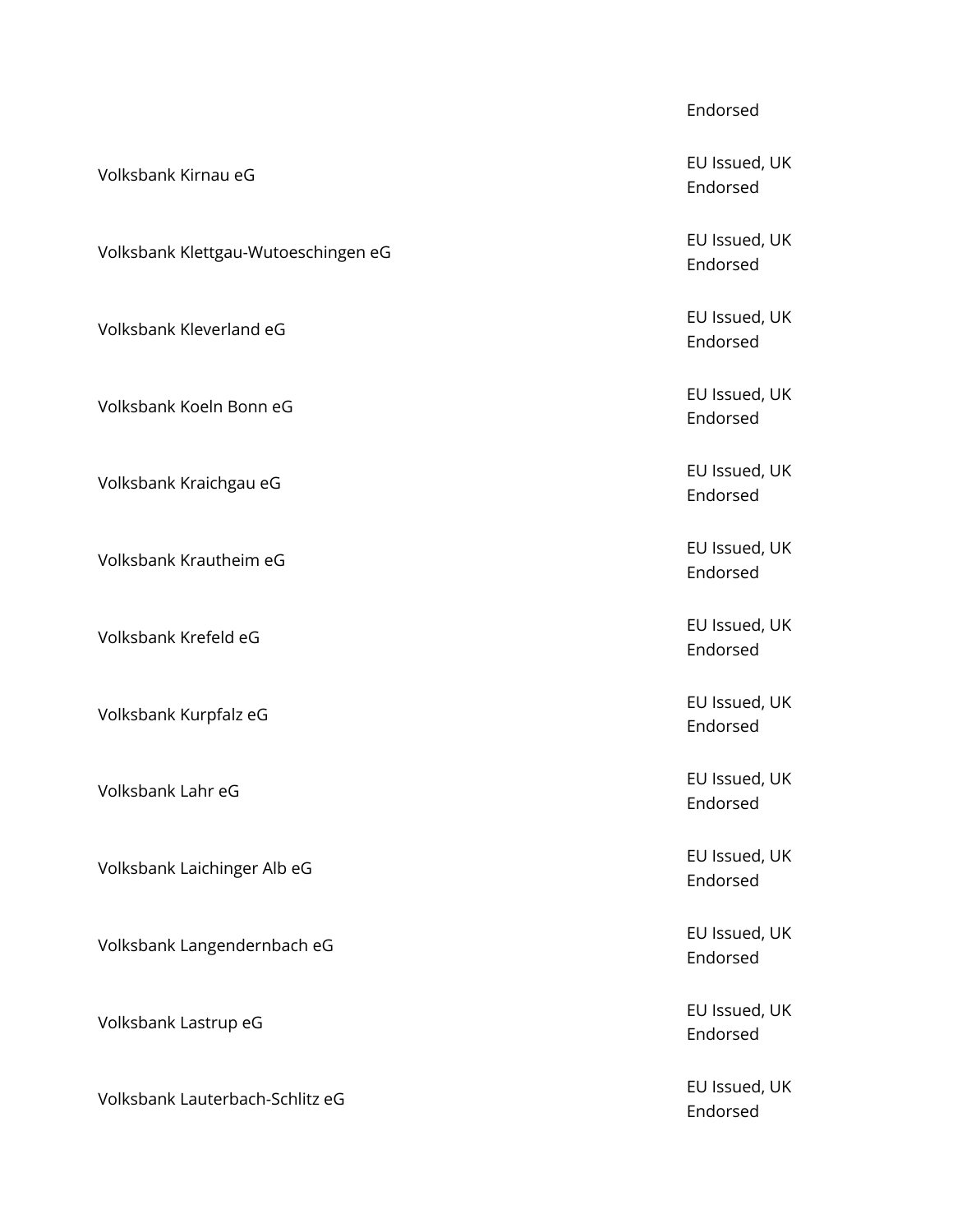Volksbank Lauterecken eG EU Issued, UK Volksbank Leonberg-Strohgaeu eG<br>
Volksbank Leonberg-Strohgaeu eG Volksbank Limbach eG EU Issued, UK Volksbank Lindenberg eG EU Issued, UK Lindenberg eG Volksbank Lingen eG EU Issued, UK and the U Issued, UK and the U Issued, UK and the U Issued, UK Volksbank Loebau-Zittau eG EU Issued, UK Volksbank Lohne-Muehlen eG EU Issued, UK Volksbank Ludwigsburg eG et al. (2008) and the state of the EU Issued, UK of the EU Issued, UK Volksbank Luebbecker Land eG EU Issued, UK Volksbank Luebeck eG EU Issued, UK Volksbank Lueneburger Heide eG EU Issued, UK Lueneburger Heide eG Volksbank Magdeburg eG EU Issued, UK Diskup and Magdeburg eG EU Issued, UK Volksbank Main-Tauber eG EU Issued, UK Volksbank Mainspitze eG entitled and the extent of the EU Issued, UK

Endorsed

Endorsed

Endorsed

Endorsed

Endorsed

Endorsed

Endorsed

Endorsed

Endorsed

Endorsed

Endorsed

Endorsed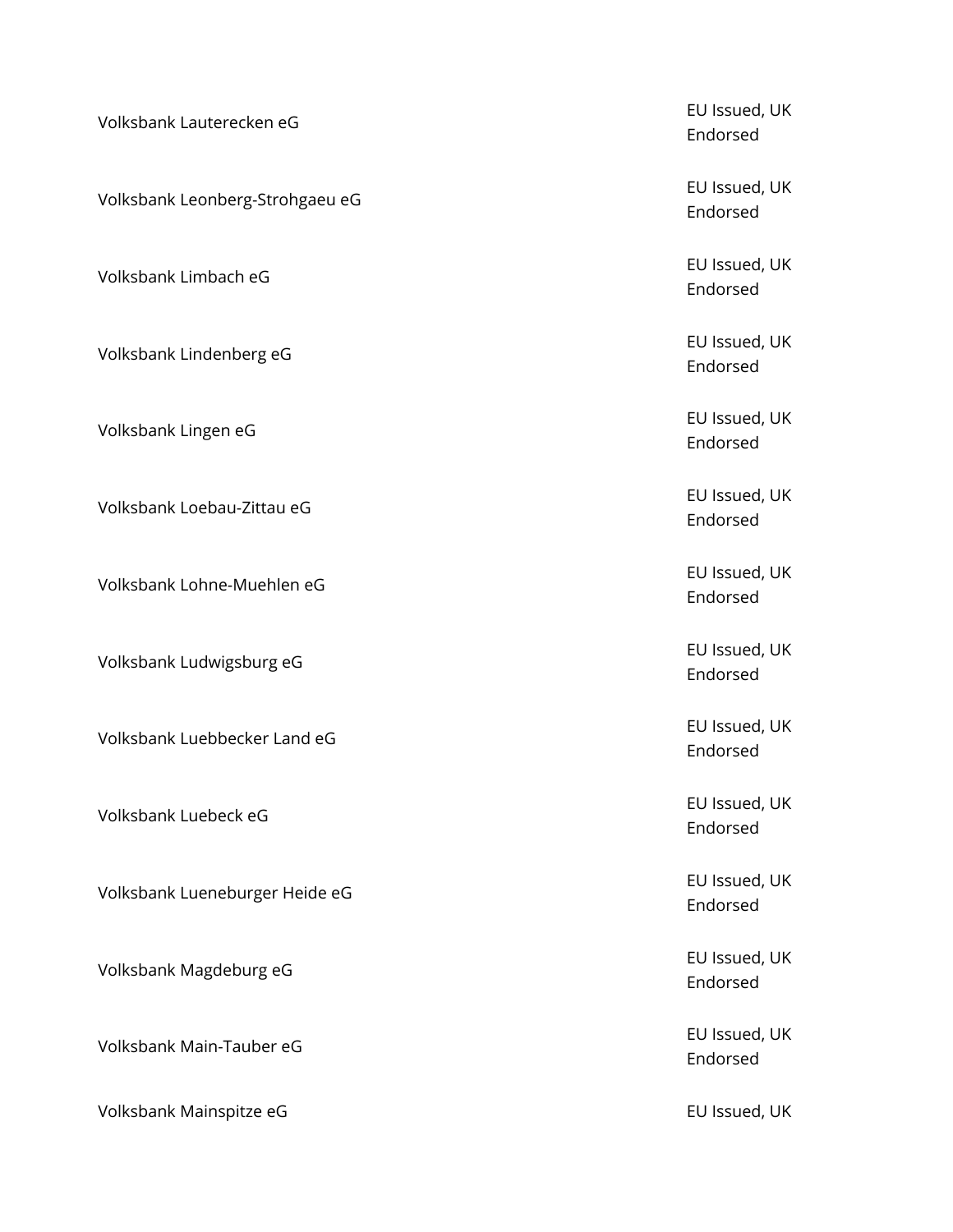Volksbank Meerbusch eG EU Issued, UK Volksbank Messkirch eG Raiffeisenbank EU Issued, UK Volksbank Mindener Land eG EU Issued, UK Volksbank Mittelhessen eG EU Issued, UK Volksbank Mittlerer Schwarzwald eG EU Issued, UK Volksbank Mittleres Erzgebirge eG EU Issued, UK Volksbank Mittweida eG EU Issued, UK Volksbank Moeckmuehl eG et al. et al. et al. et al. et al. et al. et al. et al. et al. et al. et al. et al. et<br>EU Issued, UK Volksbank Moenchengladbach eG EU Issued, UK Volksbank Muensingen eG EU Issued, UK Diskups and EU Issued, UK Volksbank Neckartal eG EU Issued, UK

Volksbank Neuenkirchen-Voerden eG EU Issued, UK

#### Endorsed

Volksbank Marl-Recklinghausen eG EU Issued, UK Endorsed

Endorsed

Endorsed

Endorsed

Endorsed

Endorsed

Endorsed

Endorsed

Endorsed

Endorsed

Endorsed

Endorsed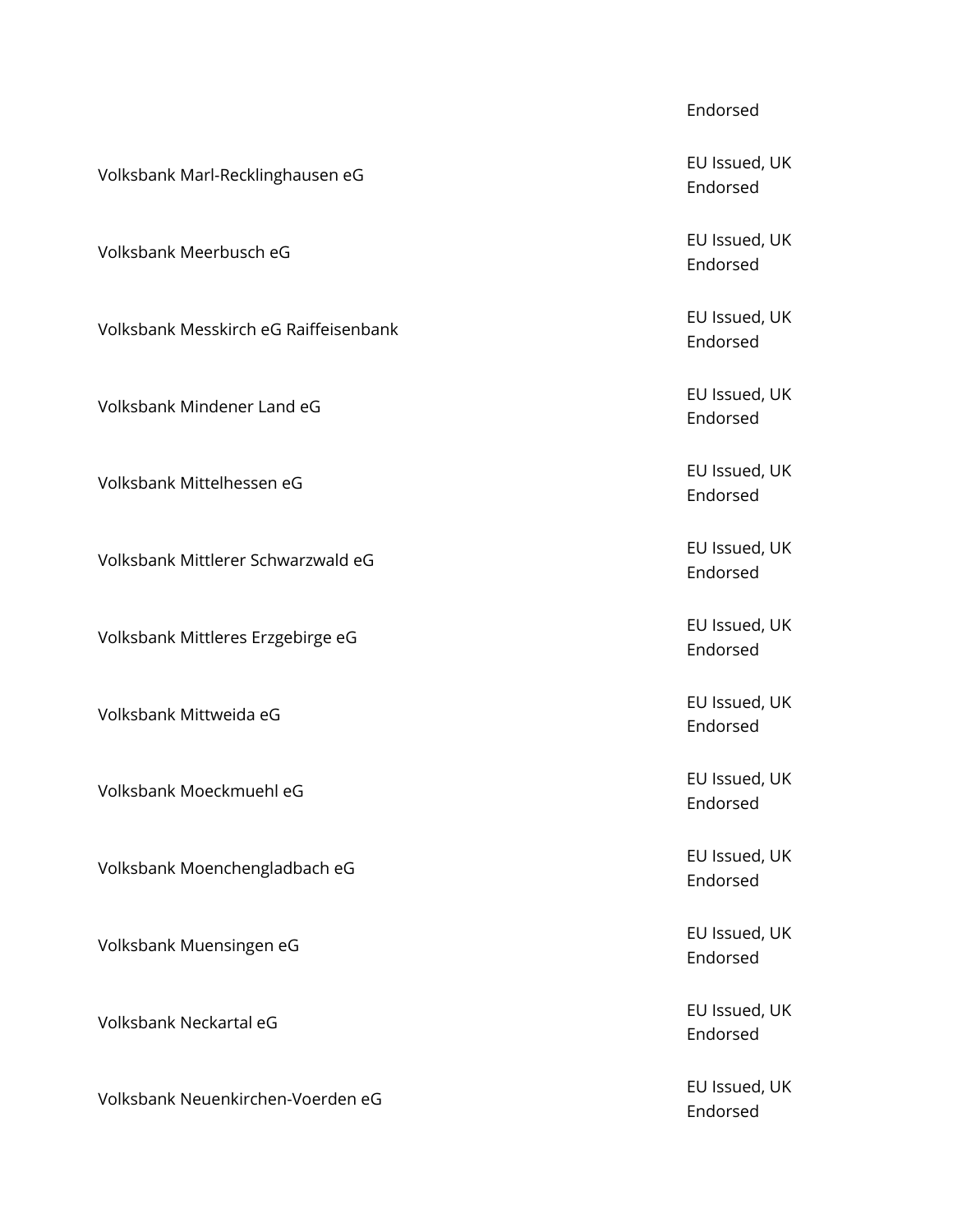Volksbank Niedergrafschaft eG EU Issued, UK Volksbank Niederrhein eG EU Issued, UK Volksbank Nordharz eG EU Issued, UK Volksbank Nordhuemmling eG et al. (2008) and the state of the EU Issued, UK of the EU Issued, UK Volksbank Nordschwarzwald eG EU Issued, UK Volksbank Nottuln eG **EU** Issued, UK Volksbank Ober-Moerlen eG EU Issued, UK Volksbank Oberberg eG EU Issued, UK Discovering the U Issued, UK Volksbank Ochtrup-Laer eG EU Issued, UK Later and the UK Later and Telecommunication of the EU Issued, UK Volksbank Oldenburg eG EU Issued, UK Volksbank Olpe-Wenden-Drolshagen eG EU Issued, UK Volksbank Osnabrueck eG EU Issued, UK Volksbank Ostlippe eG EU Issued, UK Volksbank Oyten eG **EU Issued, UK** 

Endorsed

Endorsed

Endorsed

Endorsed

Endorsed

Endorsed

Endorsed

Endorsed

Endorsed

Endorsed

Endorsed

Endorsed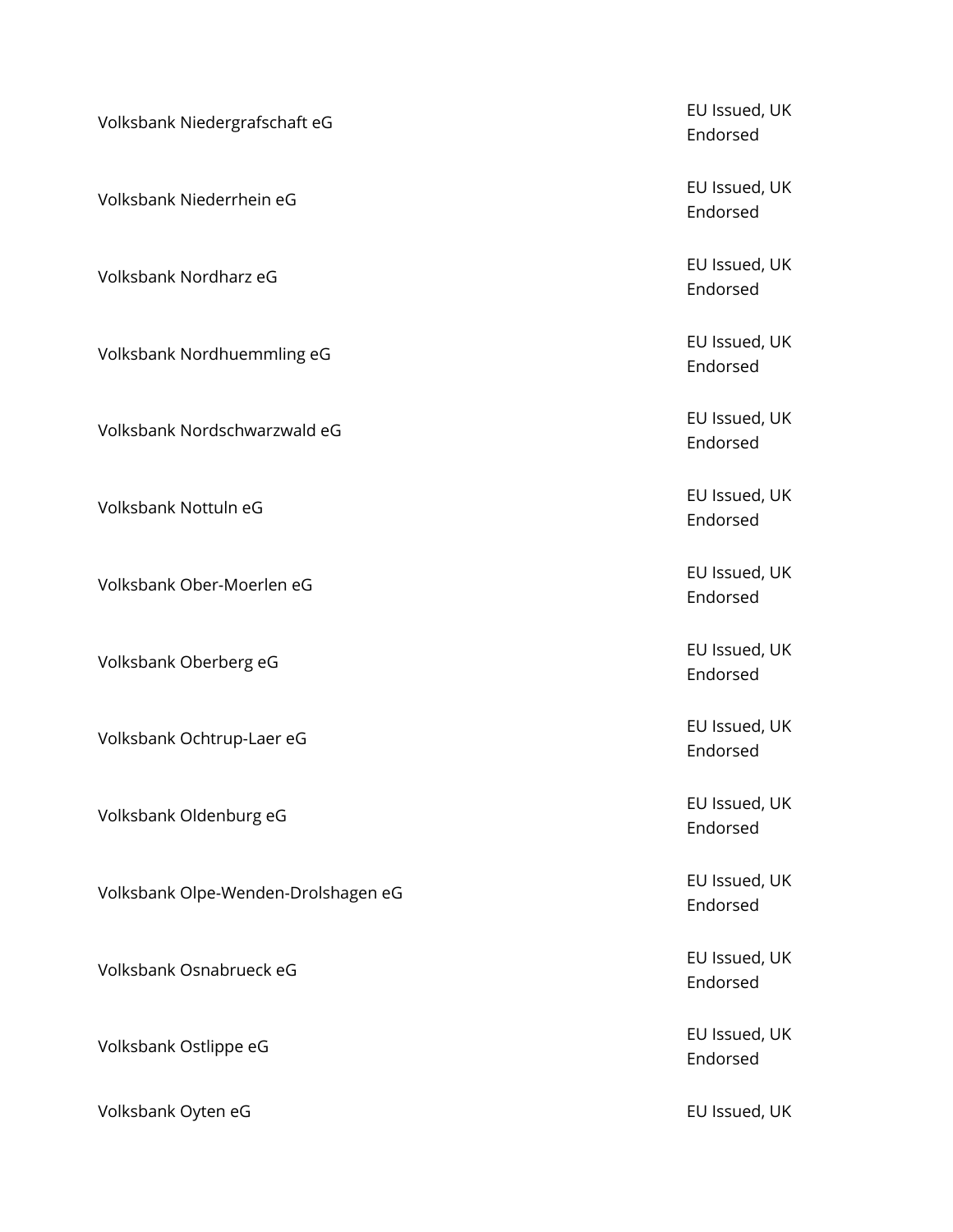Volksbank Pforzheim eG EU Issued, UK Volksbank Pfullendorf eG EU Issued, UK Volksbank Pirna eG EU Issued, UK Volksbank Plochingen eG EU Issued, UK Volksbank Raesfeld eG EU Issued, UK Volksbank Raiffeisenbank Bad Kissingen eG<br>
Volksbank Raiffeisenbank Bad Kissingen eG Volksbank Raiffeisenbank Bayern Mitte eG<br>The EU Issued, UK Volksbank Raiffeisenbank Dachau eG EU Issued, UK Volksbank Raiffeisenbank eG EU Issued, UK Volksbank Raiffeisenbank eG Itzehoe EU Issued, UK Volksbank Raiffeisenbank Fuerstenfeldbruck eG EU Issued, UK Volksbank Raiffeisenbank Laupheim-Illertal eG<br>
Volksbank Raiffeisenbank Laupheim-Illertal eG<br>
The Current of Laupheim entry and the Current of Laupheim end of Laupheim end and the Current of Laupheim end and the UK Volksbank Raiffeisenbank Meissen Grossenhain eG Fernanden Studies and EU Issued, UK

#### Endorsed

Endorsed

Endorsed

Endorsed

Endorsed

Endorsed

Endorsed

Endorsed

Endorsed

Endorsed

Endorsed

Endorsed

Endorsed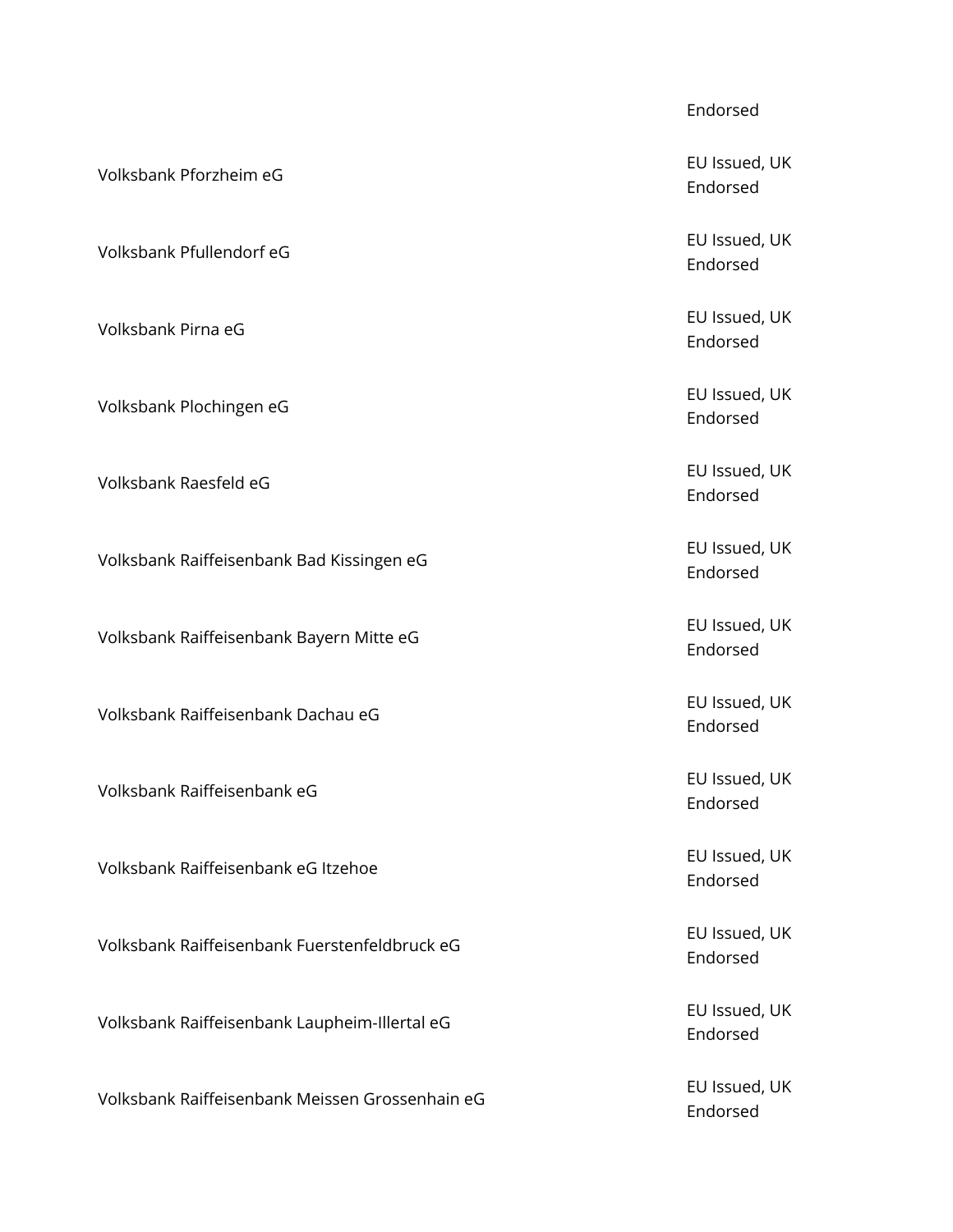Volksbank Raiffeisenbank Niederschlesien eG EU Issued, UK

Volksbank Raiffeisenbank Nordoberpfalz eG<br>
Holksbank Raiffeisenbank Nordoberpfalz eG

Volksbank Raiffeisenbank Nuernberg eG<br>
Volksbank Raiffeisenbank Nuernberg eG<br>
The Current Current Current Current Current Current Current Current Current Current Current Current Current Cu

Volksbank Raiffeisenbank Oberbayern Suedost eG<br>The Culture of the EU Issued, UK

Volksbank Raiffeisenbank Regensburg-Schwandorf eG<br>Later Schwandorf eG

Volksbank Raiffeisenbank Rhoen-Grabfeld eG EU Issued, UK

Volksbank Raiffeisenbank Rosenheim-Chiemsee eG Fulled and EU Issued, UK

Volksbank Raiffeisenbank Starnberg-Herrsching-Landsberg eG EU Issued, UK

Volksbank Raiffeisenbank Wuerzburg eG<br>
Volksbank Raiffeisenbank Wuerzburg eG<br>
The Current Contract of the Current Current Current Current Current Current Current Current Current Current Cu

Volksbank Rathenow eG **EU Issued, UK** 

Volksbank Reutlingen eG EU Issued, UK Letter and The U Issued, UK

Volksbank Rhein-Erft-Koeln eG et al. et al. et al. et al. et al. et al. et al. et al. et al. et al. et al. et a

Endorsed

Endorsed

Endorsed

Endorsed

Endorsed

Endorsed

Endorsed

Endorsed

Endorsed

Endorsed

Volksbank Remseck eG EU Issued, UK Endorsed

Endorsed

Volksbank Rhede eG EU Issued, UK Endorsed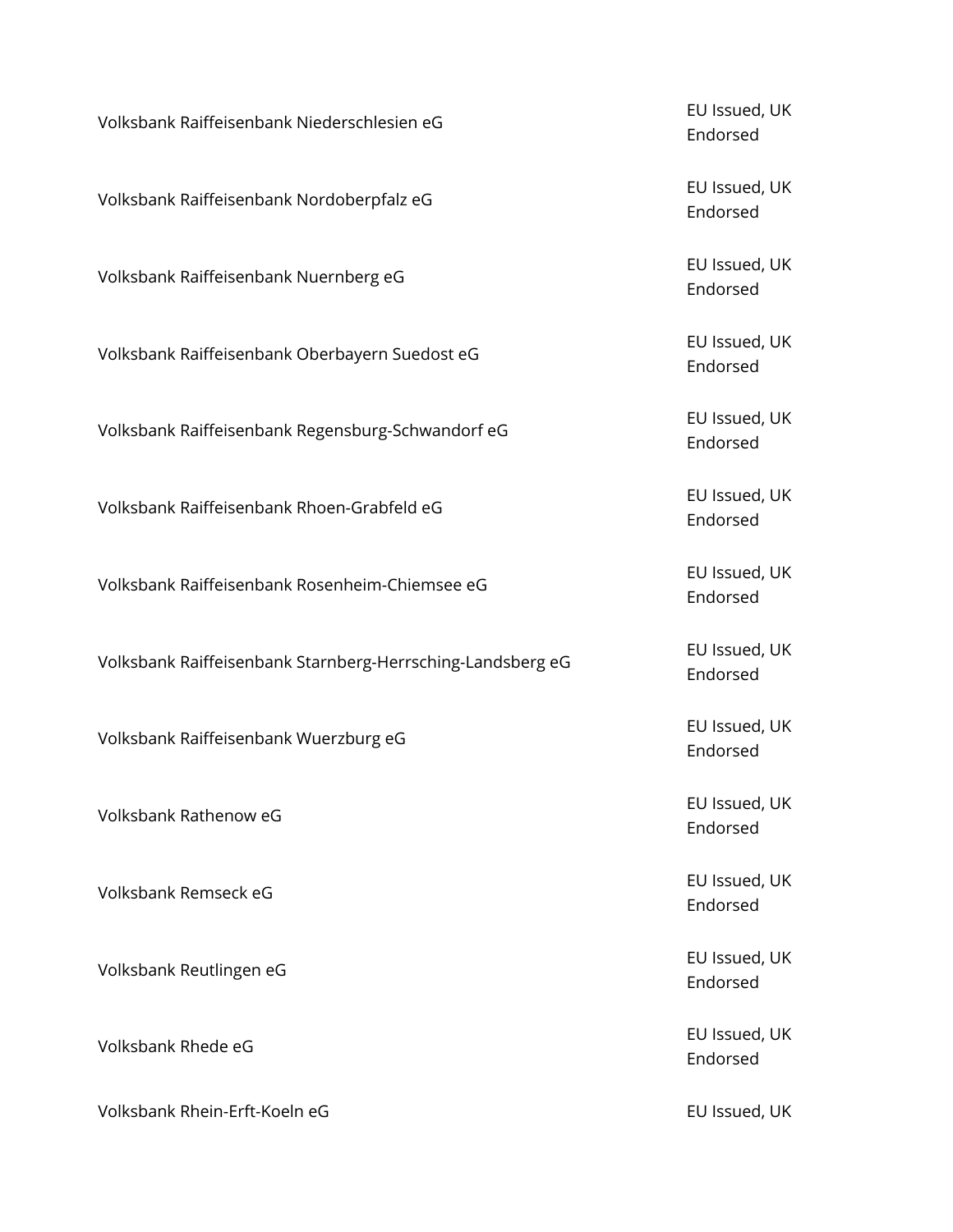| Volksbank Rhein-Lahn-Limburg eG   | EU Issued, UK<br>Endorsed        |
|-----------------------------------|----------------------------------|
| Volksbank Rhein-Lippe eG          | EU Issued, UK<br>Endorsed        |
| Volksbank Rhein-Nahe-Hunsrueck eG | EU Issued, UK<br>Endorsed        |
| Volksbank Rhein-Ruhr eG           | EU Issued, UK<br>Endorsed        |
| Volksbank Rhein-Wehra eG          | EU Issued, UK<br>Endorsed        |
| Volksbank RheinAhrEifel eG        | EU Issued, UK<br>Endorsed        |
| Volksbank Rheinboellen eG         | EU Issued, UK<br>Endorsed        |
| Volksbank Riesa eG                | EU Issued, UK<br>Endorsed        |
| Volksbank Rietberg eG             | EU Issued, UK<br>Endorsed        |
| Volksbank Rot eG                  | EU Issued, UK<br>Endorsed        |
| Volksbank Rottweil eG             | EU Issued, UK<br>Endorsed        |
| Volksbank Ruhr Mitte eG           | EU Issued, UK<br>Endorsed        |
| Volksbank Saerbeck eG             | EU Issued, UK<br><b>Endorsed</b> |

#### Endorsed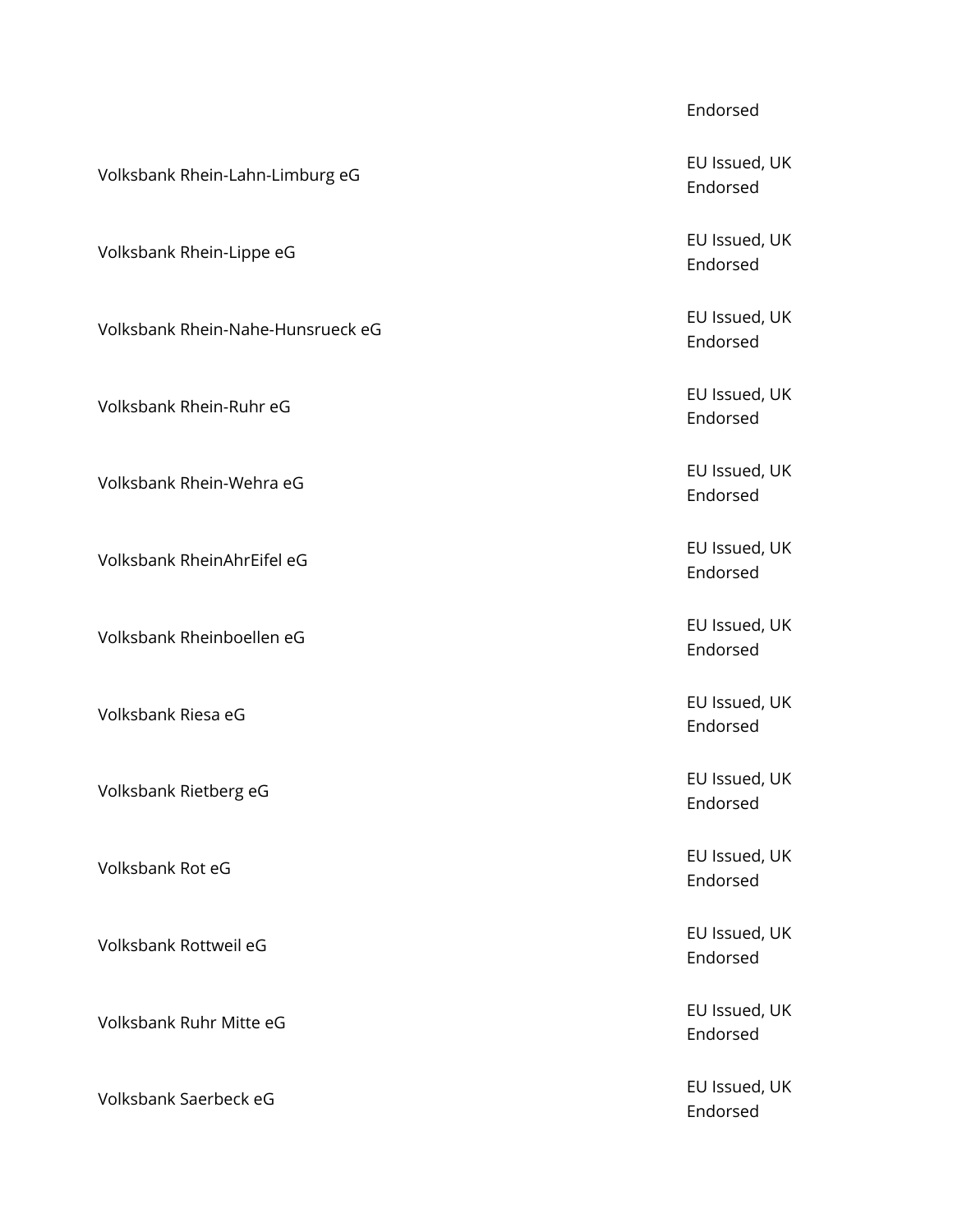| Volksbank Sandhofen eG                | EU Issued, UK<br>Endorsed |
|---------------------------------------|---------------------------|
| Volksbank Sauerland eG                | EU Issued, UK<br>Endorsed |
| Volksbank Schermbeck eG               | EU Issued, UK<br>Endorsed |
| Volksbank Schlangen eG                | EU Issued, UK<br>Endorsed |
| Volksbank Schnathorst eG              | EU Issued, UK<br>Endorsed |
| Volksbank Schupbach eG                | EU Issued, UK<br>Endorsed |
| Volksbank Schwanewede eG              | EU Issued, UK<br>Endorsed |
| Volksbank Schwarzwald-Donau-Neckar eG | EU Issued, UK<br>Endorsed |
| Volksbank Seligenstadt eG             | EU Issued, UK<br>Endorsed |
| Volksbank Selm-Bork eG                | EU Issued, UK<br>Endorsed |
| Volksbank Senden eG                   | EU Issued, UK<br>Endorsed |
| Volksbank Solling eG                  | EU Issued, UK<br>Endorsed |
| Volksbank Spree-Neisse eG             | EU Issued, UK<br>Endorsed |
| Volksbank Sprockhoevel eG             | EU Issued, UK             |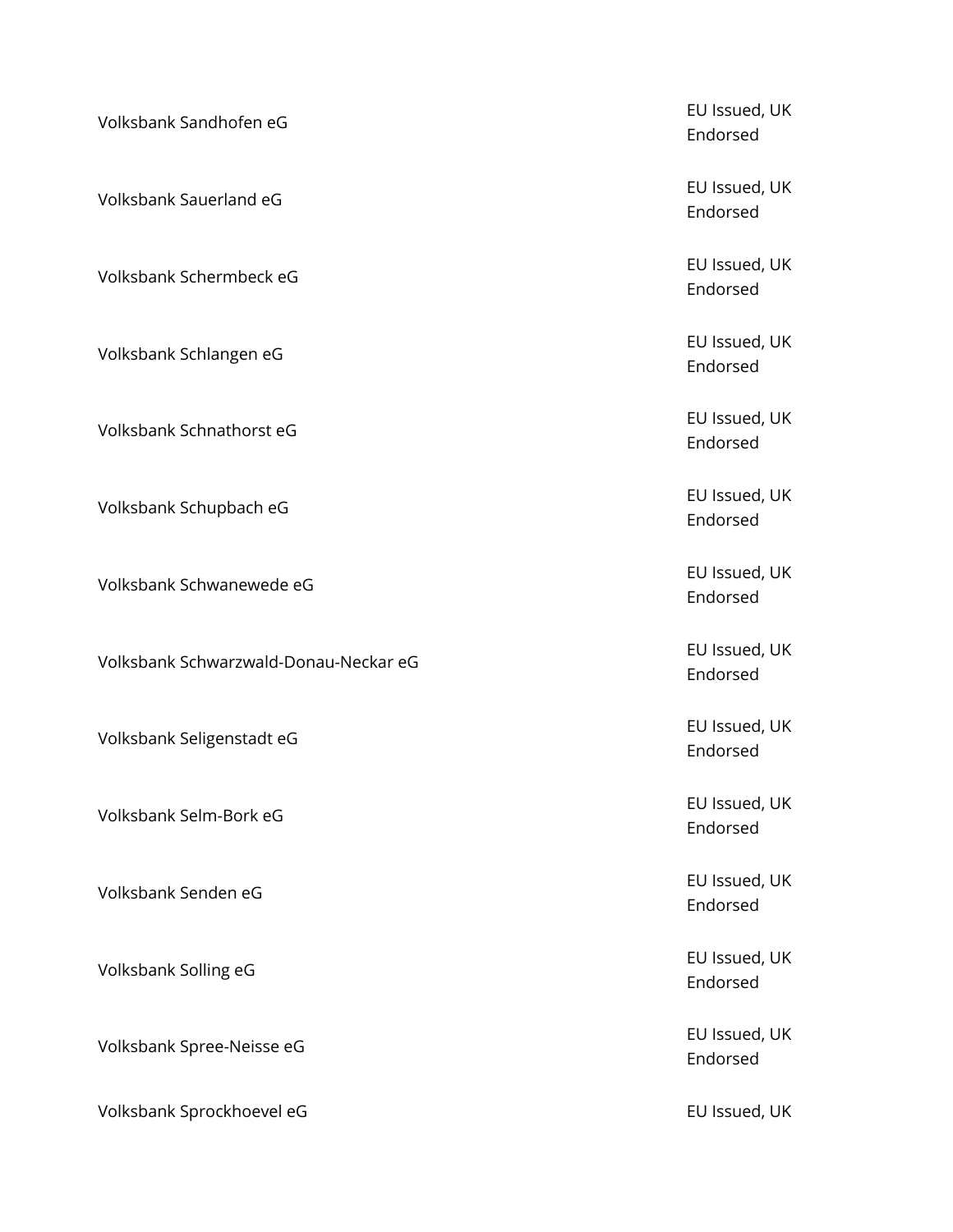Volksbank Stade-Cuxhaven eG EU Issued, UK Volksbank Staufen eG EU Issued, UK Volksbank Stendal eG EU Issued, UK Volksbank Stoermede-Hoerste eG EU Issued, UK Volksbank Stutensee-Weingarten eG<br>
Volksbank Stutensee-Weingarten eG Volksbank Stuttgart eG EU Issued, UK Volksbank Sudmunsterland-Mitte eG Volksbank Sued-Emsland eG Europe and EU Issued, UK Volksbank Suedkirchen-Capelle-Nordkirchen eG<br>The EU Issued, UK Volksbank Sulmtal eG EU Issued, UK Volksbank Trier eG EU Issued, UK Volksbank Trossingen eG EU Issued, UK EU Issued, UK Volksbank Ueberherrn eG EU Issued, UK

Endorsed

Endorsed

Endorsed

Endorsed

Endorsed

Endorsed

Endorsed

Endorsed

Endorsed

Endorsed

Endorsed

Endorsed

Endorsed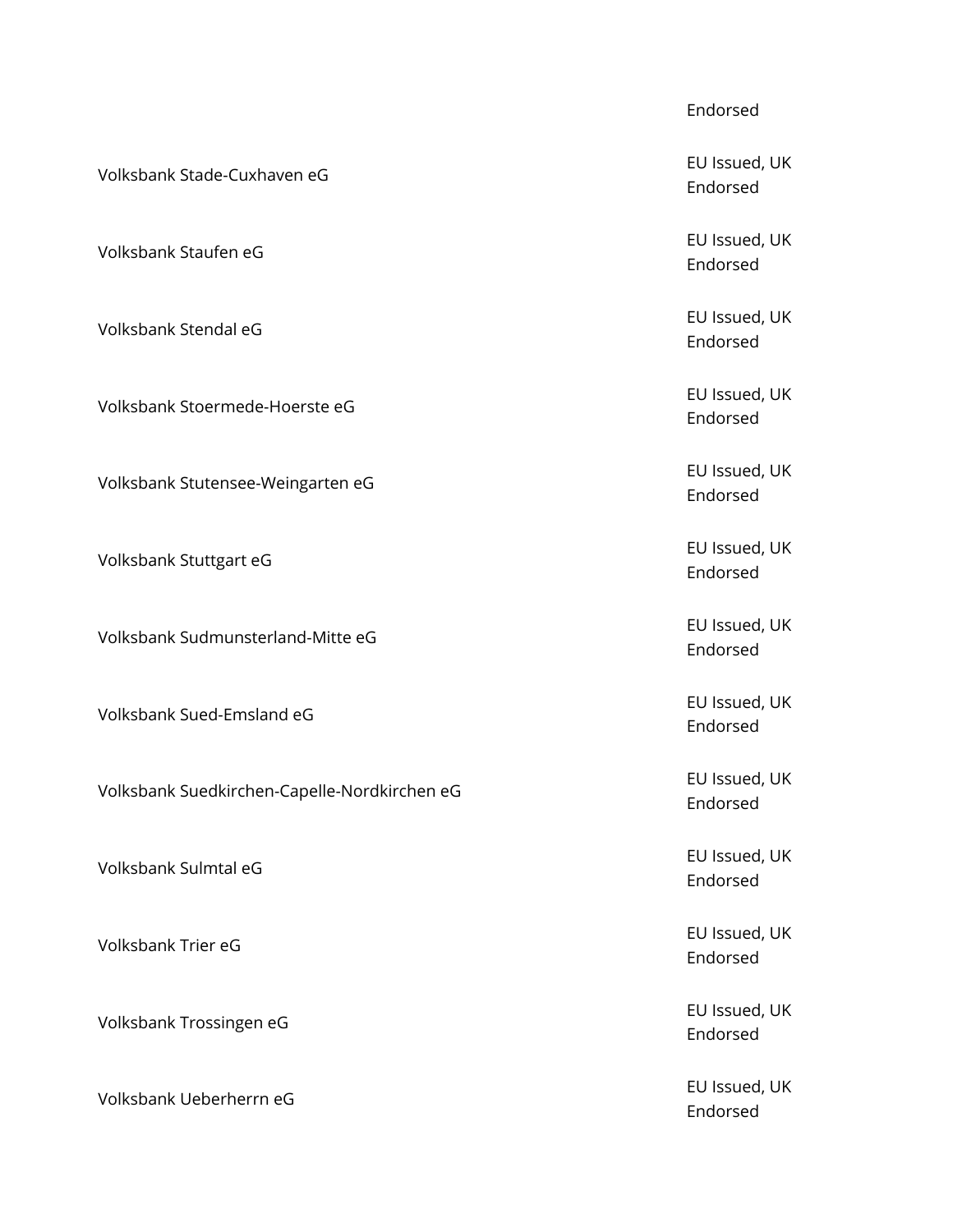| Volksbank Ueberwald-Gorxheimertal eG | EU Issued, UK<br>Endorsed |
|--------------------------------------|---------------------------|
| Volksbank Uelzen-Salzwedel eG        | EU Issued, UK<br>Endorsed |
| Volksbank Ulm-Biberach eG            | EU Issued, UK<br>Endorsed |
| Volksbank Ulrichstein eG             | EU Issued, UK<br>Endorsed |
| Volksbank Vechta eG                  | EU Issued, UK<br>Endorsed |
| Volksbank Versmold eG                | EU Issued, UK<br>Endorsed |
| Volksbank Viersen eG                 | EU Issued, UK<br>Endorsed |
| Volksbank Visbek eG                  | EU Issued, UK<br>Endorsed |
| Volksbank Vogtland eG                | EU Issued, UK<br>Endorsed |
| Volksbank Vorbach-Tauber eG          | EU Issued, UK<br>Endorsed |
| Volksbank Vorpommern eG              | EU Issued, UK<br>Endorsed |
| Volksbank Weinheim eG                | EU Issued, UK<br>Endorsed |
| Volksbank Welzheim eG                | EU Issued, UK<br>Endorsed |
| Volksbank Weschnitztal eG            | EU Issued, UK             |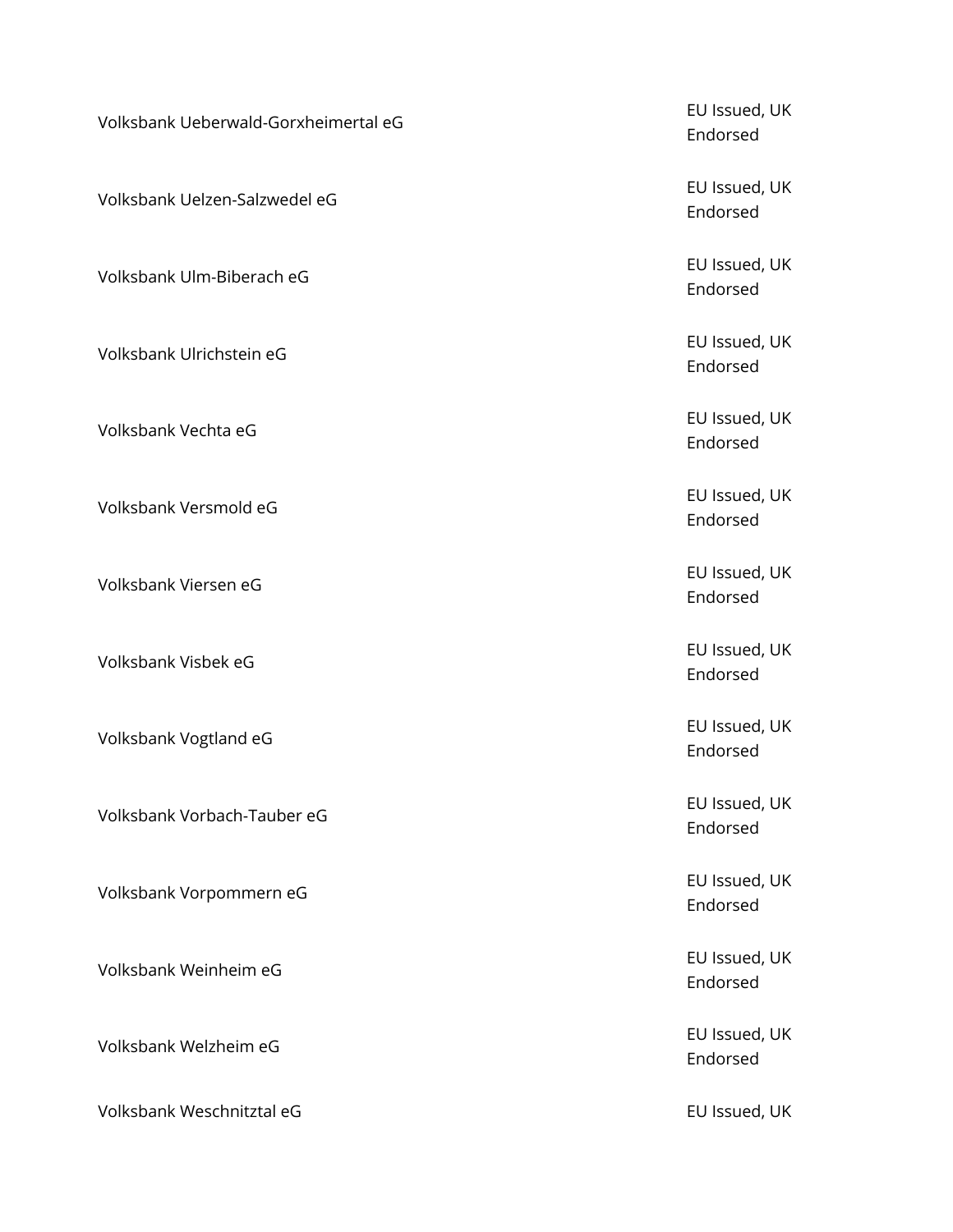Volksbank Westenholz eG EU Issued, UK Volksbank Westerstede eG EU Issued, UK Volksbank Wewelsburg-Ahden eG EU Issued, UK Volksbank Wickede (Ruhr) eG EU Issued, UK EU Issued, UK Volksbank Wildeshauser Geest eG EU Issued, UK Volksbank Wilhelmshaven eG EU Issued, UK Volksbank Winsener Marsch eG EU Issued, UK Volksbank Wissmar eG **EU Issued, UK** Volksbank Wittenberg eG EU Issued, UK Volksbank Wittgenstein eG<br>
Volksbank Wittgenstein eG Volksbank Worpswede eG entitled and the state of the EU Issued, UK of the EU Issued, UK Volksbank Wulfsen eG **EU Issued, UK** 

Volksbank Zuffenhausen eG EU Issued, UK

#### Endorsed

Endorsed

Endorsed

Endorsed

Endorsed

Endorsed

Endorsed

Endorsed

Endorsed

Endorsed

Endorsed

Endorsed

Endorsed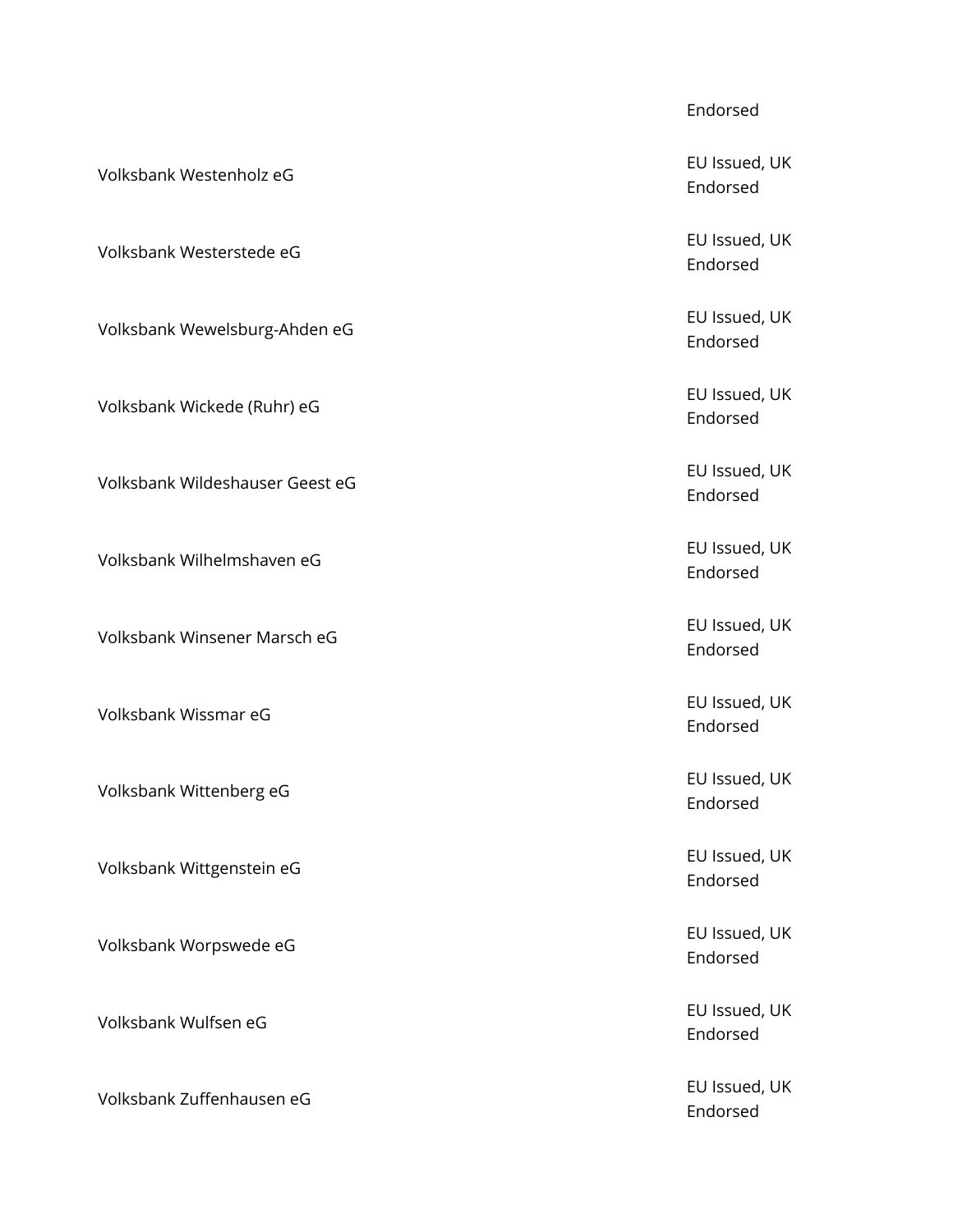| Volksbank Zwickau eG                               | EU Issued, UK<br>Endorsed |
|----------------------------------------------------|---------------------------|
| Volksbank-Raiffeisenbank Amberg eG                 | EU Issued, UK<br>Endorsed |
| Volksbank-Raiffeisenbank Deggingen eG              | EU Issued, UK<br>Endorsed |
| Volksbank-Raiffeisenbank Dingolfing eG             | EU Issued, UK<br>Endorsed |
| Volksbank-Raiffeisenbank Glauchau eG               | EU Issued, UK<br>Endorsed |
| Volksbank-Raiffeisenbank Riedlingen eG             | EU Issued, UK<br>Endorsed |
| VR Bank Alzey-Land-Schwabenheim eG                 | EU Issued, UK<br>Endorsed |
| VR Bank Augsburg-Ostallgaeu eG                     | EU Issued, UK<br>Endorsed |
| VR Bank Bad Orb-Gelnhausen eG                      | EU Issued, UK<br>Endorsed |
| VR Bank Bamberg-Forchheim eG Volks- Raiffeisenbank | EU Issued, UK<br>Endorsed |
| VR Bank Bayreuth-Hof eG                            | EU Issued, UK<br>Endorsed |
| VR Bank Dinklage-Steinfeld eG                      | EU Issued, UK<br>Endorsed |
| VR Bank eG Alsheim                                 | EU Issued, UK<br>Endorsed |
| VR Bank eG Bergisch Gladbach-Leverkusen            | EU Issued, UK             |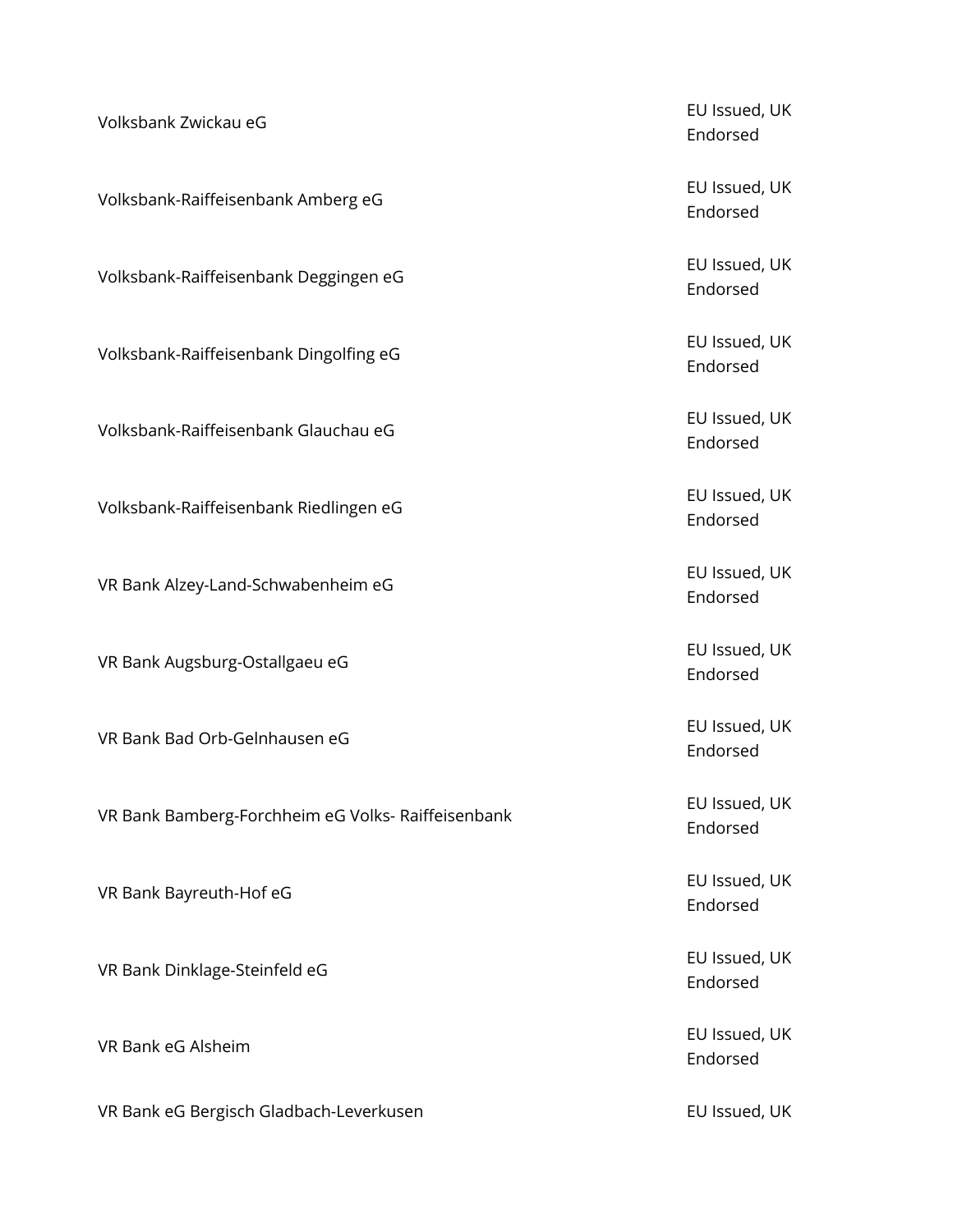VR Bank eG Dormagen EU Issued, UK VR Bank eG Heuberg-Winterlingen EU Issued, UK VR Bank Enz plus eG et al. (2008) and the set of the set of the set of the set of the set of the set of the set of the set of the set of the set of the set of the set of the set of the set of the set of the set of the set VR Bank Fulda eG et al. (2008) and the set of the control of the EU Issued, UK VR Bank HessenLand eG EU Issued, UK VR Bank Hohenneuffen-Teck eG EU Issued, UK VR Bank in Holstein eG et al. (2008) We have the study of the EU Issued, UK VR Bank Kitzingen eG EU Issued, UK VR Bank Lahn-Dill eG **EU Issued, UK** VR Bank Lausitz eG EU Issued, UK VR Bank Main-Kinzig-Buedingen eG<br>
VR Bank Main-Kinzig-Buedingen eG VR Bank Mittelhaardt eG EU Issued, UK VR Bank Mittlere Oberpfalz eG EU Issued, UK

#### Endorsed

Endorsed

Endorsed

Endorsed

Endorsed

Endorsed

Endorsed

Endorsed

Endorsed

Endorsed

Endorsed

Endorsed

Endorsed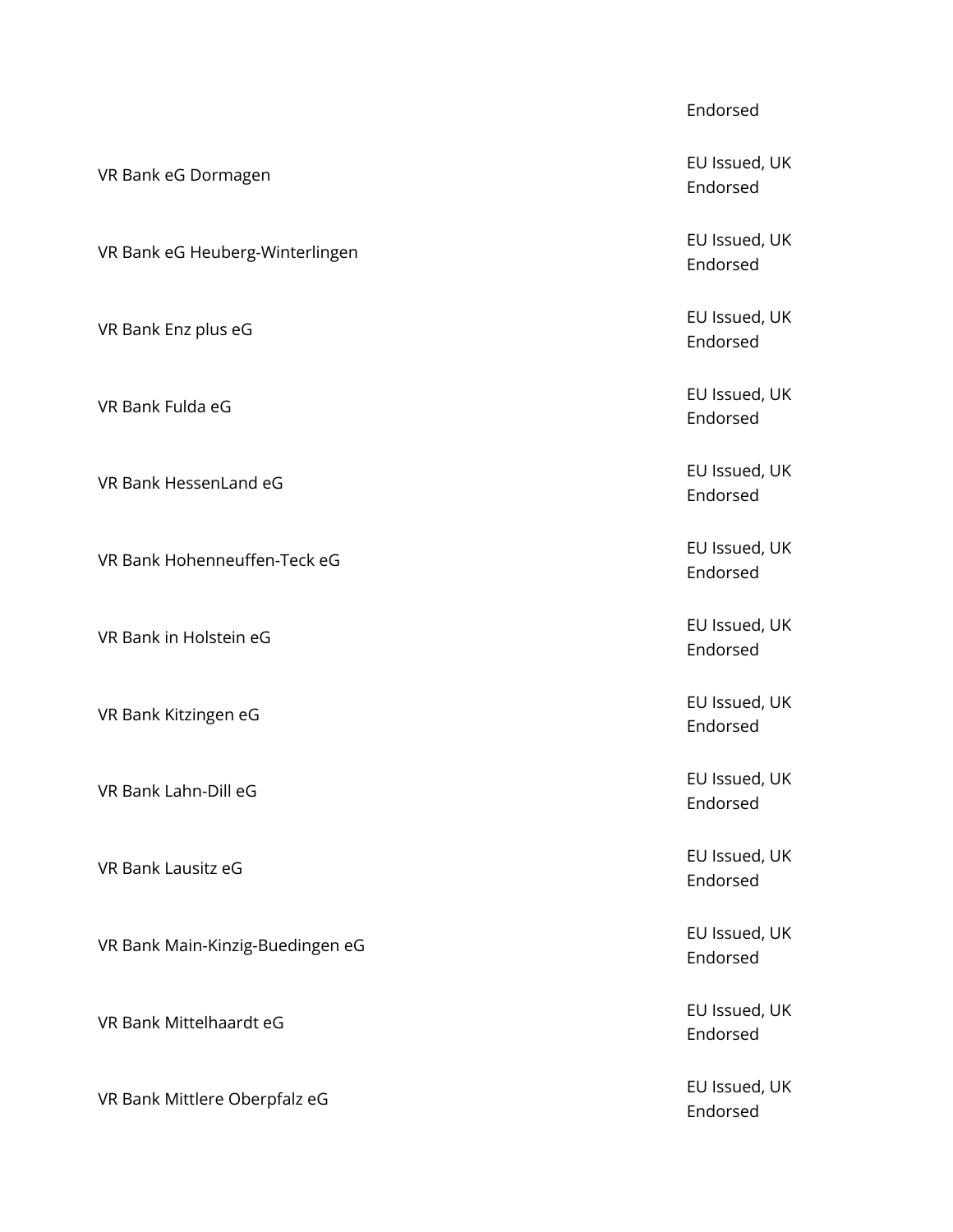VR Bank Muenchen Land eG EU Issued, UK VR Bank Neuburg-Rain eG EU Issued, UK VR Bank Neumuenster eG EU Issued, UK VR Bank Niederbayern-Oberpfalz eG<br>
VR Bank Niederbayern-Oberpfalz eG VR Bank Nord eG **EU** Issued, UK VR Bank Oberfranken Mitte eG EU Issued, UK VR Bank Oldenburg Land West eG<br>
VR Bank Oldenburg Land West eG VR Bank Ostholstein Nord - Ploen eG EU Issued, UK VR Bank Ravensburg-Weingarten eG<br>
VR Bank Ravensburg-Weingarten eG VR Bank Rhein-Mosel eG EU Issued, UK VR Bank Rhein-Neckar eG EU Issued, UK VR Bank Schwaebisch Hall-Crailsheim eG EU Issued, UK VR Bank Suedliche Weinstrasse-Wasgau eG<br>
VR Bank Suedliche Weinstrasse-Wasgau eG VR Bank Suedpfalz eG **EU Issued, UK** 

Endorsed

Endorsed

Endorsed

Endorsed

Endorsed

Endorsed

Endorsed

Endorsed

Endorsed

Endorsed

Endorsed

Endorsed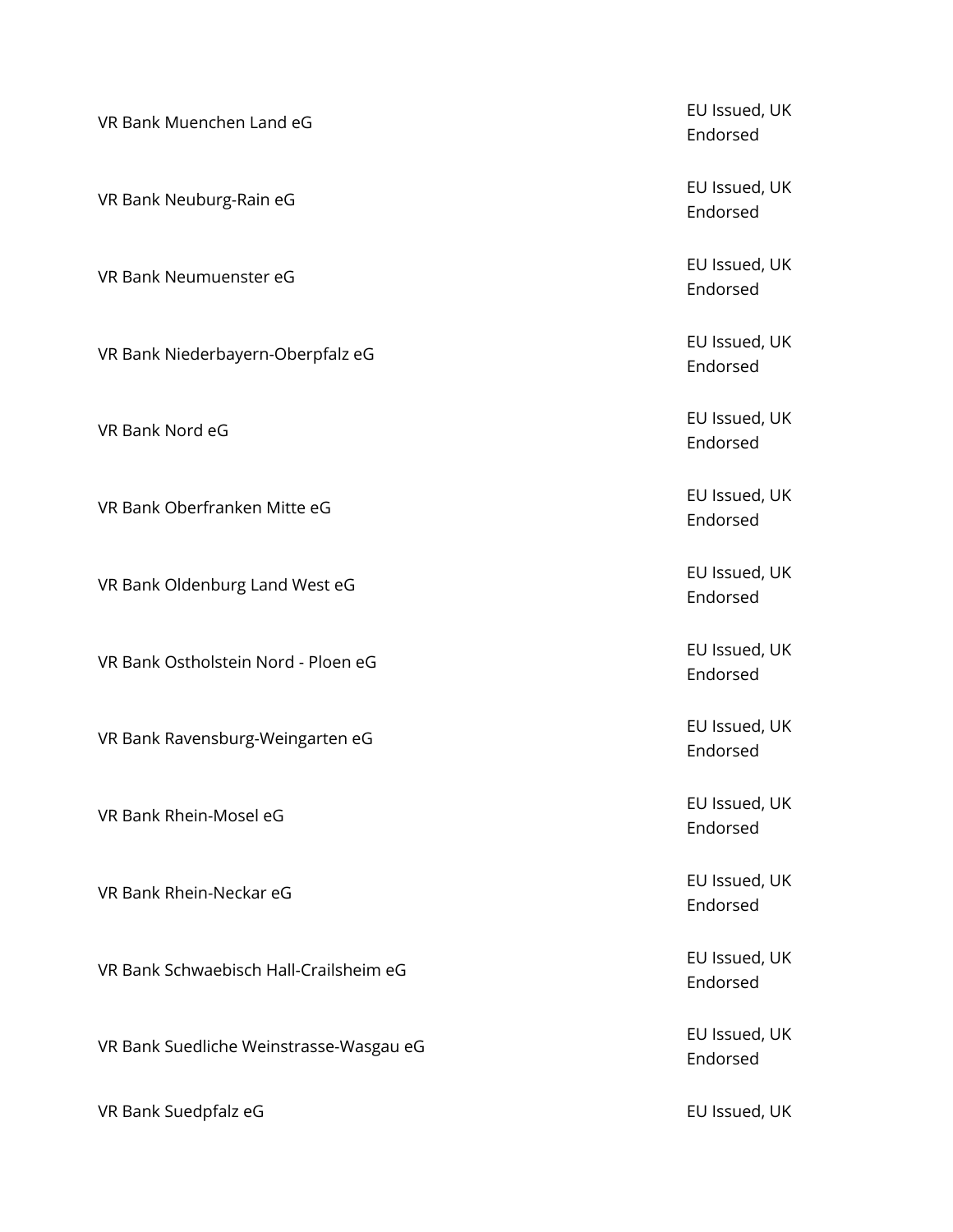VR Bank SuedThueringen eG<br>
VR Bank SuedThueringen eG VR Bank Tuebingen eG EU Issued, UK VR Bank Untertaunus eG et al. et al. et al. et al. et al. et al. et al. et al. et al. et al. et al. et al. et a VR Bank Weimar eG **EU Issued, UK** VR Bank Westkueste eG EU Issued, UK VR Bank Westthueringen eG<br>
VR Bank Westthueringen eG VR GenoBank DonauWald eG EU Issued, UK VR meine Bank eG **EU Issued, UK** VR meine Raiffeisenbank eG et al. EU Issued, UK VR PartnerBank eG Chattengau-Schwalm-Eder EU Issued, UK VR PLUS Altmark-Wendland eG EU Issued, UK VR Smart Finanz Bank GmbH EU Issued, UK VR-Bank Altenburger Land eG EU Issued, UK

Endorsed

Endorsed

Endorsed

Endorsed

Endorsed

Endorsed

Endorsed

Endorsed

Endorsed

Endorsed

Endorsed

Endorsed

Endorsed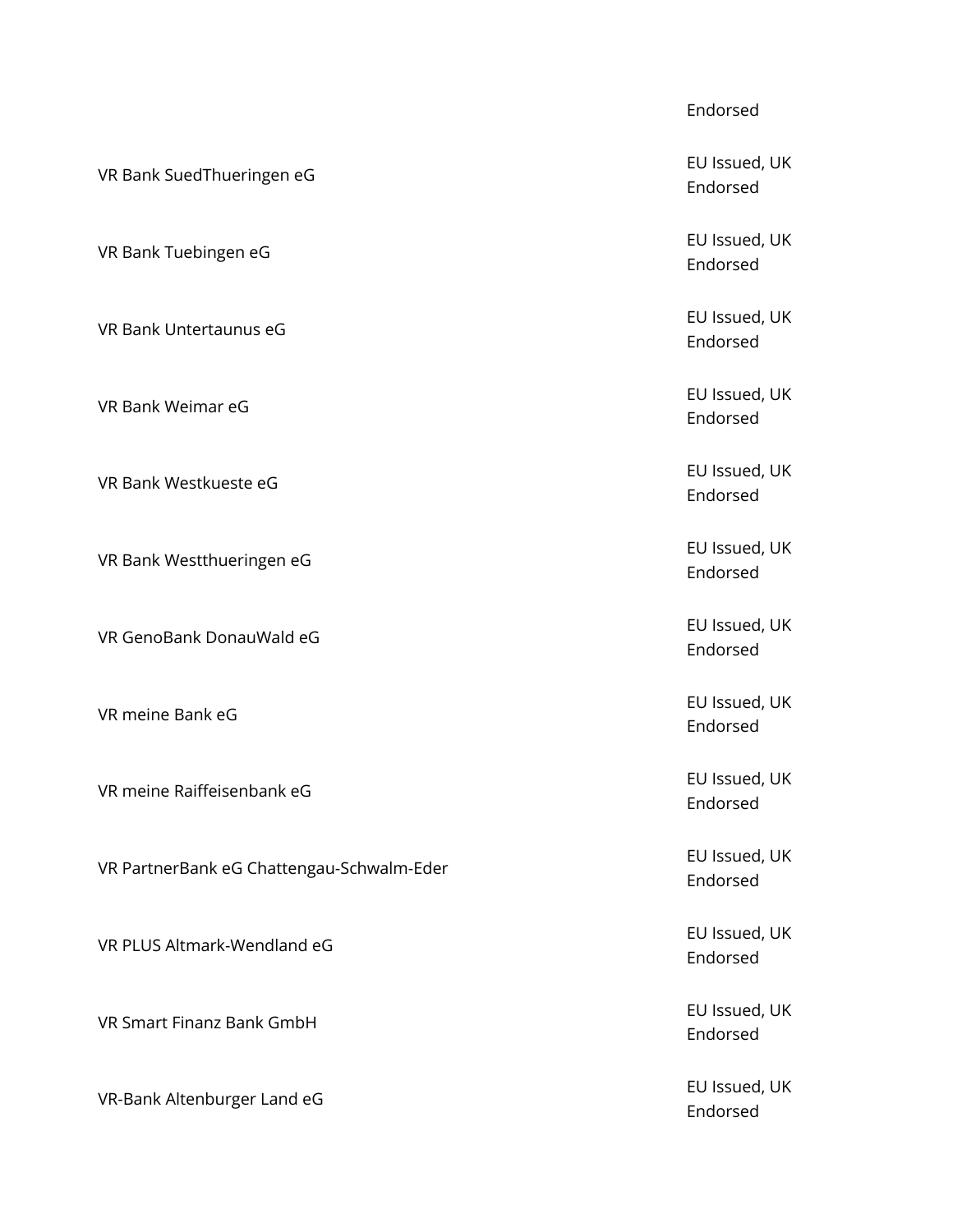| VR-Bank Asperg-Markgroeningen eG      | EU Issued, UK<br>Endorsed |
|---------------------------------------|---------------------------|
| VR-Bank Bad Salzungen Schmalkalden eG | EU Issued, UK<br>Endorsed |
| VR-Bank Bonn eG                       | EU Issued, UK<br>Endorsed |
| VR-Bank Coburg eG                     | EU Issued, UK<br>Endorsed |
| VR-Bank Donau-Mindel eG               | EU Issued, UK<br>Endorsed |
| VR-Bank Dornstetten-Horb eG           | EU Issued, UK<br>Endorsed |
| VR-Bank eG Alzenau                    | EU Issued, UK<br>Endorsed |
| VR-Bank eG Magstadt-Weissach          | EU Issued, UK<br>Endorsed |
| VR-Bank eG Osnabruecker Nordland      | EU Issued, UK<br>Endorsed |
| VR-Bank eG Schopfheim                 | EU Issued, UK<br>Endorsed |
| VR-Bank eG Schwerin                   | EU Issued, UK<br>Endorsed |
| VR-Bank eG Wuerselen                  | EU Issued, UK<br>Endorsed |
| VR-Bank Ehningen-Nufringen eG         | EU Issued, UK<br>Endorsed |
| VR-Bank Eisenach-Ronshausen eG        | EU Issued, UK             |

Endorsed Endorsed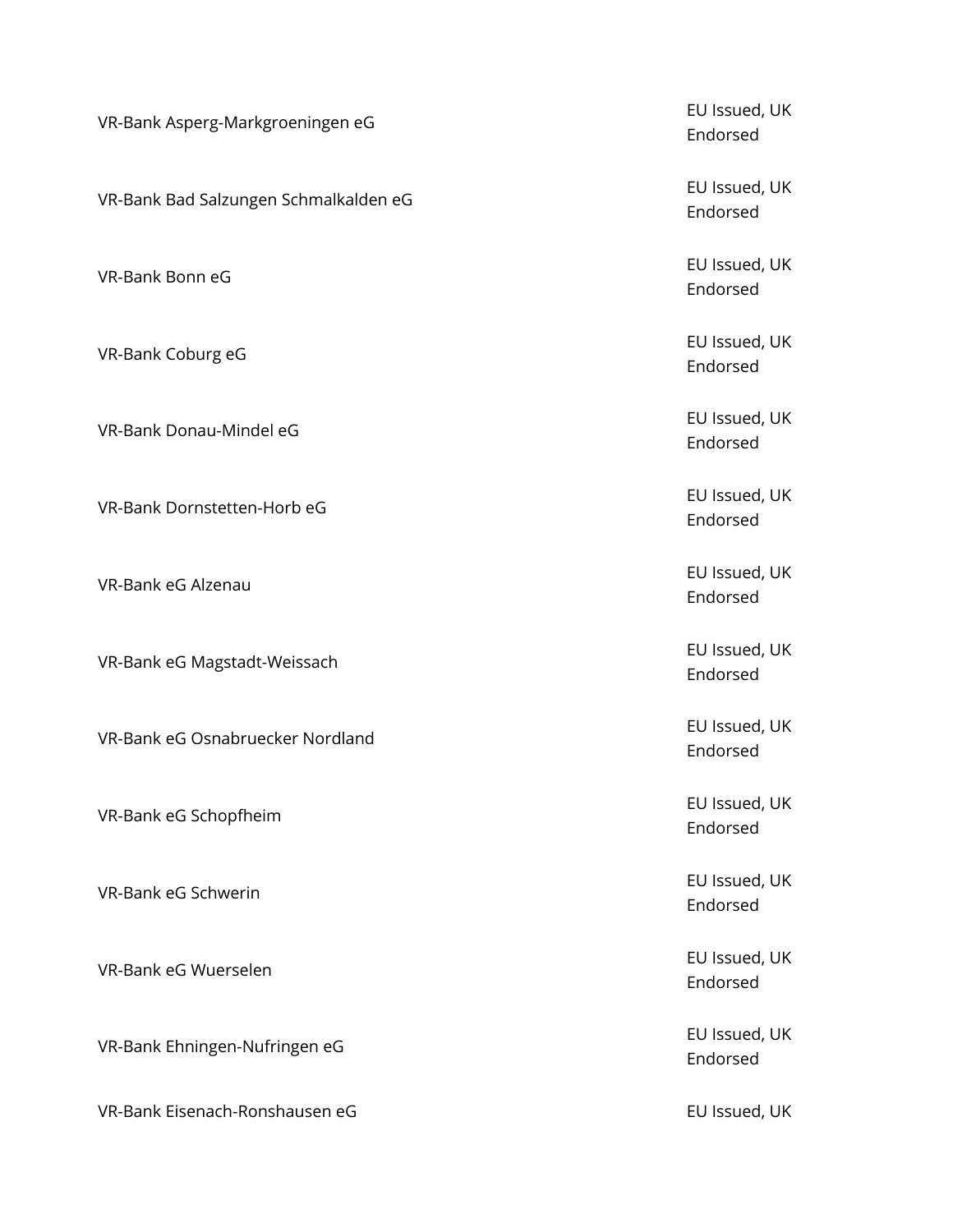VR-Bank Ellwangen eG et al. et al. et al. et al. et al. et al. et al. et al. et al. et al. et al. et al. et al. et al. et al. et al. et al. et al. et al. et al. et al. et al. et al. et al. et al. et al. et al. et al. et al VR-Bank Erding eG **EU** Issued, UK VR-Bank Erlangen-Hoechstadt-Herzogenaurach eG<br>
U Issued, UK VR-Bank Feuchtwangen-Dinkelsbuehl eG<br>
VR-Bank Feuchtwangen-Dinkelsbuehl eG VR-Bank Fichtelgebirge-Frankenwald eG EU Issued, UK VR-Bank Flaeming eG **EU** Issued, UK VR-Bank Freudenberg-Niederfischbach eG<br>
VR-Bank Freudenberg-Niederfischbach eG<br>
The Current of the Current of the Current of the Current of the Current of the Current of the Current of the Current of the Current of the Cur VR-Bank Gerolzhofen eG EU Issued, UK VR-Bank Handels- und Gewerbebank eG et al. EU Issued, UK VR-Bank Hunsrueck-Mosel eG EU Issued, UK VR-Bank in Mittelbaden eG EU Issued, UK VR-Bank in Suedniedersachsen eG EU Issued, UK VR-Bank in Suedoldenburg eG EU Issued, UK

#### Endorsed

Endorsed

Endorsed

Endorsed

Endorsed

Endorsed

Endorsed

Endorsed

Endorsed

Endorsed

Endorsed

Endorsed

Endorsed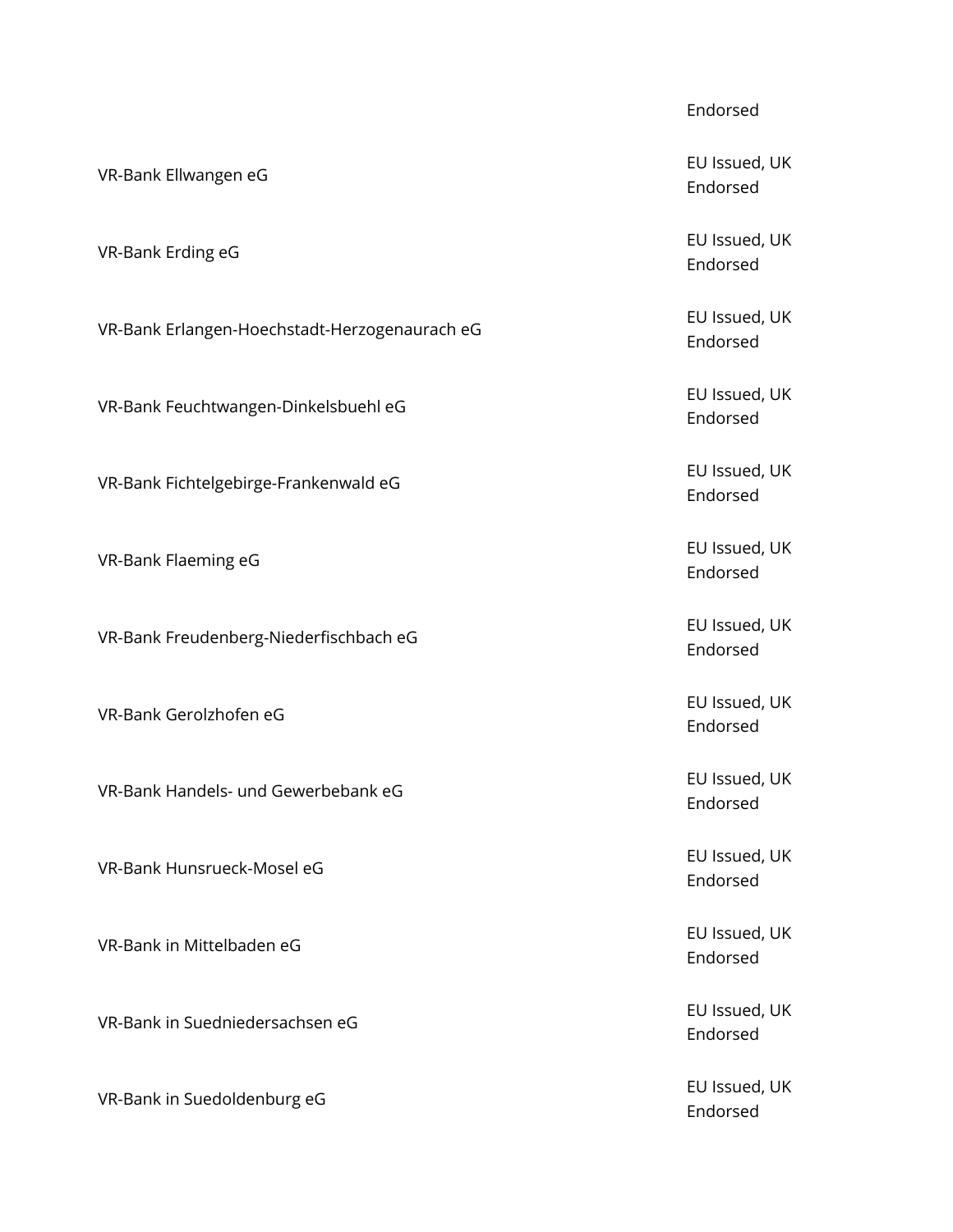| VR-Bank Isar-Vils eG                      | EU Issued, UK<br>Endorsed |
|-------------------------------------------|---------------------------|
| VR-Bank Ismaning Hallbergmoos Neufahrn eG | EU Issued, UK<br>Endorsed |
| VR-Bank Kreis Steinfurt eG                | EU Issued, UK<br>Endorsed |
| VR-Bank Landau-Mengkofen eG               | EU Issued, UK<br>Endorsed |
| VR-Bank Landsberg-Ammersee eG             | EU Issued, UK<br>Endorsed |
| VR-Bank Landshut eG                       | EU Issued, UK<br>Endorsed |
| VR-Bank Langenau-Ulmer Alb eG             | EU Issued, UK<br>Endorsed |
| VR-Bank Lichtenfels-Ebern eG              | EU Issued, UK<br>Endorsed |
| VR-Bank Memmingen eG                      | EU Issued, UK<br>Endorsed |
| VR-Bank Mitte eG                          | EU Issued, UK<br>Endorsed |
| VR-Bank Mittelfranken West eG             | EU Issued, UK<br>Endorsed |
| VR-Bank Mittelsachsen eG                  | EU Issued, UK<br>Endorsed |
| VR-Bank Neckar-Enz eG                     | EU Issued, UK<br>Endorsed |
|                                           |                           |

VR-Bank Neu-Ulm eG **EU** Issued, UK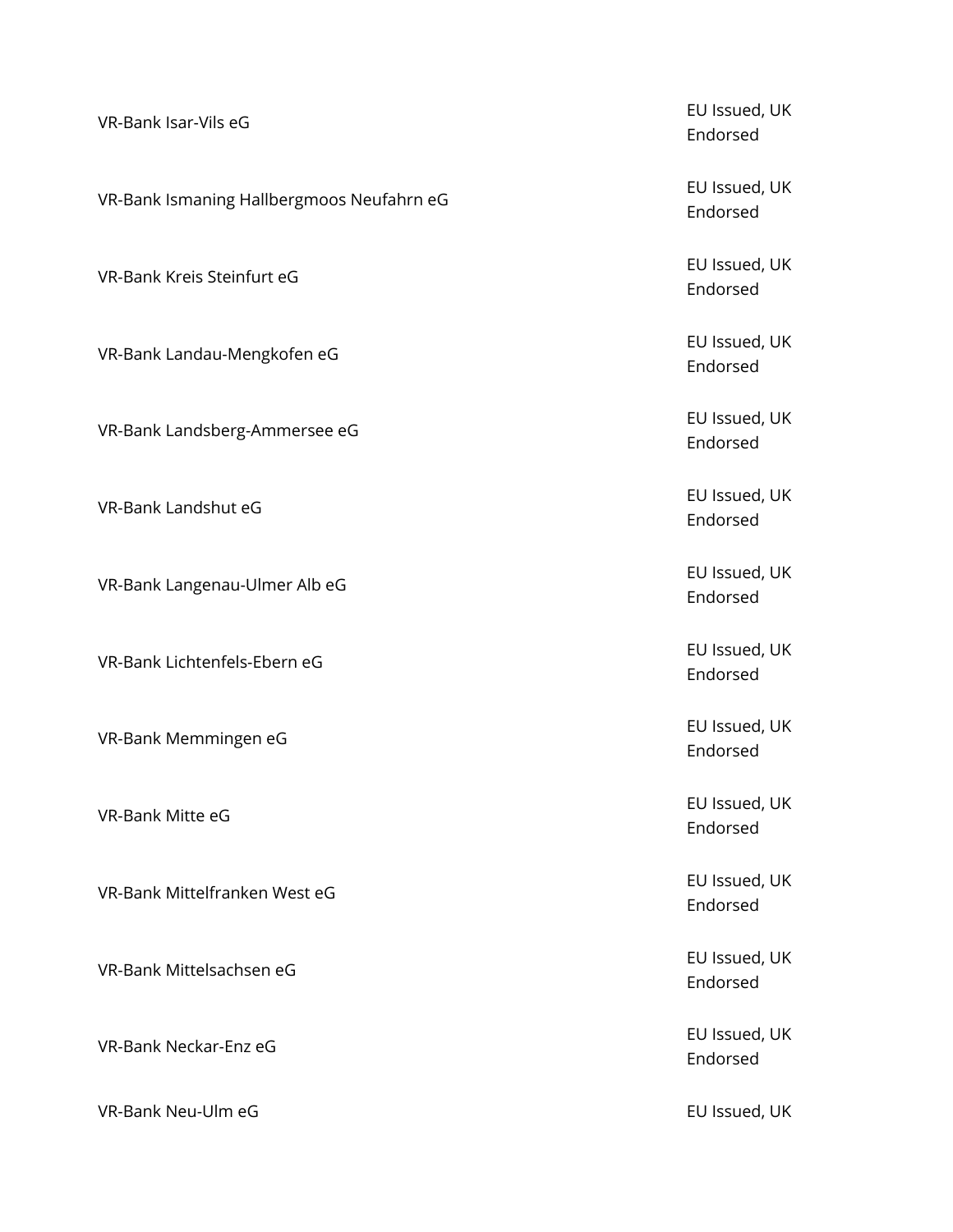|                                                   | Endorsed                  |
|---------------------------------------------------|---------------------------|
| VR-Bank Nordeifel eG                              | EU Issued, UK<br>Endorsed |
| VR-Bank NordRhoen eG                              | EU Issued, UK<br>Endorsed |
| VR-Bank Ostalb eG                                 | EU Issued, UK<br>Endorsed |
| VR-Bank Ostbayern-Mitte eG                        | EU Issued, UK<br>Endorsed |
| VR-Bank Passau eG                                 | EU Issued, UK<br>Endorsed |
| VR-Bank Rhein-Sieg eG                             | EU Issued, UK<br>Endorsed |
| VR-Bank Rottal-Inn eG                             | EU Issued, UK<br>Endorsed |
| VR-Bank Schweinfurt eG                            | EU Issued, UK<br>Endorsed |
| VR-Bank Spangenberg-Morschen eG                   | EU Issued, UK<br>Endorsed |
| VR-Bank Suedwestpfalz eG Pirmasens - Zweibruecken | EU Issued, UK<br>Endorsed |
| VR-Bank Taufkirchen-Dorfen eG                     | EU Issued, UK<br>Endorsed |
| VR-Bank Uckermark-Randow eG                       | EU Issued, UK<br>Endorsed |
| VR-Bank Werdenfels eG                             | EU Issued, UK<br>Endorsed |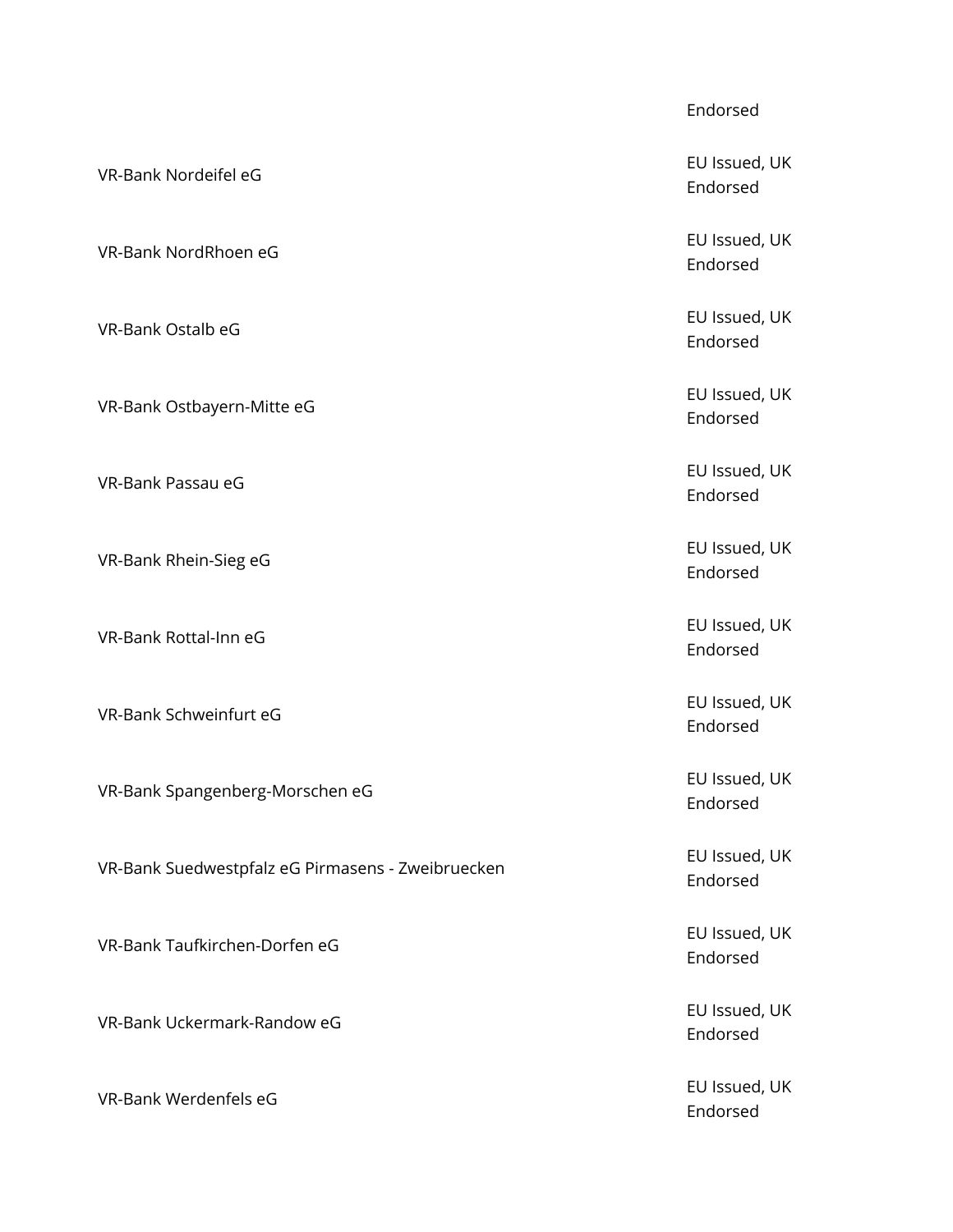| VR-Bank Westmuensterland eG                  | EU Issued, UK<br>Endorsed |
|----------------------------------------------|---------------------------|
| VR-Bankverein Bad Hersfeld-Rotenburg eG      | EU Issued, UK<br>Endorsed |
| Waldecker Bank eG                            | EU Issued, UK<br>Endorsed |
| Westerwald Bank eG Volks- und Raiffeisenbank | EU Issued, UK<br>Endorsed |
| Wiesbadener Volksbank eG                     | EU Issued, UK<br>Endorsed |
| Winterbacher Bank eG                         | EU Issued, UK<br>Endorsed |
| Zevener Volksbank eG                         | EU Issued, UK<br>Endorsed |

## **Disclaimer**

ALL FITCH CREDIT RATINGS ARE SUBJECT TO CERTAIN LIMITATIONS AND DISCLAIMERS. PLEASE READ THESE LIMITATIONS AND DISCLAIMERS BY FOLLOWING THIS LINK: [HTTPS://WWW.FITCHRATINGS.COM/UNDERSTANDINGCREDITRATINGS](https://www.fitchratings.com/UNDERSTANDINGCREDITRATINGS). IN ADDITION, THE FOLLOWING [HTTPS://WWW.FITCHRATINGS.COM/RATING-DEFINITIONS-DOCUMENT](https://www.fitchratings.com/rating-definitions-document) DETAILS FITCH'S RATING DEFINITIONS FOR EACH RATING SCALE AND RATING CATEGORIES, INCLUDING DEFINITIONS RELATING TO DEFAULT. PUBLISHED RATINGS, CRITERIA, AND METHODOLOGIES ARE AVAILABLE FROM THIS SITE AT ALL TIMES. FITCH'S CODE OF CONDUCT, CONFIDENTIALITY, CONFLICTS OF INTEREST, AFFILIATE FIREWALL, COMPLIANCE, AND OTHER RELEVANT POLICIES AND PROCEDURES ARE ALSO AVAILABLE FROM THE CODE OF CONDUCT SECTION OF THIS SITE. DIRECTORS AND SHAREHOLDERS RELEVANT INTERESTS ARE AVAILABLE AT [HTTPS://WWW.FITCHRATINGS.COM/](https://www.fitchratings.com/site/regulatory) [SITE/REGULATORY](https://www.fitchratings.com/site/regulatory). FITCH MAY HAVE PROVIDED ANOTHER PERMISSIBLE SERVICE TO THE RATED ENTITY OR ITS RELATED THIRD PARTIES. DETAILS OF THIS SERVICE FOR WHICH THE LEAD ANALYST IS BASED IN AN ESMA- OR FCA-REGISTERED FITCH RATINGS COMPANY (OR BRANCH OF SUCH A COMPANY) CAN BE FOUND ON THE ENTITY SUMMARY PAGE FOR THIS ISSUER ON THE FITCH RATINGS WEBSITE.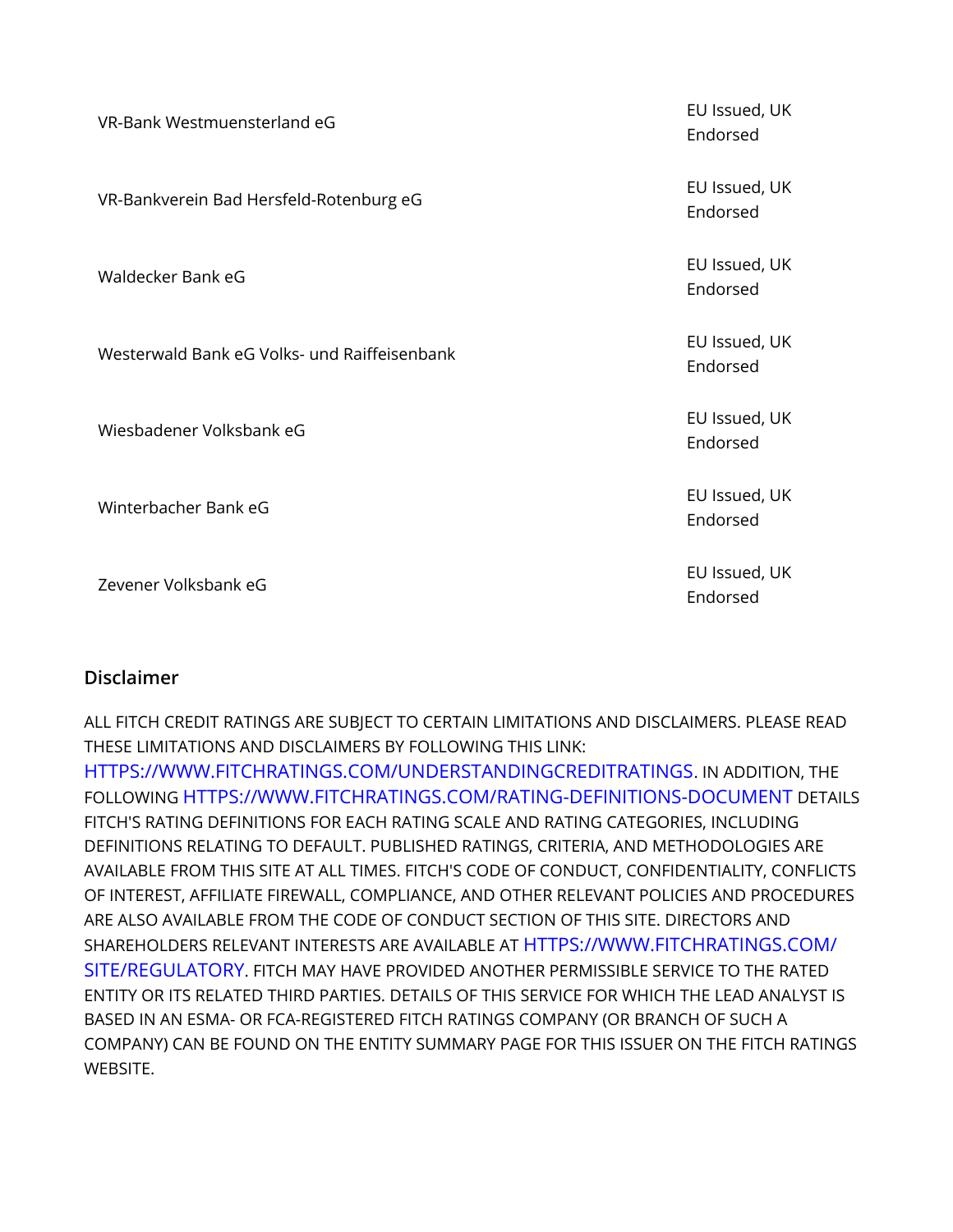## **Copyright**

Copyright © 2021 by Fitch Ratings, Inc., Fitch Ratings Ltd. and its subsidiaries. 33 Whitehall Street, NY, NY 10004. Telephone: 1-800-753-4824, (212) 908-0500. Fax: (212) 480-4435. Reproduction or retransmission in whole or in part is prohibited except by permission. All rights reserved. In issuing and maintaining its ratings and in making other reports (including forecast information), Fitch relies on factual information it receives from issuers and underwriters and from other sources Fitch believes to be credible. Fitch conducts a reasonable investigation of the factual information relied upon by it in accordance with its ratings methodology, and obtains reasonable verification of that information from independent sources, to the extent such sources are available for a given security or in a given jurisdiction. The manner of Fitch's factual investigation and the scope of the third-party verification it obtains will vary depending on the nature of the rated security and its issuer, the requirements and practices in the jurisdiction in which the rated security is offered and sold and/or the issuer is located, the availability and nature of relevant public information, access to the management of the issuer and its advisers, the availability of pre-existing third-party verifications such as audit reports, agreed-upon procedures letters, appraisals, actuarial reports, engineering reports, legal opinions and other reports provided by third parties, the availability of independent and competent third- party verification sources with respect to the particular security or in the particular jurisdiction of the issuer, and a variety of other factors. Users of Fitch's ratings and reports should understand that neither an enhanced factual investigation nor any third-party verification can ensure that all of the information Fitch relies on in connection with a rating or a report will be accurate and complete. Ultimately, the issuer and its advisers are responsible for the accuracy of the information they provide to Fitch and to the market in offering documents and other reports. In issuing its ratings and its reports, Fitch must rely on the work of experts, including independent auditors with respect to financial statements and attorneys with respect to legal and tax matters. Further, ratings and forecasts of financial and other information are inherently forward-looking and embody assumptions and predictions about future events that by their nature cannot be verified as facts. As a result, despite any verification of current facts, ratings and forecasts can be affected by future events or conditions that were not anticipated at the time a rating or forecast was issued or affirmed.

The information in this report is provided "as is" without any representation or warranty of any kind, and Fitch does not represent or warrant that the report or any of its contents will meet any of the requirements of a recipient of the report. A Fitch rating is an opinion as to the creditworthiness of a security. This opinion and reports made by Fitch are based on established criteria and methodologies that Fitch is continuously evaluating and updating. Therefore, ratings and reports are the collective work product of Fitch and no individual, or group of individuals, is solely responsible for a rating or a report. The rating does not address the risk of loss due to risks other than credit risk, unless such risk is specifically mentioned. Fitch is not engaged in the offer or sale of any security. All Fitch reports have shared authorship. Individuals identified in a Fitch report were involved in, but are not solely responsible for, the opinions stated therein. The individuals are named for contact purposes only. A report providing a Fitch rating is neither a prospectus nor a substitute for the information assembled, verified and presented to investors by the issuer and its agents in connection with the sale of the securities. Ratings may be changed or withdrawn at any time for any reason in the sole discretion of Fitch. Fitch does not provide investment advice of any sort. Ratings are not a recommendation to buy,